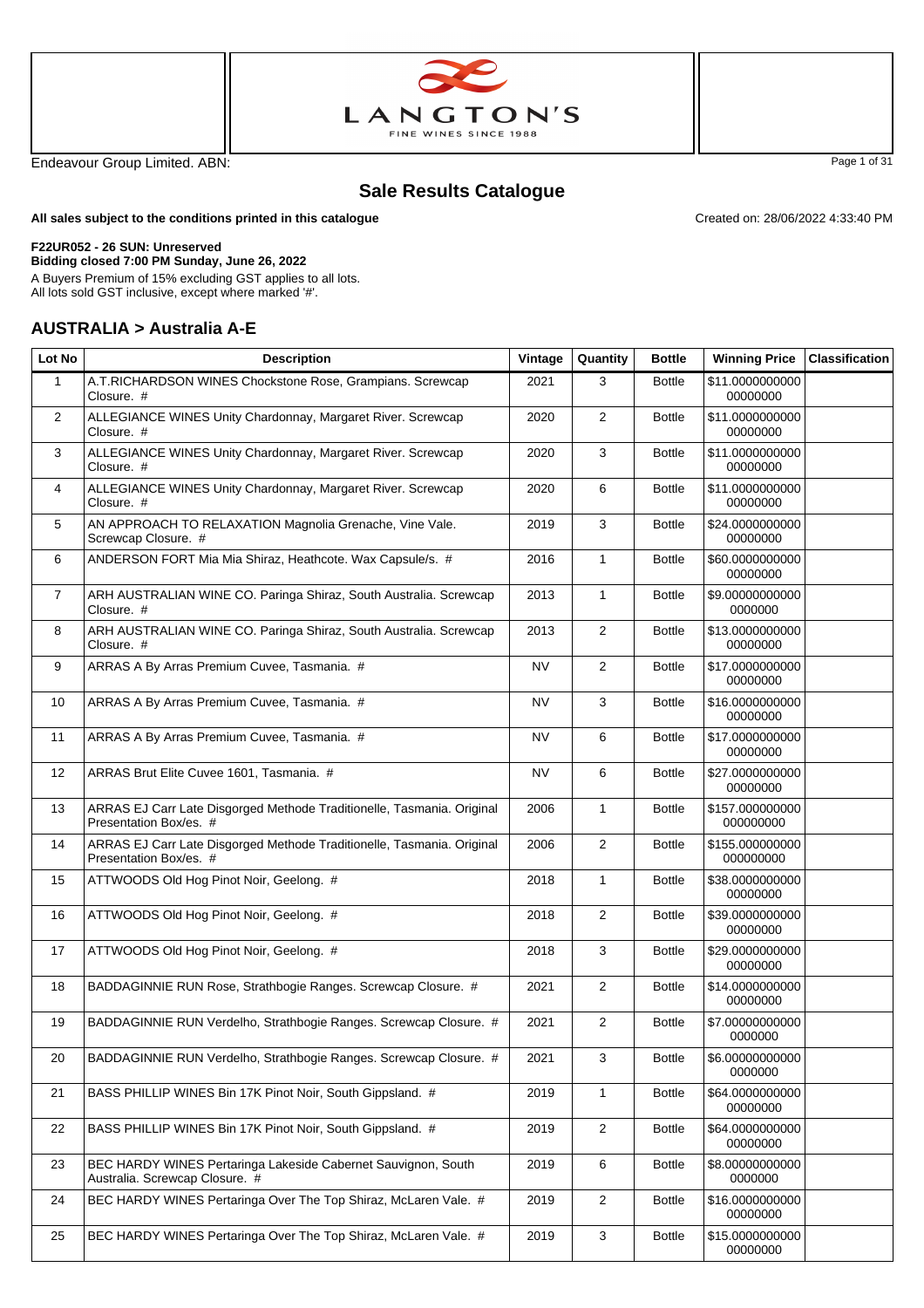| Lot No | <b>Description</b>                                                                                     | Vintage   | Quantity       | <b>Bottle</b>  | <b>Winning Price</b>        | <b>Classification</b> |
|--------|--------------------------------------------------------------------------------------------------------|-----------|----------------|----------------|-----------------------------|-----------------------|
| 26     | BEC HARDY WINES Pertaringa Over The Top Shiraz, McLaren Vale. #                                        | 2019      | 6              | <b>Bottle</b>  | \$17.0000000000<br>00000000 |                       |
| 27     | BEC HARDY WINES Pertaringa Yeoman Shiraz, McLaren Vale. Wax<br>Capsule #                               | 2018      | $\mathbf{1}$   | <b>Bottle</b>  | \$56.0000000000<br>00000000 |                       |
| 28     | BEC HARDY WINES Pertaringa Yeoman Shiraz, McLaren Vale. Wax<br>Capsule #                               | 2018      | $\overline{2}$ | <b>Bottle</b>  | \$50.0000000000<br>00000000 |                       |
| 29     | BEC HARDY WINES Reserve Shiraz, McLaren Vale. Screwcap Closure,<br>Minor Label Stain/s. #              | 2019      | $\mathbf{1}$   | <b>Bottle</b>  | \$17.0000000000<br>00000000 |                       |
| 30     | BEC HARDY WINES Reserve Shiraz, McLaren Vale. Screwcap Closure. #                                      | 2019      | $\overline{2}$ | <b>Bottle</b>  | \$19.0000000000<br>00000000 |                       |
| 31     | BEC HARDY WINES Reserve Shiraz, McLaren Vale. Screwcap Closure. #                                      | 2019      | 3              | <b>Bottle</b>  | \$18.0000000000<br>00000000 |                       |
| 32     | BETHANY WINES Bin GR Reserve Shiraz, Barossa Valley. Wax Capsule/s.<br>#                               | 2018      | $\mathbf{1}$   | <b>Bottle</b>  | \$53.0000000000<br>00000000 |                       |
| 33     | BETHANY WINES Bin GR Reserve Shiraz, Barossa Valley. Wax Capsule/s.<br>#                               | 2018      | $\overline{2}$ | <b>Bottle</b>  | \$51.0000000000<br>00000000 |                       |
| 34     | BETHANY WINES Blue Quarry Shiraz, Barossa Valley. Screwcap Closure.                                    | 2019      | $\overline{2}$ | <b>Bottle</b>  | \$18.0000000000<br>00000000 |                       |
| 35     | BETHANY WINES GR Shiraz, Barossa Valley. Wax Capsule/s. #                                              | 2019      | $\mathbf{1}$   | <b>Bottle</b>  | \$49.0000000000<br>00000000 |                       |
| 36     | BETHANY WINES GR Shiraz, Barossa Valley. Wax Capsule/s. #                                              | 2019      | $\overline{2}$ | <b>Bottle</b>  | \$47.0000000000<br>00000000 |                       |
| 37     | BETHANY WINES LE Shiraz, Barossa Valley. Wax Capsule/s. #                                              | 2018      | $\mathbf{1}$   | <b>Bottle</b>  | \$27.0000000000<br>00000000 |                       |
| 38     | BETHANY WINES LE Shiraz, Barossa Valley. Wax Capsule/s. #                                              | 2018      | $\overline{2}$ | <b>Bottle</b>  | \$26.0000000000<br>00000000 |                       |
| 39     | BLEASDALE VINEYARD Blanc de Blanc, Adelaide Hills. Screwcap<br>Closure. #                              | NV        | $\overline{2}$ | 200ml<br>Flask | \$4.00000000000<br>0000000  |                       |
| 40     | BLEASDALE VINEYARD Blanc de Blanc, Adelaide Hills. Screwcap<br>Closure. #                              | NV        | 3              | 200ml<br>Flask | \$4.00000000000<br>0000000  |                       |
| 41     | BLEASDALE VINEYARD Blanc de Blanc, Adelaide Hills. Screwcap<br>Closure. #                              | NV        | 6              | 200ml<br>Flask | \$5.00000000000<br>0000000  |                       |
| 42     | BLEASDALE VINEYARD Bremerview Shiraz, Langhorne Creek. Screwcap<br>Closure. #                          | 2018      | $\overline{2}$ | <b>Bottle</b>  | \$16.0000000000<br>00000000 |                       |
| 43     | BLEASDALE VINEYARD Sparkling Shiraz, Langhorne Creek. Screwcap<br>Closure. #                           | NV        | $\overline{2}$ | 200ml<br>Flask | \$5.00000000000<br>0000000  |                       |
| 44     | BLEASDALE VINEYARD Sparkling Shiraz, Langhorne Creek. Screwcap<br>Closure. #                           | <b>NV</b> | 3              | 200ml<br>Flask | \$6.00000000000<br>0000000  |                       |
| 45     | BLEASDALE VINEYARD Sparkling Shiraz, Langhorne Creek. Screwcap<br>Closure. #                           | <b>NV</b> | 6              | 200ml<br>Flask | \$5.00000000000<br>0000000  |                       |
| 46     | BLEASDALE VINEYARD The Old Press Shiraz, Langhorne Creek. #                                            | 2013      | $\mathbf{1}$   | <b>Bottle</b>  | \$70.0000000000<br>00000000 |                       |
| 47     | BLEASDALE VINEYARD Wild Fig S.G.M, Langhorne Creek. Screwcap<br>Closure. #                             | 2020      | $\overline{c}$ | <b>Bottle</b>  | \$13.0000000000<br>00000000 |                       |
| 48     | BLEASDALE VINEYARD Wild Fig S.G.M, Langhorne Creek. Screwcap<br>Closure. #                             | 2020      | 6              | <b>Bottle</b>  | \$15.0000000000<br>00000000 |                       |
| 49     | BLUE POLES Allouran Cabernet Franc Merlot, Margaret River. Screwcap<br>Closure. #                      | 2016      | $\overline{2}$ | <b>Bottle</b>  | \$23.0000000000<br>00000000 |                       |
| 50     | BLUE POLES Allouran Cabernet Franc Merlot, Margaret River. Screwcap<br>Closure, Minor Label Stain/s. # | 2016      | 3              | <b>Bottle</b>  | \$21.0000000000<br>00000000 |                       |
| 51     | BLUE POLES Allouran Cabernet Franc Merlot, Margaret River. Screwcap<br>Closure, Minor Label Stain/s. # | 2016      | 6              | <b>Bottle</b>  | \$20.0000000000<br>00000000 |                       |
| 52     | BLUE POLES Reserve Cabernet Franc, Margaret River. Screwcap Closure.<br>#                              | 2018      | $\overline{2}$ | <b>Bottle</b>  | \$27.0000000000<br>00000000 |                       |
| 53     | BLUE POLES Reserve Merlot, Margaret River. Screwcap Closure. #                                         | 2018      | 3              | <b>Bottle</b>  | \$24.0000000000<br>00000000 |                       |
| 54     | BROKENWOOD WINES Soil Selection Shiraz, McLaren Vale. Screwcap<br>Closure. #                           | 2018      | $\mathbf{1}$   | <b>Bottle</b>  | \$21.0000000000<br>00000000 |                       |
| 55     | BROKENWOOD WINES Soil Selection Shiraz, McLaren Vale. Screwcap<br>Closure. #                           | 2018      | $\overline{2}$ | <b>Bottle</b>  | \$21.0000000000<br>00000000 |                       |
| 56     | BROTHERS AT WAR The Favourite Son Chardonnay, Eden Valley.<br>Screwcap Closure. #                      | 2019      | 6              | <b>Bottle</b>  | \$13.0000000000<br>00000000 |                       |
| 57     | BYRON & HAROLD The Partners Cabernet Sauvignon, Great Southern.<br>Screwcap Closure. #                 | 2017      | 6              | <b>Bottle</b>  | \$20.0000000000<br>00000000 |                       |
| 58     | BYRON & HAROLD The Partners Cabernet Sauvignon, Great Southern.<br>Screwcap Closure. #                 | 2018      | 6              | <b>Bottle</b>  | \$21.0000000000<br>00000000 |                       |
|        |                                                                                                        |           |                |                |                             |                       |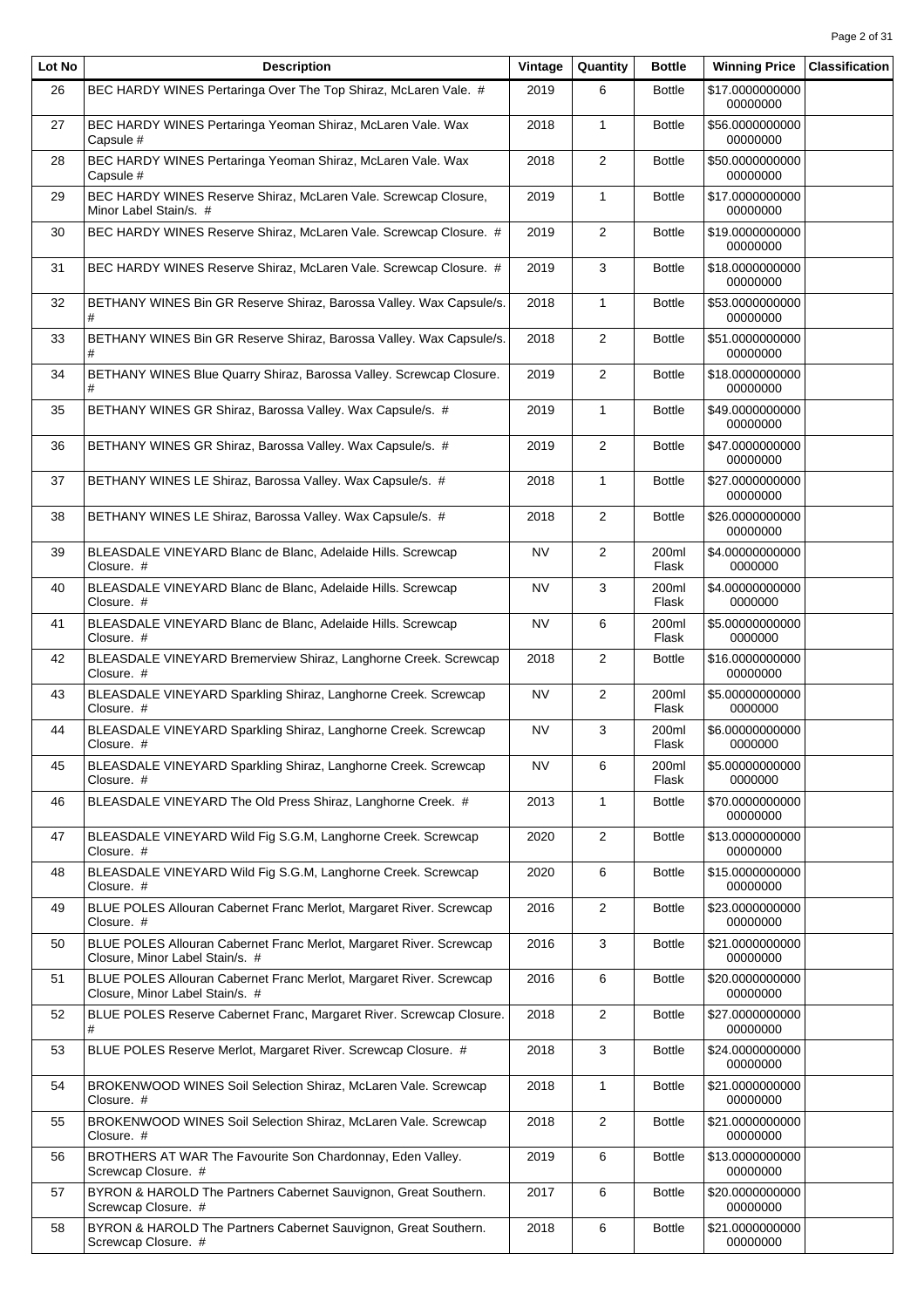| Lot No | <b>Description</b>                                                                    | Vintage | Quantity       | <b>Bottle</b> | <b>Winning Price</b>         | <b>Classification</b> |
|--------|---------------------------------------------------------------------------------------|---------|----------------|---------------|------------------------------|-----------------------|
| 59     | CASTELLI ESTATE Empirica Fume Blanc, Pemberton. Screwcap Closure.<br>#                | 2016    | $\overline{2}$ | <b>Bottle</b> | \$10.0000000000<br>00000000  |                       |
| 60     | CASTELLI ESTATE Empirica Fume Blanc, Pemberton. Screwcap Closure.<br>#                | 2016    | 3              | <b>Bottle</b> | \$10.0000000000<br>00000000  |                       |
| 61     | CHALK HILL WINES Alpha Crucis Titan Shiraz, McLaren Vale. Screwcap<br>Closure. #      | 2017    | 6              | <b>Bottle</b> | \$11.0000000000<br>00000000  |                       |
| 62     | CHAPEL HILL Vermentino, Fleurieu. Screwcap Closure. #                                 | 2020    | $\overline{2}$ | <b>Bottle</b> | \$7.00000000000<br>0000000   |                       |
| 63     | CHATEAU TANUNDA 1890 Cabernet Shiraz, South Australia. #                              | 2019    | $\overline{2}$ | <b>Bottle</b> | \$12.0000000000<br>00000000  |                       |
| 64     | CHATEAU TANUNDA 1890 Cabernet Shiraz, South Australia. #                              | 2019    | 3              | <b>Bottle</b> | \$11.0000000000<br>00000000  |                       |
| 65     | CHATEAU TANUNDA Terroirs Of The Barossa Shiraz, Eden Valley. #                        | 2018    | $\mathbf{1}$   | <b>Bottle</b> | \$25.0000000000<br>00000000  |                       |
| 66     | CHATEAU TANUNDA Terroirs Of The Barossa Shiraz, Eden Valley. #                        | 2018    | $\overline{2}$ | <b>Bottle</b> | \$27.0000000000<br>00000000  |                       |
| 67     | CHATEAU TANUNDA Terroirs Of The Barossa Shiraz, Eden Valley. #                        | 2018    | 3              | <b>Bottle</b> | \$30.0000000000<br>00000000  |                       |
| 68     | CHATEAU TANUNDA The Chateau 100 Year Old Vines Shiraz, Barossa. #                     | 2017    | $\mathbf{1}$   | <b>Bottle</b> | \$69.0000000000<br>00000000  |                       |
| 69     | CHATEAU TANUNDA The Chateau 100 Year Old Vines Shiraz, Barossa. #                     | 2017    | $\overline{2}$ | <b>Bottle</b> | \$76.0000000000<br>00000000  |                       |
| 70     | CHATEAU TANUNDA Triathlon Red Blend, South Australia. #                               | 2019    | 6              | <b>Bottle</b> | \$11.0000000000<br>00000000  |                       |
| 71     | CHERUBINO WINES Cherubino Cabernet Sauvignon, Frankland River.<br>Screwcap Closure. # | 2018    | $\mathbf{1}$   | <b>Bottle</b> | \$36.0000000000<br>00000000  |                       |
| 72     | CHERUBINO WINES Cherubino Dijon Chardonnay, Karridale. Screwcap<br>Closure. #         | 2020    | $\mathbf{1}$   | <b>Bottle</b> | \$29.0000000000<br>00000000  |                       |
| 73     | CHERUBINO WINES Cherubino Dijon Chardonnay, Karridale. Screwcap<br>Closure. #         | 2020    | $\overline{2}$ | <b>Bottle</b> | \$29.0000000000<br>00000000  |                       |
| 74     | CHERUBINO WINES Cherubino Gin Gin Chardonnay, Wilyabrup.<br>Screwcap Closure. #       | 2019    | 1              | <b>Bottle</b> | \$37.0000000000<br>00000000  |                       |
| 75     | LARRY CHERUBINO WINES Karridale Chardonnay, Margaret River.<br>Screwcap Closure. #    | 2020    | $\mathbf{1}$   | <b>Bottle</b> | \$28.0000000000<br>00000000  |                       |
| 76     | CHRIS RINGLAND Limit Lodge Cabernet Mataro, Barossa Valley. #                         | 2017    | $\mathbf{1}$   | <b>Bottle</b> | \$61.0000000000<br>00000000  |                       |
| 77     | CHRIS RINGLAND Limit Lodge Cabernet Mataro, Barossa Valley. #                         | 2017    | $\overline{2}$ | <b>Bottle</b> | \$62.0000000000<br>00000000  |                       |
| 78     | CLARENDON HILLS Astralis Syrah, McLaren Vale. #                                       | 2012    | $\mathbf{1}$   | <b>Bottle</b> | \$264.000000000<br>000000000 | Exceptional           |
| 79     | CLARENDON HILLS Brookman Vineyard Merlot, McLaren Vale. #                             | 2007    | $\mathbf{1}$   | <b>Bottle</b> | \$22.0000000000<br>00000000  |                       |
| 80     | CLARENDON HILLS Brookman Vineyard Syrah, McLaren Vale. Minor<br>Label Damage. #       | 2006    | 1              | <b>Bottle</b> | \$36.0000000000<br>00000000  |                       |
| 81     | CLARENDON HILLS Brookman Vineyard Syrah, McLaren Vale. #                              | 2010    | $\mathbf{1}$   | <b>Bottle</b> | \$34.0000000000<br>00000000  |                       |
| 82     | CLARENDON HILLS Brookman Vineyard Syrah, McLaren Vale. #                              | 2010    | $\overline{2}$ | <b>Bottle</b> | \$35.0000000000<br>00000000  |                       |
| 83     | CLARENDON HILLS Brookman Vineyard Syrah, McLaren Vale. #                              | 2010    | $\mathbf{1}$   | Magnum        | \$103.000000000<br>000000000 |                       |
| 84     | CLARENDON HILLS Brookman Vineyard Syrah, McLaren Vale. #                              | 2013    | $\mathbf{1}$   | <b>Bottle</b> | \$33.0000000000<br>00000000  |                       |
| 85     | CLARENDON HILLS Brookman Vineyard Syrah, McLaren Vale. #                              | 2013    | $\overline{2}$ | <b>Bottle</b> | \$32.0000000000<br>00000000  |                       |
| 86     | CLARENDON HILLS Brookman Vineyard Syrah, McLaren Vale. #                              | 2013    | 3              | <b>Bottle</b> | \$33.0000000000<br>00000000  |                       |
| 87     | CLARENDON HILLS Brookman Vineyard Syrah, McLaren Vale. #                              | 2015    | 6              | <b>Bottle</b> | \$30.0000000000<br>00000000  |                       |
| 88     | CLARENDON HILLS Brookman Vineyard Syrah, McLaren Vale. #                              | 2016    | $\mathbf{1}$   | <b>Bottle</b> | \$28.0000000000<br>00000000  |                       |
| 89     | CLARENDON HILLS Brookman Vineyard Syrah, McLaren Vale. #                              | 2016    | $\overline{c}$ | <b>Bottle</b> | \$28.0000000000<br>00000000  |                       |
| 90     | CLARENDON HILLS Brookman Vineyard Syrah, McLaren Vale. #                              | 2016    | 3              | <b>Bottle</b> | \$30.0000000000<br>00000000  |                       |
| 91     | CLARENDON HILLS Brookman Vineyard Syrah, McLaren Vale. #                              | 2017    | 1              | <b>Bottle</b> | \$35.0000000000<br>00000000  |                       |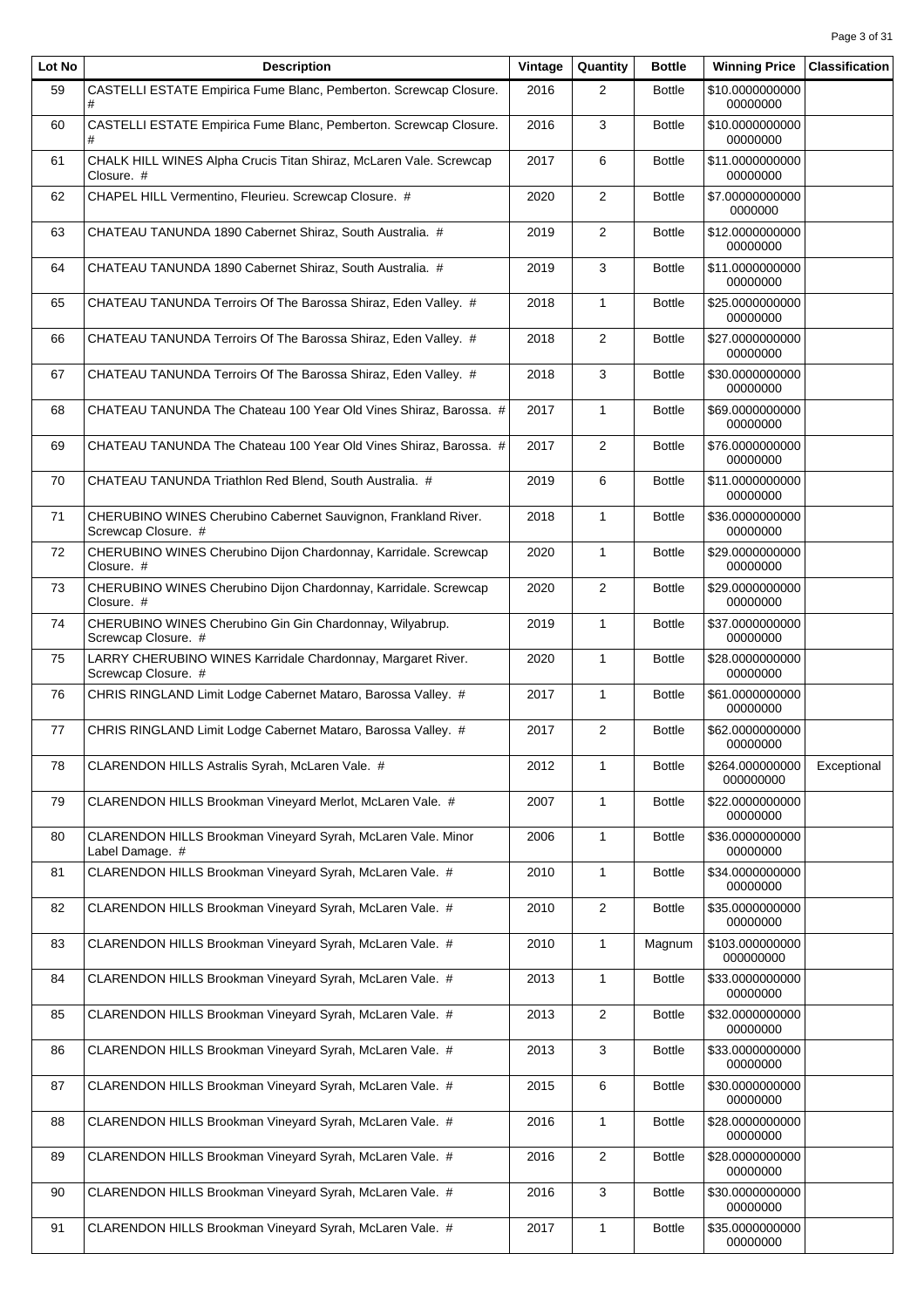| Lot No | <b>Description</b>                                                                     | Vintage | Quantity       | <b>Bottle</b> | <b>Winning Price</b>         | <b>Classification</b> |
|--------|----------------------------------------------------------------------------------------|---------|----------------|---------------|------------------------------|-----------------------|
| 92     | CLARENDON HILLS Brookman Vineyard Syrah, McLaren Vale. #                               | 2017    | $\overline{2}$ | <b>Bottle</b> | \$43.0000000000<br>00000000  |                       |
| 93     | CLARENDON HILLS Clarendon Grenache, McLaren Vale. #                                    | 2012    | $\mathbf{1}$   | <b>Bottle</b> | \$26.0000000000<br>00000000  |                       |
| 94     | CLARENDON HILLS Clarendon Grenache, McLaren Vale. #                                    | 2012    | $\mathbf{2}$   | <b>Bottle</b> | \$19.0000000000<br>00000000  |                       |
| 95     | CLARENDON HILLS Clarendon Grenache, McLaren Vale. #                                    | 2012    | 3              | <b>Bottle</b> | \$28.0000000000<br>00000000  |                       |
| 96     | CLARENDON HILLS Domaine Clarendon BDX, McLaren Vale. #                                 | 2018    | $\overline{2}$ | <b>Bottle</b> | \$23.0000000000<br>00000000  |                       |
| 97     | CLARENDON HILLS Hickinbotham Vineyard Syrah, McLaren Vale. #                           | 2009    | $\mathbf{1}$   | <b>Bottle</b> | \$38.0000000000<br>00000000  |                       |
| 98     | CLARENDON HILLS Hickinbotham Vineyard Syrah, McLaren Vale. Minor<br>Label Stain/s. #   | 2013    | $\mathbf{1}$   | <b>Bottle</b> | \$35.0000000000<br>00000000  |                       |
| 99     | CLARENDON HILLS Kangarilla Vineyard Old Vine Grenache, McLaren<br>Vale. #              | 2013    | $\mathbf{1}$   | <b>Bottle</b> | \$23.0000000000<br>00000000  |                       |
| 100    | CLARENDON HILLS Kangarilla Vineyard Old Vine Grenache, McLaren<br>Vale. #              | 2013    | $\overline{2}$ | <b>Bottle</b> | \$28.0000000000<br>00000000  |                       |
| 101    | CLARENDON HILLS Kangarilla Vineyard Old Vine Grenache, McLaren<br>Vale. #              | 2013    | 3              | <b>Bottle</b> | \$28.0000000000<br>00000000  |                       |
| 102    | CLARENDON HILLS Liandra Shiraz, McLaren Vale. #                                        | 2010    | $\mathbf{1}$   | <b>Bottle</b> | \$34.0000000000<br>00000000  |                       |
| 103    | CLARENDON HILLS Moritz Syrah, McLaren Vale. Minor Label Damage. #                      | 2006    | $\mathbf{1}$   | <b>Bottle</b> | \$33.0000000000<br>00000000  |                       |
| 104    | CLARENDON HILLS Piggott Range Syrah, McLaren Vale. #                                   | 2004    | $\mathbf{1}$   | <b>Bottle</b> | \$62.0000000000<br>00000000  |                       |
| 105    | CLARENDON HILLS Piggott Range Syrah, McLaren Vale. #                                   | 2004    | 2              | <b>Bottle</b> | \$65.0000000000<br>00000000  |                       |
| 106    | CLARENDON HILLS Piggott Range Syrah, McLaren Vale. #                                   | 2008    | $\mathbf{1}$   | <b>Bottle</b> | \$53.0000000000<br>00000000  |                       |
| 107    | CLARENDON HILLS Piggott Range Syrah, McLaren Vale. #                                   | 2012    | $\mathbf{1}$   | <b>Bottle</b> | \$60.0000000000<br>00000000  |                       |
| 108    | CLONAKILLA Shiraz Viognier, Canberra District. Screwcap Closure. #                     | 2013    | $\mathbf{1}$   | <b>Bottle</b> | \$110.000000000<br>000000000 | Exceptional           |
| 109    | CLONAKILLA Shiraz Viognier, Canberra District. Screwcap Closure. #                     | 2013    | 2              | <b>Bottle</b> | \$110.000000000<br>000000000 | Exceptional           |
| 110    | CLYDE PARK VINEYARD Bannockburn Shiraz, Geelong. #                                     | 2019    | 6              | <b>Bottle</b> | \$23.0000000000<br>00000000  |                       |
| 111    | CLYDE PARK VINEYARD Moranghurk Pinot Noir, Geelong. Screwcap<br>Closure. #             | 2017    | 1              | <b>Bottle</b> | \$30.0000000000<br>00000000  |                       |
| 112    | CLYDE PARK VINEYARD Moranghurk Pinot Noir, Geelong. Screwcap<br>Closure. #             | 2017    | $\overline{2}$ | <b>Bottle</b> | \$31.0000000000<br>00000000  |                       |
| 113    | CLYDE PARK VINEYARD Single Block F College Pinot Noir, Geelong.<br>Screwcap Closure. # | 2018    | $\mathbf{1}$   | <b>Bottle</b> | \$51.0000000000<br>00000000  |                       |
| 114    | COLAB AND BLOOM Tempranillo Grenache Rose, South Australia.<br>Screwcap Closure. #     | 2021    | 3              | <b>Bottle</b> | \$8.00000000000<br>0000000   |                       |
| 115    | COLAB AND BLOOM Tempranillo Grenache Rose, South Australia.<br>Screwcap Closure. #     | 2021    | 6              | <b>Bottle</b> | \$7.00000000000<br>0000000   |                       |
| 116    | COLDSTREAM HILLS Reserve Chardonnay, Yarra Valley. Screwcap<br>Closure. #              | 2018    | $\mathbf{1}$   | <b>Bottle</b> | \$34.0000000000<br>00000000  |                       |
| 117    | COLDSTREAM HILLS Reserve Pinot Noir, Yarra Valley. #                                   | 2020    | $\mathbf{1}$   | <b>Bottle</b> | \$57.0000000000<br>00000000  |                       |
| 118    | COLDSTREAM HILLS Reserve Pinot Noir, Yarra Valley. #                                   | 2020    | $\overline{2}$ | <b>Bottle</b> | \$57.0000000000<br>00000000  |                       |
| 119    | COLDSTREAM HILLS Reserve Pinot Noir, Yarra Valley. #                                   | 2020    | 3              | <b>Bottle</b> | \$56.0000000000<br>00000000  |                       |
| 120    | CORDUROY WINES Pinot Noir, Adelaide Hills. #                                           | 2019    | $\mathbf{1}$   | <b>Bottle</b> | \$18.0000000000<br>00000000  |                       |
| 121    | CORDUROY WINES Pinot Noir, Adelaide Hills. #                                           | 2019    | 2              | <b>Bottle</b> | \$19.0000000000<br>00000000  |                       |
| 122    | CORDUROY WINES Pinot Noir, Adelaide Hills. #                                           | 2019    | 3              | <b>Bottle</b> | \$18.0000000000<br>00000000  |                       |
| 123    | CREDARO WINES 1000 Crowns Cabernet Sauvignon, Margaret River.<br>Screwcap Closure. #   | 2018    | 3              | <b>Bottle</b> | \$28.0000000000<br>00000000  |                       |
| 124    | CREDARO WINES 1000 Crowns Chardonnay, Margaret River. Screwcap<br>Closure. #           | 2019    | $\mathbf{1}$   | <b>Bottle</b> | \$29.0000000000<br>00000000  |                       |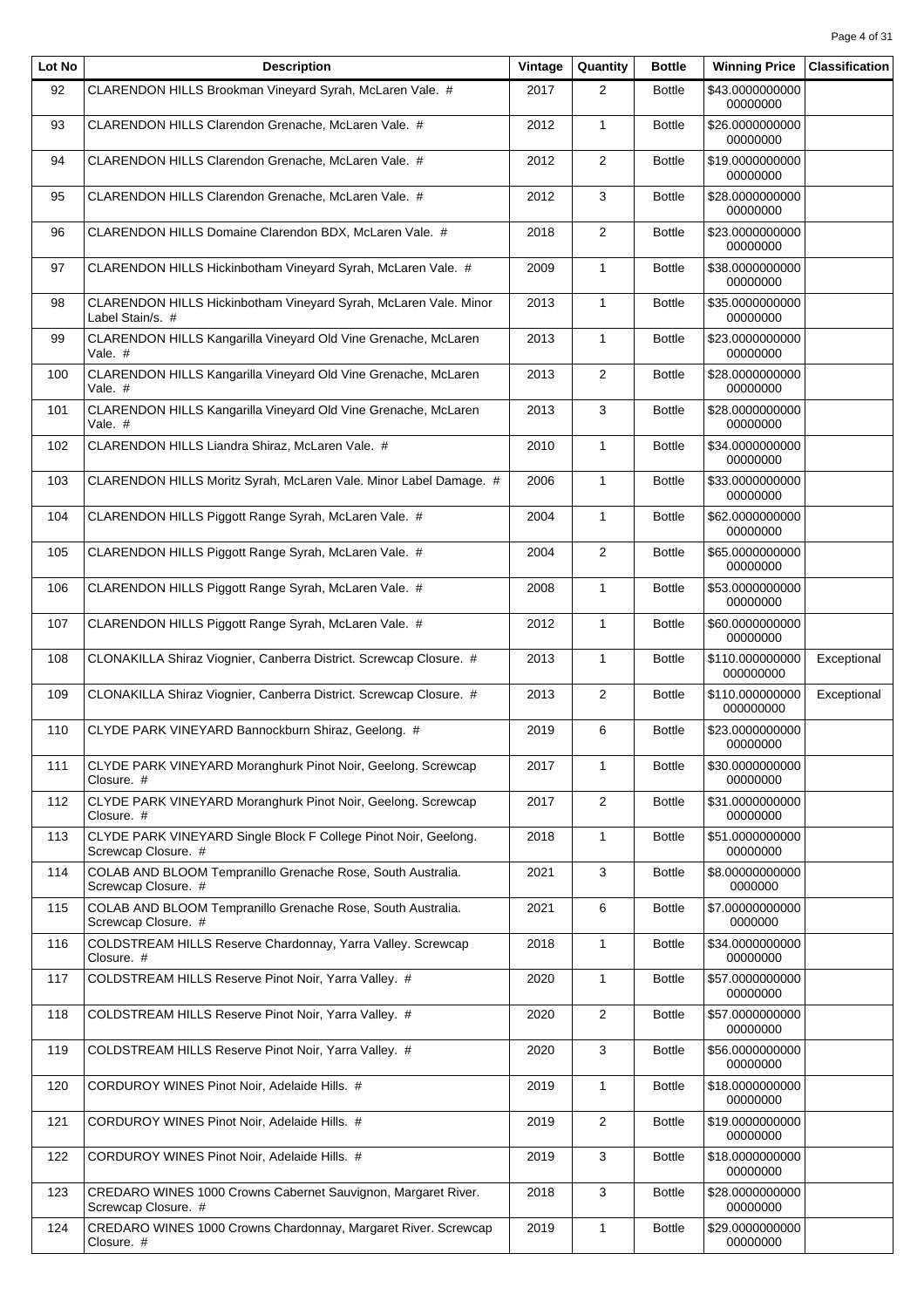| Lot No | <b>Description</b>                                                                                   | Vintage | Quantity       | <b>Bottle</b> | <b>Winning Price</b>        | <b>Classification</b> |
|--------|------------------------------------------------------------------------------------------------------|---------|----------------|---------------|-----------------------------|-----------------------|
| 125    | CREDARO WINES Five Tales Chardonnay, Margaret River. Screwcap<br>Closure. #                          | 2021    | 2              | <b>Bottle</b> | \$6.00000000000<br>0000000  |                       |
| 126    | CREDARO WINES Five Tales Pinot Gris, Margaret River. Screwcap<br>Closure. #                          | 2021    | 3              | <b>Bottle</b> | \$3.00000000000<br>0000000  |                       |
| 127    | CREDARO WINES Five Tales Pinot Gris, Margaret River. Screwcap<br>Closure. #                          | 2021    | 6              | <b>Bottle</b> | \$4.00000000000<br>0000000  |                       |
| 128    | CREDARO WINES Five Tales Rose, Margaret River. Screwcap Closure. #                                   | 2021    | 2              | <b>Bottle</b> | \$5.00000000000<br>0000000  |                       |
| 129    | CREDARO WINES Five Tales Rose, Margaret River. Screwcap Closure. #                                   | 2021    | 3              | <b>Bottle</b> | \$5.00000000000<br>0000000  |                       |
| 130    | CREDARO WINES Five Tales Rose, Margaret River. Screwcap Closure. #                                   | 2021    | 6              | <b>Bottle</b> | \$5.00000000000<br>0000000  |                       |
| 131    | CREDARO WINES Five Tales Sauvignon Blanc-Semillon, Margaret River.<br>Screwcap Closure. #            | 2021    | 6              | <b>Bottle</b> | \$4.00000000000<br>0000000  |                       |
| 132    | CREDARO WINES Kinship Chardonnay, Margaret River. Screwcap<br>Closure. #                             | 2020    | 6              | <b>Bottle</b> | \$15.0000000000<br>00000000 |                       |
| 133    | CREDARO WINES Kinship Chardonnay, Margaret River. Screwcap<br>Closure. #                             | 2021    | $\overline{2}$ | <b>Bottle</b> | \$15.0000000000<br>00000000 |                       |
| 134    | CREDARO WINES Kinship Chardonnay, Margaret River. Screwcap<br>Closure. #                             | 2021    | 3              | <b>Bottle</b> | \$15.0000000000<br>00000000 |                       |
| 135    | CREDARO WINES Kinship Chardonnay, Margaret River. Screwcap<br>Closure. #                             | 2021    | 6              | <b>Bottle</b> | \$15.0000000000<br>00000000 |                       |
| 136    | CURTIS FAMILY VINEYARDS Cavaliere Cabernet, McLaren Vale.<br>Screwcap Closure. #                     | 2018    | $\mathbf{1}$   | <b>Bottle</b> | \$22.0000000000<br>00000000 |                       |
| 137    | CURTIS FAMILY VINEYARDS Cavaliere Cabernet, McLaren Vale.<br>Screwcap Closure. #                     | 2018    | 2              | <b>Bottle</b> | \$25.0000000000<br>00000000 |                       |
| 138    | D'ARENBERG WINES The Coppermine Road Cabernet Sauvignon,<br>McLaren Vale. #                          | 2001    | $\mathbf{1}$   | <b>Bottle</b> | \$36.0000000000<br>00000000 | Excellent             |
| 139    | D'ARENBERG WINES The Coppermine Road Cabernet Sauvignon,<br>McLaren Vale. #                          | 2002    | $\mathbf{1}$   | <b>Bottle</b> | \$37.0000000000<br>00000000 | Excellent             |
| 140    | D'ARENBERG WINES The Dead Arm Shiraz, McLaren Vale. #                                                | 2017    | $\mathbf{1}$   | <b>Bottle</b> | \$51.0000000000<br>00000000 | Outstanding           |
| 141    | D'ARENBERG WINES The Dead Arm Shiraz, McLaren Vale. #                                                | 2017    | $\overline{2}$ | <b>Bottle</b> | \$51.0000000000<br>00000000 | Outstanding           |
| 142    | D'ARENBERG WINES The Dead Arm Shiraz, McLaren Vale. #                                                | 2017    | 3              | <b>Bottle</b> | \$52.0000000000<br>00000000 | Outstanding           |
| 143    | DALWHINNIE Mesa Shiraz, Pyrenees. Screwcap Closure. #                                                | 2018    | $\overline{2}$ | <b>Bottle</b> | \$18.0000000000<br>00000000 |                       |
| 144    | DALWHINNIE Mesa Shiraz, Pyrenees. Screwcap Closure. #                                                | 2018    | 6              | <b>Bottle</b> | \$14.0000000000<br>00000000 |                       |
| 145    | DALWHINNIE Moonambel Shiraz, Pyrenees. Minor Label Stain/s. Crease in<br>label #                     | 2004    | $\mathbf{1}$   | <b>Bottle</b> | \$47.0000000000<br>00000000 | Excellent             |
| 146    | DANDELION VINEYARDS Faraway Tree of McLaren Vale Grenache,<br>McLaren Vale. Screwcap Closure. #      | 2020    | 1              | <b>Bottle</b> | \$38.0000000000<br>00000000 |                       |
| 147    | DANDELION VINEYARDS Lion's Roar Cabernet Sauvignon, Barossa<br>Valley. Screwcap Closure. #           | 2020    | 2              | <b>Bottle</b> | \$13.0000000000<br>00000000 |                       |
| 148    | DANDELION VINEYARDS Lion's Roar Cabernet Sauvignon, Barossa<br>Valley. Screwcap Closure. #           | 2020    | 3              | <b>Bottle</b> | \$13.0000000000<br>00000000 |                       |
| 149    | DANDELION VINEYARDS Lion's Roar Cabernet Sauvignon, Barossa<br>Valley. Screwcap Closure. #           | 2020    | 6              | <b>Bottle</b> | \$15.0000000000<br>00000000 |                       |
| 150    | DANDELION VINEYARDS Lionheart Shiraz, Barossa Valley. Screwcap<br>Closure. #                         | 2018    | $\overline{2}$ | <b>Bottle</b> | \$16.0000000000<br>00000000 |                       |
| 151    | DANDELION VINEYARDS Lionheart Shiraz, Barossa Valley. Screwcap<br>Closure. Export Labelling #        | 2018    | 3              | <b>Bottle</b> | \$18.0000000000<br>00000000 |                       |
| 152    | DANDELION VINEYARDS Lionheart Shiraz, Barossa Valley. Screwcap<br>Closure. #                         | 2018    | 6              | <b>Bottle</b> | \$15.0000000000<br>00000000 |                       |
| 153    | DANDELION VINEYARDS Menagerie of the Barossa Grenache Shiraz<br>Mataro, Barossa. Screwcap Closure. # | 2019    | 6              | <b>Bottle</b> | \$13.0000000000<br>00000000 |                       |
| 154    | DANDELION VINEYARDS Red Queen Shiraz, Eden Valley. Screwcap<br>Closure. #                            | 2012    | $\mathbf{1}$   | <b>Bottle</b> | \$76.0000000000<br>00000000 |                       |
| 155    | DANDELION VINEYARDS Red Queen Shiraz, Eden Valley. Screwcap<br>Closure. #                            | 2012    | $\overline{c}$ | <b>Bottle</b> | \$63.0000000000<br>00000000 |                       |
| 156    | DANDELION VINEYARDS Wonderland of the Eden Valley Riesling, Eden<br>Valley. Screwcap Closure. #      | 2021    | $\overline{2}$ | <b>Bottle</b> | \$14.0000000000<br>00000000 |                       |
| 157    | DANDELION VINEYARDS Wonderland of the Eden Valley Riesling, Eden<br>Valley. Screwcap Closure. #      | 2021    | 3              | <b>Bottle</b> | \$15.0000000000<br>00000000 |                       |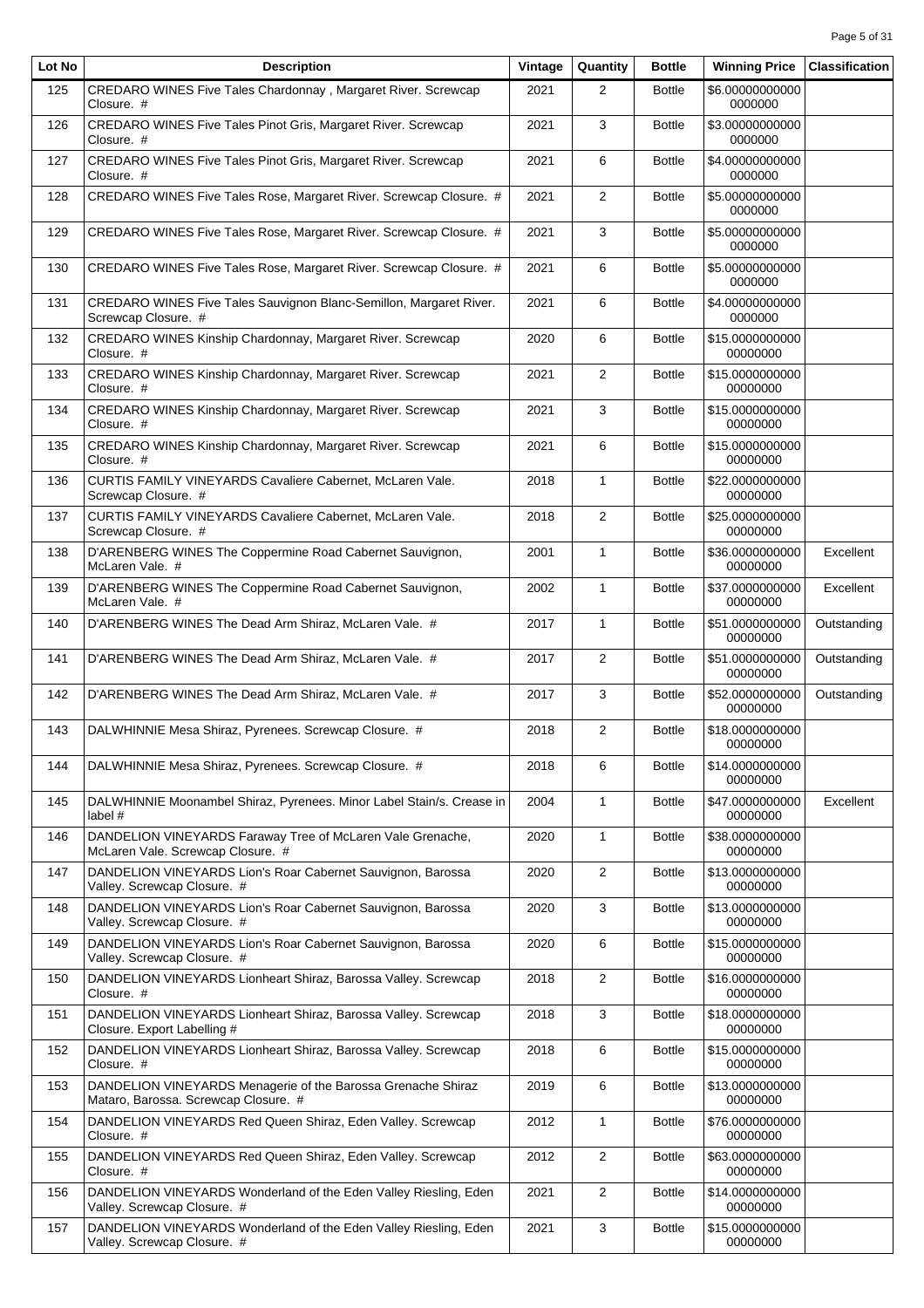| Page 6 of 31 |  |  |
|--------------|--|--|
|              |  |  |

| Lot No  | <b>Description</b>                                                                          | Vintage | Quantity     | <b>Bottle</b> | <b>Winning Price</b>        | <b>Classification</b> |
|---------|---------------------------------------------------------------------------------------------|---------|--------------|---------------|-----------------------------|-----------------------|
| 158     | DAPPLED WINES Macclesfield Chardonnay, Yarra Valley. Screwcap<br>Closure. #                 | 2017    | $\mathbf{1}$ | <b>Bottle</b> | \$42,0000000000<br>00000000 |                       |
| 159     | DEAD MAN WALKING Riesling, Clare Valley. Screwcap Closure. #                                | 2020    | 6            | <b>Bottle</b> | \$11.0000000000<br>00000000 |                       |
| 160     | DEAD MAN WALKING Riesling, Clare Valley. Screwcap Closure. #                                | 2021    | 6            | <b>Bottle</b> | \$9.00000000000<br>0000000  |                       |
| 161     | DOMAINE A Cabernet Sauvignon, Coal River Valley Tasmania. #                                 | 2011    | $\mathbf{1}$ | <b>Bottle</b> | \$86,0000000000<br>00000000 | Outstanding           |
| 162     | DOMAINE A Lady A Sauvignon Blanc, Southern Tasmania. Base of Neck,<br>Minor Label Damage. # | 2018    | $\mathbf{1}$ | <b>Bottle</b> | \$42,0000000000<br>00000000 |                       |
| 163     | DOMAINE A Petit a Cabernet Blend, Coal River Valley Tasmania. #                             | 2014    | $\mathbf{1}$ | <b>Bottle</b> | \$36,0000000000<br>00000000 |                       |
| 164     | DOMAINE A Petit a Cabernet Blend, Coal River Valley Tasmania. #                             | 2014    | 2            | <b>Bottle</b> | \$32,0000000000<br>00000000 |                       |
| 165     | DOMINIQUE PORTET Fontaine Cabernet Sauvignon, Yarra Valley.<br>Screwcap Closure. #          | 2019    | 3            | <b>Bottle</b> | \$21.0000000000<br>00000000 |                       |
| 166     | DOMINIQUE PORTET Fontaine Cabernet Sauvignon, Yarra Valley.<br>Screwcap Closure. #          | 2019    | 6            | <b>Bottle</b> | \$23.0000000000<br>00000000 |                       |
| 167     | DR EDGE East Pinot Noir, Tasmania. Screwcap Closure. Minor capsule<br>damage #              | 2018    | $\mathbf{1}$ | <b>Bottle</b> | \$42.0000000000<br>00000000 |                       |
| 168     | DR EDGE South Pinot Noir, Tasmania. Screwcap Closure. #                                     | 2018    | $\mathbf{1}$ | <b>Bottle</b> | \$51.0000000000<br>00000000 |                       |
| 169     | DRAYTONS FAMILY WINES 100 Year Old Vines Shiraz, Hunter Valley.<br>Minor Label Damage. #    | 2017    | $\mathbf{1}$ | <b>Bottle</b> | \$34.0000000000<br>00000000 |                       |
| 170     | ELDRIDGE ESTATE Chardonnay, Mornington Peninsula. #                                         | 2018    | $\mathbf{1}$ | <b>Bottle</b> | \$30.0000000000<br>00000000 |                       |
| 171     | ELDRIDGE ESTATE Chardonnay, Mornington Peninsula. #                                         | 2018    | 2            | <b>Bottle</b> | \$29.0000000000<br>00000000 |                       |
| 172     | ELDRIDGE ESTATE Chardonnay, Mornington Peninsula. #                                         | 2018    | 3            | <b>Bottle</b> | \$33.0000000000<br>00000000 |                       |
| Totals: | 172 Items                                                                                   |         |              |               |                             |                       |

# **AUSTRALIA > Australia F-J**

| Lot No | <b>Description</b>                                                                                           | Vintage   | Quantity     | <b>Bottle</b> | <b>Winning Price</b>        | <b>Classification</b> |
|--------|--------------------------------------------------------------------------------------------------------------|-----------|--------------|---------------|-----------------------------|-----------------------|
| 173    | FARR RISING Saignee Rose, Geelong. #                                                                         | 2017      | 1            | <b>Bottle</b> | \$31.0000000000<br>00000000 |                       |
| 174    | FEATHERED FRIENDS Shiraz Cabernet, Heathcote. Screwcap Closure. #                                            | 2019      | 6            | <b>Bottle</b> | \$13.0000000000<br>00000000 |                       |
| 175    | FIGHTING GULLY ROAD Reserve Syrah, Beechworth. #                                                             | 2017      | $\mathbf{1}$ | <b>Bottle</b> | \$46.0000000000<br>00000000 |                       |
| 176    | FIGHTING GULLY ROAD Reserve Syrah, Beechworth. #                                                             | 2017      | 2            | <b>Bottle</b> | \$46.0000000000<br>00000000 |                       |
| 177    | FIGHTING GULLY ROAD Reserve Syrah, Beechworth. #                                                             | 2017      | 3            | <b>Bottle</b> | \$45.0000000000<br>00000000 |                       |
| 178    | FIRST CAPE Cafe Collection Fresh and Fruity Red, Australia. Screwcap<br>Closure.                             | <b>NV</b> | 2            | <b>Bottle</b> | \$2.00000000000<br>0000000  |                       |
| 179    | FIRST CAPE Cafe Collection Fresh and Fruity Red, Australia. Screwcap<br>Closure.                             | <b>NV</b> | 3            | <b>Bottle</b> | \$4.00000000000<br>0000000  |                       |
| 180    | FIRST CAPE Cafe Collection Fresh and Fruity Red, Australia. Screwcap<br>Closure.                             | <b>NV</b> | 6            | <b>Bottle</b> | \$4.00000000000<br>0000000  |                       |
| 181    | FLOWSTONE Cabernet Touriga, Margaret River. Screwcap Closure. #                                              | 2015      | 2            | <b>Bottle</b> | \$18,0000000000<br>00000000 |                       |
| 182    | FLOWSTONE Cabernet Touriga, Margaret River. Screwcap Closure. #                                              | 2015      | 3            | <b>Bottle</b> | \$16.0000000000<br>00000000 |                       |
| 183    | FLOWSTONE Queen of the Earth Cabernet Sauvignon, Margaret River.<br>Screwcap Closure, Minor Label Stain/s. # | 2017      | $\mathbf{1}$ | <b>Bottle</b> | \$40.0000000000<br>00000000 |                       |
| 184    | FORBES AND FORBES Single Vineyard Riesling, Eden Valley. Screwcap<br>Closure.                                | 2018      | 2            | <b>Bottle</b> | \$11.0000000000<br>00000000 |                       |
| 185    | FOREST HILL VINEYARD Highbury Fields Riesling, Mount Barker.<br>Screwcap Closure. #                          | 2021      | 2            | <b>Bottle</b> | \$10.0000000000<br>00000000 |                       |
| 186    | FOREST HILL VINEYARD Highbury Fields Riesling, Mount Barker.<br>Screwcap Closure. #                          | 2021      | 3            | <b>Bottle</b> | \$10.0000000000<br>00000000 |                       |
| 187    | FOREST HILL VINEYARD Highbury Fields Riesling, Mount Barker.<br>Screwcap Closure. #                          | 2021      | 6            | <b>Bottle</b> | \$10.0000000000<br>00000000 |                       |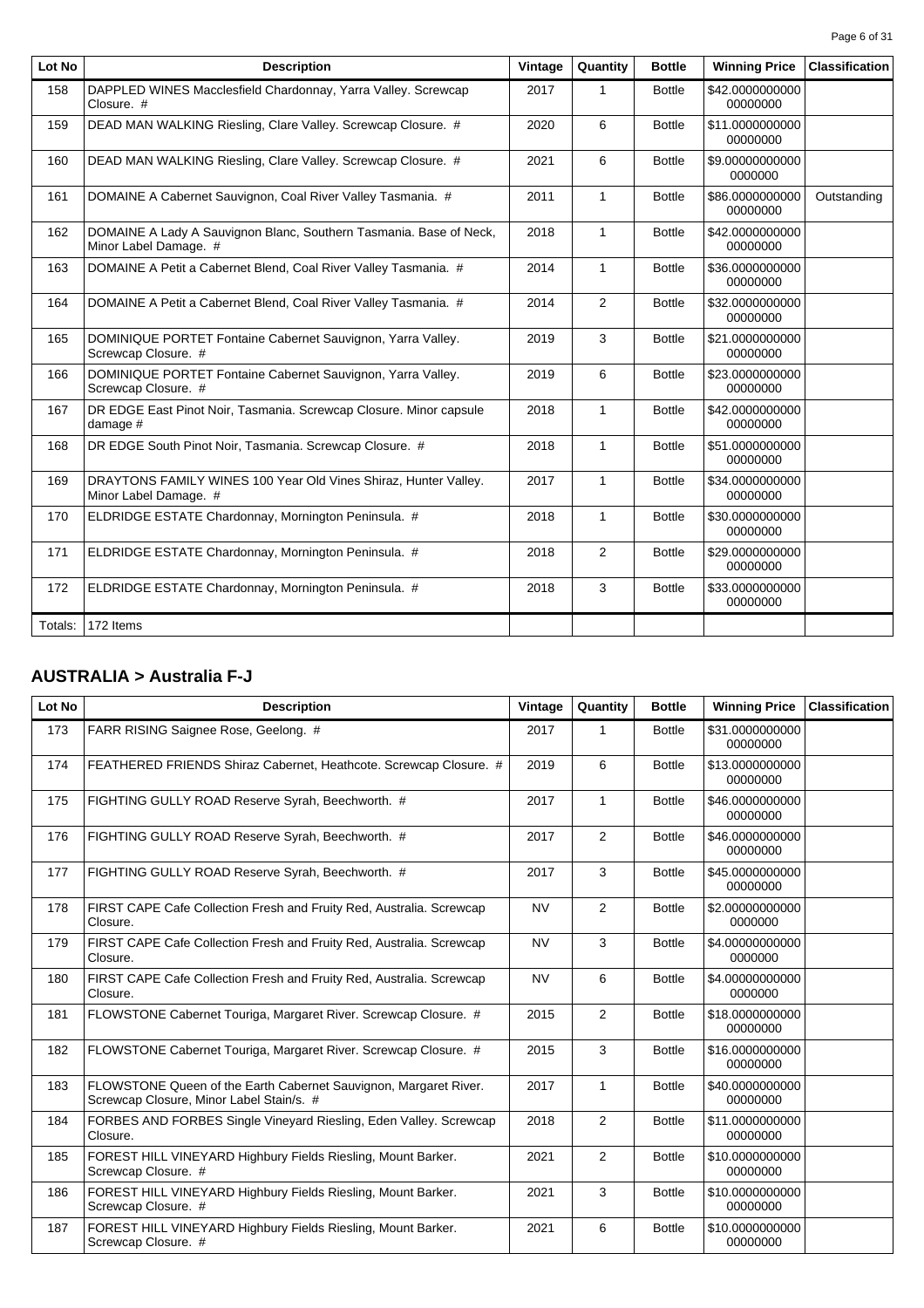| Lot No | <b>Description</b>                                                                                             | Vintage | Quantity       | <b>Bottle</b> | <b>Winning Price</b>         | <b>Classification</b> |
|--------|----------------------------------------------------------------------------------------------------------------|---------|----------------|---------------|------------------------------|-----------------------|
| 188    | FORREST BEACH Sauvignon Blanc Semillon, Margaret River. #                                                      | 2021    | $\overline{2}$ | <b>Bottle</b> | \$5.00000000000<br>0000000   |                       |
| 189    | FORREST BEACH Sauvignon Blanc Semillon, Margaret River. #                                                      | 2021    | 3              | <b>Bottle</b> | \$5.00000000000<br>0000000   |                       |
| 190    | FORREST BEACH Sauvignon Blanc Semillon, Margaret River. Screwcap<br>Closure. #                                 | 2021    | 6              | <b>Bottle</b> | \$3.00000000000<br>0000000   |                       |
| 191    | FOWLES WINE Ladies Who Shoot Their Lunch Shiraz, Strathbogie<br>Ranges. #                                      | 2015    | 6              | <b>Bottle</b> | \$17.0000000000<br>00000000  |                       |
| 192    | FOXEYS HANGOUT Pinot Gris, Mornington Peninsula. Screwcap Closure.<br>#                                        | 2019    | 2              | <b>Bottle</b> | \$16.0000000000<br>00000000  |                       |
| 193    | FOXEYS HANGOUT Pinot Gris, Mornington Peninsula. Screwcap Closure.                                             | 2019    | 6              | <b>Bottle</b> | \$17.0000000000<br>00000000  |                       |
| 194    | FRASER GALLOP ESTATE Parterre Chardonnay, Margaret River.<br>Screwcap Closure. #                               | 2019    | $\mathbf{1}$   | <b>Bottle</b> | \$29.0000000000<br>00000000  |                       |
| 195    | FRASER GALLOP ESTATE Parterre Chardonnay, Margaret River.<br>Screwcap Closure. #                               | 2019    | 2              | <b>Bottle</b> | \$28.0000000000<br>00000000  |                       |
| 196    | GEOFF HARDY WINES PERTARINGA Pertaringa Yeoman Shiraz,<br>McLaren Vale. #                                      | 2017    | $\mathbf{1}$   | <b>Bottle</b> | \$68.0000000000<br>00000000  |                       |
| 197    | GEOFF HARDY WINES PERTARINGA Pertaringa Yeoman Shiraz,<br>McLaren Vale. #                                      | 2017    | 2              | <b>Bottle</b> | \$64.0000000000<br>00000000  |                       |
| 198    | GEOFF HARDY WINES PERTARINGA Pertaringa Yeoman Shiraz,<br>McLaren Vale. #                                      | 2017    | 3              | <b>Bottle</b> | \$64.0000000000<br>00000000  |                       |
| 199    | GEOFF HARDY WINES PERTARINGA Pertaringa Yeoman Shiraz,<br>McLaren Vale. Wax Capsule/s. #                       | 2018    | $\mathbf{1}$   | <b>Bottle</b> | \$60.0000000000<br>00000000  |                       |
| 200    | GEOFF HARDY WINES PERTARINGA Pertaringa Yeoman Shiraz,<br>McLaren Vale. Wax Capsule/s. #                       | 2018    | 2              | <b>Bottle</b> | \$60.0000000000<br>00000000  |                       |
| 201    | GEOFF HARDY WINES PERTARINGA Pertaringa Yeoman Shiraz,<br>McLaren Vale. Wax Capsule/s. #                       | 2018    | 3              | <b>Bottle</b> | \$60.0000000000<br>00000000  |                       |
| 202    | GEOFF MERRILL Henley Shiraz, McLaren Vale. #                                                                   | 2003    | $\mathbf{1}$   | <b>Bottle</b> | \$72.0000000000<br>00000000  |                       |
| 203    | GIANT STEPS Harry's Monster Sexton Vineyard Cabernets, Yarra Valley.<br>#                                      | 2019    | 1              | <b>Bottle</b> | \$31.0000000000<br>00000000  |                       |
| 204    | GIANT STEPS Harry's Monster Sexton Vineyard Cabernets, Yarra Valley.<br>#                                      | 2019    | 3              | <b>Bottle</b> | \$31.0000000000<br>00000000  |                       |
| 205    | GREENOCK CREEK Marananga Shiraz, Barossa Valley. Screwcap<br>Closure. #                                        | 2017    | 2              | <b>Bottle</b> | \$22.0000000000<br>00000000  |                       |
| 206    | GREENOCK CREEK Marananga Shiraz, Barossa Valley. Screwcap<br>Closure. #                                        | 2017    | 3              | <b>Bottle</b> | \$25.0000000000<br>00000000  |                       |
| 207    | GREENOCK CREEK Marananga Shiraz, Barossa Valley. Screwcap<br>Closure. #                                        | 2017    | 6              | <b>Bottle</b> | \$25.0000000000<br>00000000  |                       |
| 208    | GREENOCK CREEK Roennfeldt Road Shiraz, Barossa Valley. #                                                       | 2013    | 1              | <b>Bottle</b> | \$180.000000000<br>000000000 | Outstanding           |
| 209    | GREENOCK CREEK Roennfeldt Road Shiraz, Barossa Valley. Original<br>Presentation Box/es. box slightly damaged # | 2014    | 1              | <b>Bottle</b> | \$185.000000000<br>000000000 | Outstanding           |
| 210    | GREENOCK ESTATE Frederick Block 777, Old Vine Barossa Shiraz.<br>Screwcap Closure. #                           | 2017    | 6              | <b>Bottle</b> | \$15.0000000000<br>00000000  |                       |
| 211    | GUNDOG ESTATE Shiraz, Canberra District. #                                                                     | 2018    | $\mathbf{1}$   | <b>Bottle</b> | \$28.0000000000<br>00000000  |                       |
| 212    | GUNDOG ESTATE Shiraz, Canberra District. #                                                                     | 2018    | 2              | <b>Bottle</b> | \$26.0000000000<br>00000000  |                       |
| 213    | GUNDOG ESTATE Shiraz, Canberra District. #                                                                     | 2018    | 3              | <b>Bottle</b> | \$27.0000000000<br>00000000  |                       |
| 214    | HARDY'S 165th Anniversary Cabernet Shiraz, McLaren Vale-Coonawarra,<br>Frankland River, Great Southern. #      | 2014    | 1              | Magnum        | \$203.000000000<br>000000000 |                       |
| 215    | HARDY'S Tintara Shiraz, McLaren Vale. Screwcap Closure. #                                                      | 2019    | $\overline{2}$ | <b>Bottle</b> | \$17.0000000000<br>00000000  |                       |
| 216    | HARDY'S Tintara Shiraz, McLaren Vale. Screwcap Closure. #                                                      | 2019    | 3              | <b>Bottle</b> | \$10.0000000000<br>00000000  |                       |
| 217    | HARDY'S Tintara Yeenunga Shiraz, McLaren Vale. Screwcap Closure. #                                             | 2015    | 1              | <b>Bottle</b> | \$35.0000000000<br>00000000  |                       |
| 218    | HARDY'S Tintara Yeenunga Shiraz, McLaren Vale. Screwcap Closure. #                                             | 2015    | 2              | <b>Bottle</b> | \$36.0000000000<br>00000000  |                       |
| 219    | HARDY'S Tintara Yeenunga Shiraz, McLaren Vale. #                                                               | 2015    | 3              | <b>Bottle</b> | \$37.0000000000<br>00000000  |                       |
| 220    | HARES CHASE Ironscraper Shiraz, Barossa Valley. Screwcap Closure. #                                            | 2017    | 1              | <b>Bottle</b> | \$16.0000000000<br>00000000  |                       |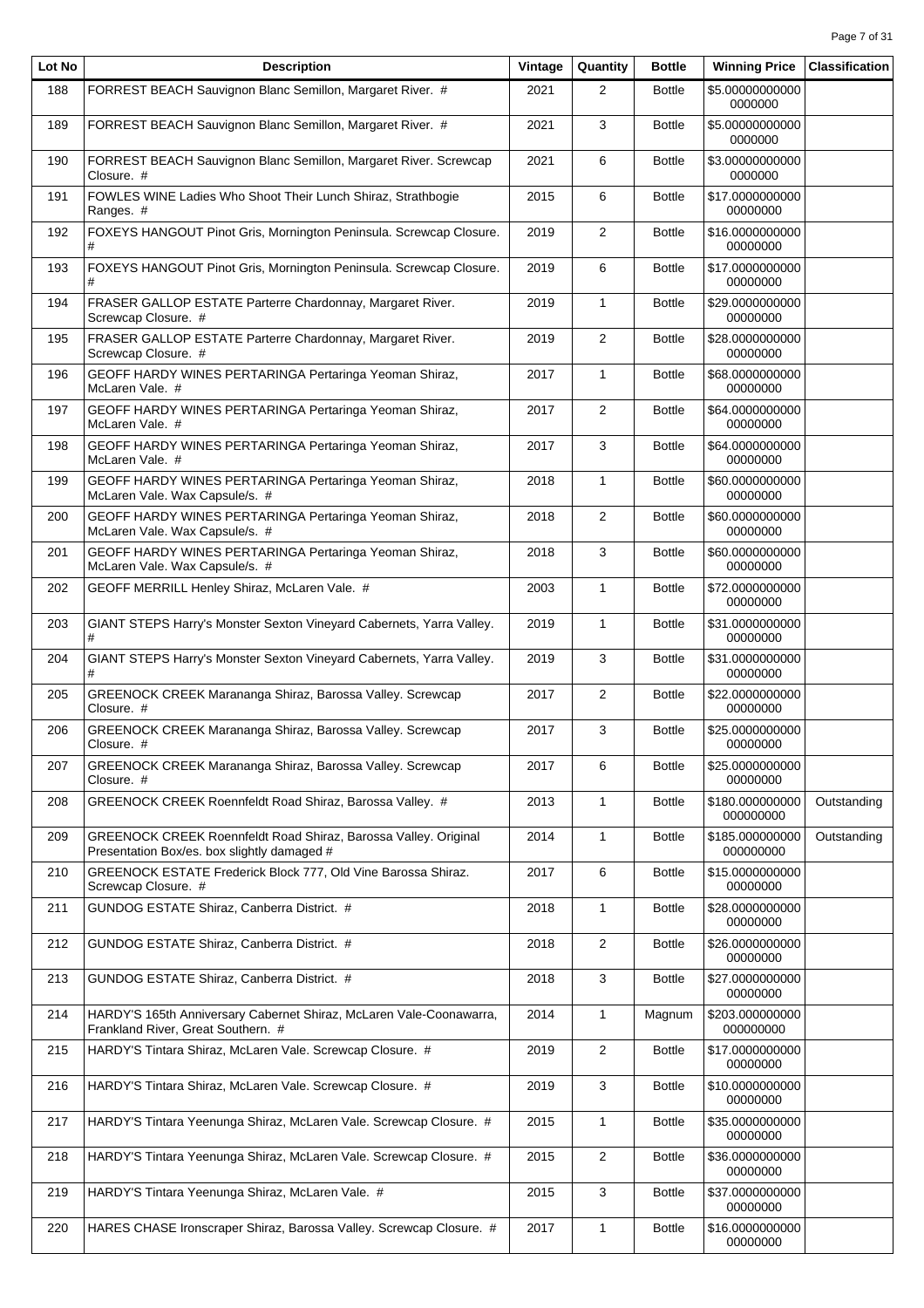| Lot No | <b>Description</b>                                                                          | Vintage | Quantity       | <b>Bottle</b> | <b>Winning Price</b>        | <b>Classification</b> |
|--------|---------------------------------------------------------------------------------------------|---------|----------------|---------------|-----------------------------|-----------------------|
| 221    | HARES CHASE Ironscraper Shiraz, Barossa Valley. Screwcap Closure. #                         | 2017    | $\overline{2}$ | <b>Bottle</b> | \$17.0000000000<br>00000000 |                       |
| 222    | HARES CHASE Ironscraper Shiraz, Barossa Valley. Screwcap Closure,<br>Minor Label Stain/s. # | 2018    | $\mathbf{1}$   | <b>Bottle</b> | \$16.0000000000<br>00000000 |                       |
| 223    | HARES CHASE Ironscraper Shiraz, Barossa Valley. Screwcap Closure. #                         | 2018    | $\overline{2}$ | <b>Bottle</b> | \$18.0000000000<br>00000000 |                       |
| 224    | HARES CHASE Ironscraper Shiraz, Barossa Valley. Screwcap Closure,<br>Stained Label/s. #     | 2018    | 3              | <b>Bottle</b> | \$19.0000000000<br>00000000 |                       |
| 225    | HASELGROVE WINES Catkin Shiraz, McLaren Vale. Screwcap Closure. #                           | 2019    | $\mathbf{1}$   | <b>Bottle</b> | \$13.0000000000<br>00000000 |                       |
| 226    | HASELGROVE WINES Catkin Shiraz, McLaren Vale. Screwcap Closure. #                           | 2019    | $\overline{2}$ | <b>Bottle</b> | \$13.0000000000<br>00000000 |                       |
| 227    | HASELGROVE WINES Catkin Shiraz, McLaren Vale. Screwcap Closure. #                           | 2019    | 3              | <b>Bottle</b> | \$19.0000000000<br>00000000 |                       |
| 228    | HASELGROVE WINES Cruth Shiraz, McLaren Vale. #                                              | 2018    | $\mathbf{1}$   | <b>Bottle</b> | \$53.0000000000<br>00000000 |                       |
| 229    | HASELGROVE WINES Cruth Shiraz, McLaren Vale. #                                              | 2018    | $\overline{2}$ | <b>Bottle</b> | \$48.0000000000<br>00000000 |                       |
| 230    | HASELGROVE WINES Cruth Shiraz, McLaren Vale. #                                              | 2018    | 3              | <b>Bottle</b> | \$50.0000000000<br>00000000 |                       |
| 231    | HEAD The Blonde Shiraz, Barossa. Screwcap Closure. #                                        | 2017    | $\mathbf{1}$   | <b>Bottle</b> | \$31.0000000000<br>00000000 |                       |
| 232    | HEAD The Brunette Shiraz, Barossa. Screwcap Closure. #                                      | 2016    | $\mathbf{1}$   | <b>Bottle</b> | \$35.0000000000<br>00000000 |                       |
| 233    | HEAD The Brunette Shiraz, Barossa. Screwcap Closure. #                                      | 2017    | $\mathbf{1}$   | <b>Bottle</b> | \$34.0000000000<br>00000000 |                       |
| 234    | HEAD The Brunette Shiraz, Barossa. Screwcap Closure. #                                      | 2018    | $\mathbf{1}$   | <b>Bottle</b> | \$34.0000000000<br>00000000 |                       |
| 235    | HEAD The Redhead Shiraz, Barossa. Screwcap Closure. #                                       | 2018    | $\mathbf{1}$   | <b>Bottle</b> | \$61.0000000000<br>00000000 |                       |
| 236    | HEIRLOOM VINEYARDS Cabernet Sauvignon, Coonawarra. Screwcap<br>Closure. #                   | 2018    | 6              | <b>Bottle</b> | \$13.0000000000<br>00000000 |                       |
| 237    | HEIRLOOM VINEYARDS Cabernet Sauvignon, Coonawarra. Screwcap<br>Closure. #                   | 2020    | $\overline{2}$ | <b>Bottle</b> | \$16.0000000000<br>00000000 |                       |
| 238    | HEIRLOOM VINEYARDS Cabernet Sauvignon, Coonawarra. Screwcap<br>Closure. #                   | 2020    | 3              | <b>Bottle</b> | \$16.0000000000<br>00000000 |                       |
| 239    | HEIRLOOM VINEYARDS Cabernet Sauvignon, Coonawarra. Screwcap<br>Closure. #                   | 2020    | 6              | <b>Bottle</b> | \$14.0000000000<br>00000000 |                       |
| 240    | HEIRLOOM VINEYARDS Sauvignon Blanc, Adelaide Hills. Screwcap<br>Closure. #                  | 2021    | 6              | <b>Bottle</b> | \$7.00000000000<br>0000000  |                       |
| 241    | HEIRLOOM VINEYARDS Shiraz, McLaren Vale. Screwcap Closure. #                                | 2018    | 6              | <b>Bottle</b> | \$16.0000000000<br>00000000 |                       |
| 242    | HEIRLOOM VINEYARDS Shiraz, McLaren Vale. Screwcap Closure. #                                | 2019    | 6              | <b>Bottle</b> | \$16.0000000000<br>00000000 |                       |
| 243    | HEIRLOOM VINEYARDS Shiraz, Barossa Valley. Screwcap Closure, Minor<br>Capsule Damage. #     | 2018    | 3              | <b>Bottle</b> | \$17.0000000000<br>00000000 |                       |
| 244    | HEIRLOOM VINEYARDS Shiraz, Barossa Valley. Screwcap Closure. #                              | 2018    | 6              | <b>Bottle</b> | \$14.0000000000<br>00000000 |                       |
| 245    | HEIRLOOM VINEYARDS Shiraz, Barossa Valley. Screwcap Closure. #                              | 2019    | 3              | <b>Bottle</b> | \$14.0000000000<br>00000000 |                       |
| 246    | HEIRLOOM VINEYARDS Shiraz, Barossa Valley. Screwcap Closure. #                              | 2019    | 6              | <b>Bottle</b> | \$15.0000000000<br>00000000 |                       |
| 247    | HEIRLOOM VINEYARDS A'lambra Shiraz, Barossa. Screwcap Closure. #                            | 2020    | $\mathbf{1}$   | <b>Bottle</b> | \$30.0000000000<br>00000000 |                       |
| 248    | HEIRLOOM VINEYARDS A'lambra Shiraz, Barossa. Screwcap Closure. #                            | 2020    | $\overline{2}$ | <b>Bottle</b> | \$36.0000000000<br>00000000 |                       |
| 249    | HEIRLOOM VINEYARDS A'lambra Shiraz, Barossa. Screwcap Closure. #                            | 2020    | 3              | <b>Bottle</b> | \$30.0000000000<br>00000000 |                       |
| 250    | HEIRLOOM VINEYARDS Alcala Grenache, McLaren Vale. #                                         | 2020    | $\mathbf{1}$   | <b>Bottle</b> | \$33.0000000000<br>00000000 |                       |
| 251    | HEIRLOOM VINEYARDS Alcala Grenache, McLaren Vale. #                                         | 2020    | $\overline{2}$ | <b>Bottle</b> | \$33.0000000000<br>00000000 |                       |
| 252    | HEWITSON Falkenberg Shiraz, Barossa Valley. Export label #                                  | 2014    | $\mathbf{1}$   | <b>Bottle</b> | \$30.0000000000<br>00000000 |                       |
| 253    | HEWITSON Private Cellar Shiraz Mourvedre, McLaren Vale. Screwcap<br>Closure. #              | 2002    | $\mathbf{1}$   | <b>Bottle</b> | \$33.0000000000<br>00000000 |                       |
|        |                                                                                             |         |                |               |                             |                       |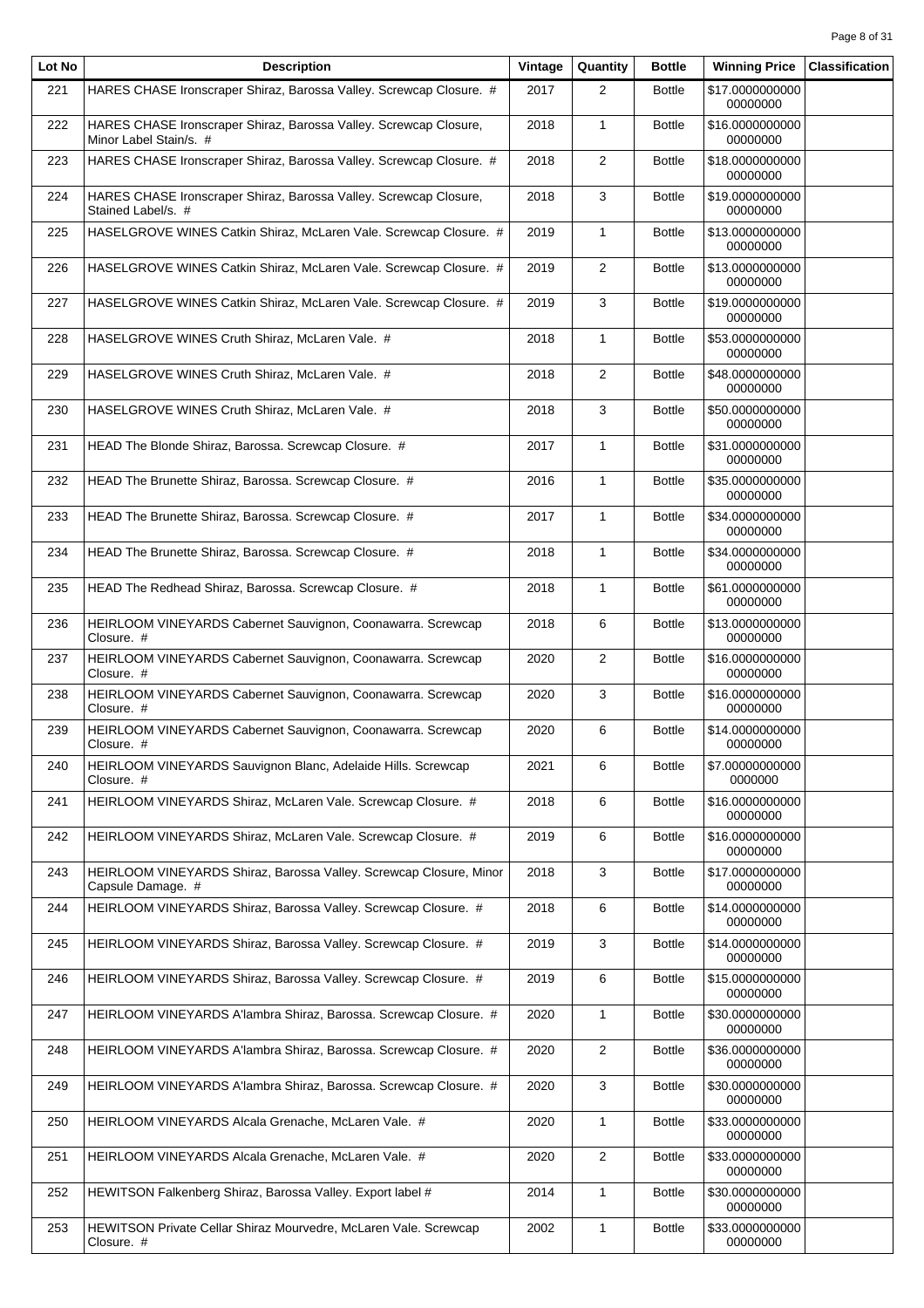| Lot No | <b>Description</b>                                                                                       | Vintage   | Quantity       | <b>Bottle</b> | <b>Winning Price</b>        | <b>Classification</b> |
|--------|----------------------------------------------------------------------------------------------------------|-----------|----------------|---------------|-----------------------------|-----------------------|
| 254    | HOBBS 1905 Shiraz, Barossa Valley. Wax Capsule/s. #                                                      | 2019      | $\mathbf{1}$   | <b>Bottle</b> | \$65.0000000000<br>00000000 |                       |
| 255    | HOBBS 1905 Shiraz, Barossa Valley. Wax Capsule/s. #                                                      | 2019      | 2              | <b>Bottle</b> | \$61.0000000000<br>00000000 |                       |
| 256    | HOBBS OF BAROSSA Gregor Shiraz, Barossa Valley. Wax Capsule/s. #                                         | 2018      | $\mathbf{1}$   | <b>Bottle</b> | \$67.0000000000<br>00000000 |                       |
| 257    | HOBBS Gregor Shiraz, Barossa Valley. Wax Capsule/s. #                                                    | 2019      | $\mathbf{1}$   | <b>Bottle</b> | \$62.0000000000<br>00000000 |                       |
| 258    | HOBBS Gregor Shiraz, Barossa Valley. Wax Capsule/s. #                                                    | 2019      | 2              | <b>Bottle</b> | \$62.0000000000<br>00000000 |                       |
| 259    | HOBBS OF BAROSSA Tin Lids Aria Secca Shiraz, Barossa Valley.<br>Screwcap Closure. Slightly raised cork # | 2019      | $\mathbf{1}$   | <b>Bottle</b> | \$21.0000000000<br>00000000 |                       |
| 260    | HOBBS OF BAROSSA Tin Lids Aria Secca Shiraz, Barossa Valley.<br>Screwcap Closure. Slightly raised cork # | 2019      | 2              | <b>Bottle</b> | \$20.0000000000<br>00000000 |                       |
| 261    | HODDLES CREEK Skins Pinot Gris, Yarra Valley. Screwcap Closure. #                                        | 2021      | $\overline{2}$ | 500ml         | \$14.0000000000<br>00000000 |                       |
| 262    | HODDLES CREEK Skins Pinot Gris, Yarra Valley. Screwcap Closure. #                                        | 2021      | 3              | 500ml         | \$15,0000000000<br>00000000 |                       |
| 263    | HODDLES CREEK Wickhams Road Chardonnay, Gippsland. Screwcap<br>Closure. #                                | 2019      | $\overline{2}$ | <b>Bottle</b> | \$12.0000000000<br>00000000 |                       |
| 264    | HODDLES CREEK Wickhams Road Chardonnay, Yarra Valley. Screwcap<br>Closure. #                             | 2019      | 3              | <b>Bottle</b> | \$15.0000000000<br>00000000 |                       |
| 265    | HOUGHTON Wisdom Pinot Noir, Pemberton. #                                                                 | 2019      | $\mathbf{1}$   | <b>Bottle</b> | \$21.0000000000<br>00000000 |                       |
| 266    | HOUGHTON Wisdom Pinot Noir, Pemberton. #                                                                 | 2019      | $\overline{2}$ | <b>Bottle</b> | \$22.0000000000<br>00000000 |                       |
| 267    | HOUGHTON Wisdom Pinot Noir, Pemberton. #                                                                 | 2019      | 3              | <b>Bottle</b> | \$17.0000000000<br>00000000 |                       |
| 268    | HOWARD PARK Leston Vineyard Cabernet Sauvignon, Margaret River.<br>Screwcap Closure. #                   | 2017      | $\mathbf{1}$   | <b>Bottle</b> | \$25.0000000000<br>00000000 |                       |
| 269    | HOWARD PARK Leston Vineyard Shiraz, Margaret River. #                                                    | 2016      | $\mathbf{1}$   | <b>Bottle</b> | \$18.0000000000<br>00000000 |                       |
| 270    | HOWARD PARK Leston Vineyard Shiraz, Margaret River. #                                                    | 2016      | $\overline{2}$ | <b>Bottle</b> | \$18.0000000000<br>00000000 |                       |
| 271    | HOWARD PARK Leston Vineyard Shiraz, Margaret River. #                                                    | 2016      | 3              | <b>Bottle</b> | \$19.0000000000<br>00000000 |                       |
| 272    | HOWARD PARK Mount Barker Riesling, Mount Barker. Screwcap Closure.<br>#                                  | 2018      | $\overline{2}$ | <b>Bottle</b> | \$16.0000000000<br>00000000 |                       |
| 273    | HOWARD PARK Mount Barker Riesling, Mount Barker. Screwcap Closure.<br>#                                  | 2018      | 3              | <b>Bottle</b> | \$18.0000000000<br>00000000 |                       |
| 274    | HOWARD PARK Petit Jete Brut, Great Southern. #                                                           | <b>NV</b> | $\overline{2}$ | <b>Bottle</b> | \$13.0000000000<br>00000000 |                       |
| 275    | HOWARD PARK Petit Jete Brut, Great Southern. #                                                           | NV        | 3              | <b>Bottle</b> | \$15.0000000000<br>00000000 |                       |
| 276    | IRVINE Grand Merlot, Eden Valley. #                                                                      | 2016      | $\mathbf{1}$   | <b>Bottle</b> | \$60.0000000000<br>00000000 |                       |
| 277    | IRVINE Grand Merlot, Eden Valley. #                                                                      | 2017      | $\mathbf{1}$   | <b>Bottle</b> | \$47.0000000000<br>00000000 |                       |
| 278    | IRVINE Grand Merlot, Eden Valley. #                                                                      | 2017      | 2              | <b>Bottle</b> | \$52.0000000000<br>00000000 |                       |
| 279    | IRVINE Grand Merlot, Eden Valley. #                                                                      | 2017      | 3              | <b>Bottle</b> | \$47.0000000000<br>00000000 |                       |
| 280    | IRVINE Springhill Merlot, South Australia. Screwcap Closure. #                                           | 2018      | $\overline{2}$ | <b>Bottle</b> | \$12.0000000000<br>00000000 |                       |
| 281    | IRVINE Springhill Merlot, South Australia. Screwcap Closure. #                                           | 2018      | 3              | <b>Bottle</b> | \$7.00000000000<br>0000000  |                       |
| 282    | IRVINE Springhill Merlot, South Australia. Screwcap Closure. #                                           | 2018      | 6              | <b>Bottle</b> | \$7.00000000000<br>0000000  |                       |
| 283    | IRVINE Springhill Riesling, Eden Valley. Screwcap Closure. #                                             | 2021      | $\overline{2}$ | <b>Bottle</b> | \$11.0000000000<br>00000000 |                       |
| 284    | IRVINE Springhill Riesling, Eden Valley. Screwcap Closure. #                                             | 2021      | 3              | <b>Bottle</b> | \$10.0000000000<br>00000000 |                       |
| 285    | IRVINE Springhill Riesling, Eden Valley. Screwcap Closure. #                                             | 2021      | 6              | <b>Bottle</b> | \$9.00000000000<br>0000000  |                       |
| 286    | ISLAND BELLE Chardonnay, Tasmania. Screwcap Closure. #                                                   | 2019      | 6              | <b>Bottle</b> | \$12.0000000000<br>00000000 |                       |
|        |                                                                                                          |           |                |               |                             |                       |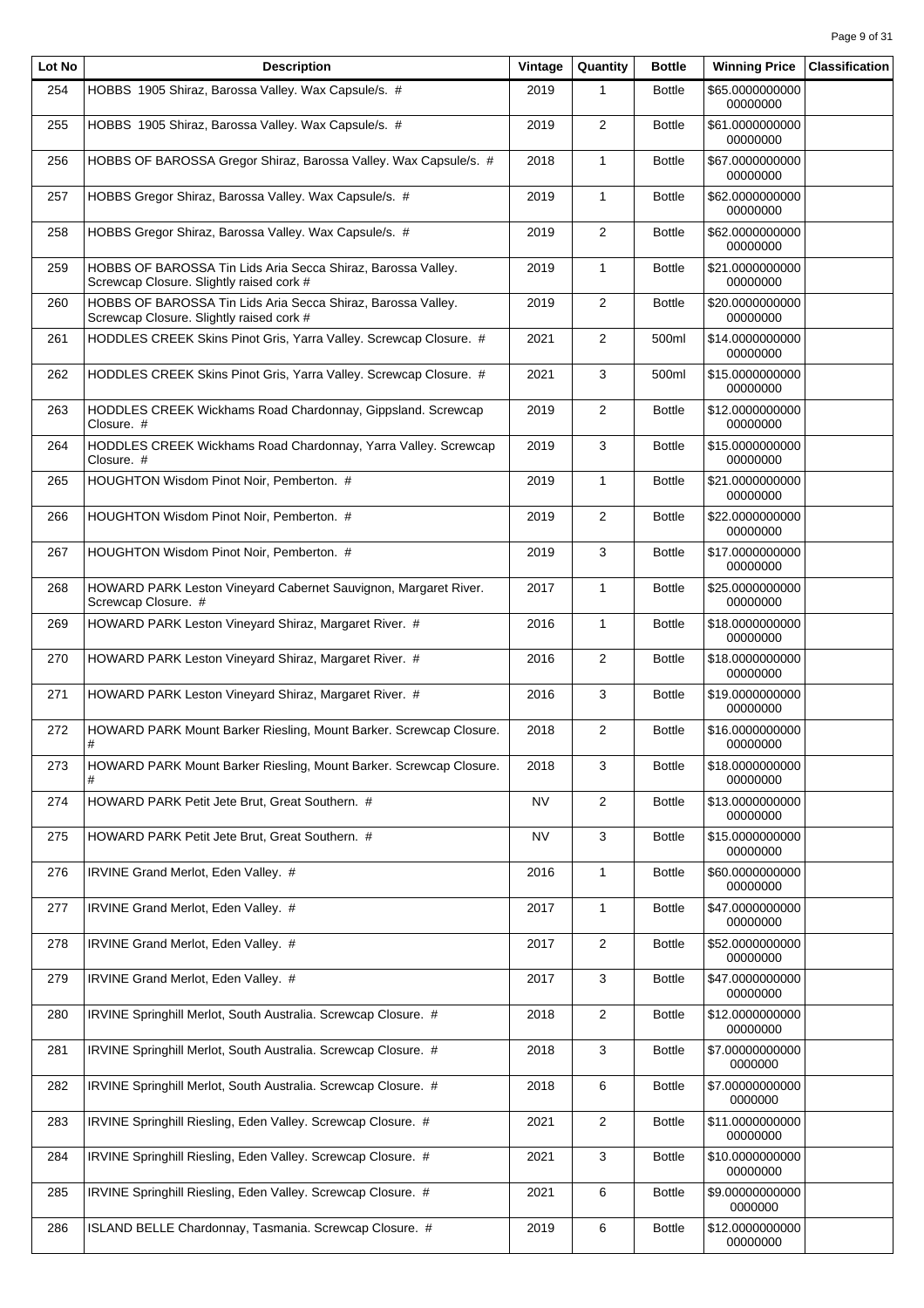| Lot No  | <b>Description</b>                                                                                                             | Vintage | Quantity       | <b>Bottle</b>      | <b>Winning Price</b>         | <b>Classification</b> |
|---------|--------------------------------------------------------------------------------------------------------------------------------|---------|----------------|--------------------|------------------------------|-----------------------|
| 287     | JASPER HILL Emily's Paddock Shiraz Cabernet Franc, Heathcote. #                                                                | 2018    | $\mathbf{1}$   | <b>Bottle</b>      | \$93.0000000000<br>00000000  | Outstanding           |
| 288     | JASPER HILL Emily's Paddock Shiraz Cabernet Franc, Heathcote. #                                                                | 2018    | $\overline{2}$ | <b>Bottle</b>      | \$94.0000000000<br>00000000  | Outstanding           |
| 289     | JASPER HILL Emily's Paddock Shiraz Cabernet Franc, Heathcote. #                                                                | 2019    | 1              | <b>Bottle</b>      | \$83.0000000000<br>00000000  | Outstanding           |
| 290     | JASPER HILL Emily's Paddock Shiraz Cabernet Franc, Heathcote. #                                                                | 2019    | $\overline{2}$ | <b>Bottle</b>      | \$83.0000000000<br>00000000  | Outstanding           |
| 291     | JILYARA The Williams' Block Cabernet Sauvignon, Margaret River.<br>Screwcap Closure. #                                         | 2019    | $\mathbf{2}$   | <b>Bottle</b>      | \$27.0000000000<br>00000000  |                       |
| 292     | JILYARA The Williams' Block Cabernet Sauvignon, Margaret River.<br>Screwcap Closure. #                                         | 2019    | 3              | <b>Bottle</b>      | \$28.0000000000<br>00000000  |                       |
| 293     | JILYARA The Williams' Block Cabernet Sauvignon, Margaret River.<br>Screwcap Closure. #                                         | 2019    | 6              | <b>Bottle</b>      | \$36.0000000000<br>00000000  |                       |
| 294     | JILYARA The Williams' Block Chardonnay, Margaret River. Screwcap<br>Closure. #                                                 | 2020    | 2              | <b>Bottle</b>      | \$28.0000000000<br>00000000  |                       |
| 295     | JILYARA The Williams' Block Chardonnay, Margaret River. Screwcap<br>Closure. #                                                 | 2020    | 3              | <b>Bottle</b>      | \$28.0000000000<br>00000000  |                       |
| 296     | JILYARA The Williams' Block Chardonnay, Margaret River. Screwcap<br>Closure. #                                                 | 2020    | 6              | <b>Bottle</b>      | \$25.0000000000<br>00000000  |                       |
| 297     | JIM BARRY WINES Assyrtiko, Clare Valley. Screwcap Closure. #                                                                   | 2020    | 6              | <b>Bottle</b>      | \$25.0000000000<br>00000000  |                       |
| 298     | JIM BARRY WINES First Eleven Cabernet Sauvignon, Coonawarra. Minor<br>Label Stain/s. #                                         | 2008    | $\overline{2}$ | <b>Bottle</b>      | \$25.0000000000<br>00000000  |                       |
| 299     | JIM BARRY WINES First Eleven Cabernet Sauvignon, Coonawarra. #                                                                 | 2008    | 3              | <b>Bottle</b>      | \$26.0000000000<br>00000000  |                       |
| 300     | JIM BARRY WINES First Eleven Cabernet Sauvignon, Coonawarra. #                                                                 | 2008    | 6              | <b>Bottle</b>      | \$21.0000000000<br>00000000  |                       |
| 301     | JIM BARRY WINES First Eleven Cabernet Sauvignon, Coonawarra.<br>Screwcap Closure. #                                            | 2010    | $\mathbf{1}$   | <b>Bottle</b>      | \$25.0000000000<br>00000000  |                       |
| 302     | JIM BARRY WINES First Eleven Cabernet Sauvignon, Coonawarra.<br>Screwcap Closure. #                                            | 2010    | $\mathbf{2}$   | <b>Bottle</b>      | \$26.0000000000<br>00000000  |                       |
| 303     | JIM BARRY WINES First Eleven Cabernet Sauvignon, Coonawarra.<br>Screwcap Closure. #                                            | 2010    | 3              | <b>Bottle</b>      | \$24.0000000000<br>00000000  |                       |
| 304     | JIM BARRY WINES First Eleven Cabernet Sauvignon, Coonawarra.<br>Screwcap Closure. #                                            | 2012    | $\mathbf{1}$   | <b>Bottle</b>      | \$24.0000000000<br>00000000  |                       |
| 305     | JIM BARRY WINES First Eleven Cabernet Sauvignon, Coonawarra.<br>Screwcap Closure. #                                            | 2012    | $\overline{2}$ | <b>Bottle</b>      | \$26.0000000000<br>00000000  |                       |
| 306     | JIM BARRY WINES First Eleven Cabernet Sauvignon, Coonawarra.<br>Screwcap Closure, Minor Label Stain/s, Minor Capsule Damage. # | 2016    | 1              | <b>Bottle</b>      | \$25.0000000000<br>00000000  |                       |
| 307     | JIM BARRY WINES First Eleven Cabernet Sauvignon, Coonawarra.<br>Screwcap Closure. #                                            | 2016    | $\overline{2}$ | <b>Bottle</b>      | \$25.0000000000<br>00000000  |                       |
| 308     | JIM BARRY WINES First Eleven Cabernet Sauvignon, Coonawarra.<br>Screwcap Closure. #                                            | 2016    | 3              | <b>Bottle</b>      | \$26.0000000000<br>00000000  |                       |
| 309     | JIM BARRY WINES McRae Wood Shiraz, Clare Valley. #                                                                             | 2017    | 6              | <b>Bottle</b>      | \$36.0000000000<br>00000000  |                       |
| 310     | JIM BARRY WINES The Armagh Shiraz, Clare Valley. Screwcap Closure.<br>#                                                        | 2016    | 1              | <b>Half Bottle</b> | \$141.000000000<br>000000000 | Exceptional           |
| 311     | JIM BARRY WINES The Florita Riesling, Clare Valley. Screwcap Closure.<br>#                                                     | 2021    | 1              | <b>Bottle</b>      | \$47.0000000000<br>00000000  |                       |
| 312     | JIM BARRY WINES The Florita Riesling, Clare Valley. Screwcap Closure.<br>#                                                     | 2021    | $\overline{2}$ | <b>Bottle</b>      | \$43.0000000000<br>00000000  |                       |
| Totals: | 140 Items                                                                                                                      |         |                |                    |                              |                       |

# **AUSTRALIA > Australia K-O**

| Lot No | <b>Description</b>                                                                  | Vintage | Quantity | <b>Bottle</b> | <b>Winning Price</b>          | <b>Classification</b> |
|--------|-------------------------------------------------------------------------------------|---------|----------|---------------|-------------------------------|-----------------------|
| 313    | KILIKANOON Covenant Shiraz, Clare Valley. Screwcap Closure. #                       | 2018    | 2        | <b>Bottle</b> | \$23.0000000000  <br>00000000 |                       |
| 314    | KILIKANOON Parable Shiraz, McLaren Vale. Screwcap Closure. #                        | 2017    | 6        | <b>Bottle</b> | \$23.0000000000  <br>00000000 |                       |
| 315    | KILIKANOON Parable Shiraz, McLaren Vale. Screwcap Closure. #                        | 2018    |          | <b>Bottle</b> | \$15.0000000000  <br>00000000 |                       |
| 316    | KILIKANOON Parable Shiraz, McLaren Vale. Screwcap Closure, Minor<br>Label Damage. # | 2018    |          | <b>Bottle</b> | \$15.0000000000  <br>00000000 |                       |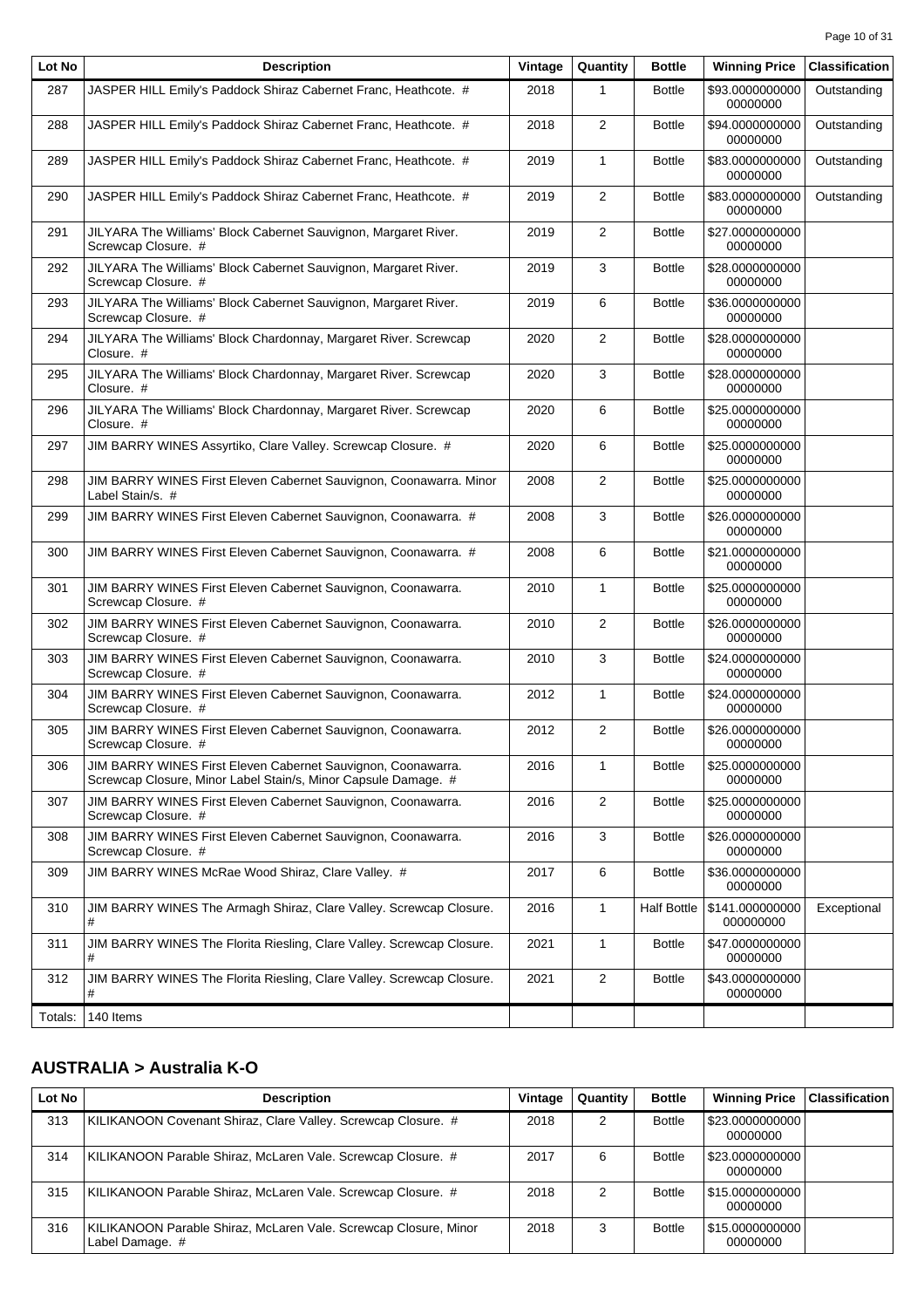| Lot No | <b>Description</b>                                                                                                 | Vintage | Quantity       | <b>Bottle</b> | <b>Winning Price</b>         | <b>Classification</b> |
|--------|--------------------------------------------------------------------------------------------------------------------|---------|----------------|---------------|------------------------------|-----------------------|
| 317    | KILIKANOON Parable Shiraz, McLaren Vale. Screwcap Closure. #                                                       | 2018    | 6              | <b>Bottle</b> | \$21.0000000000<br>00000000  |                       |
| 318    | KOOYONG WINES Meres Pinot Noir, Mornington Peninsula. Screwcap<br>Closure. #                                       | 2018    | $\mathbf{1}$   | <b>Bottle</b> | \$50.0000000000<br>00000000  |                       |
| 319    | KOOYONG WINES Meres Pinot Noir, Mornington Peninsula. Screwcap<br>Closure. #                                       | 2019    | $\mathbf{1}$   | <b>Bottle</b> | \$46.0000000000<br>00000000  |                       |
| 320    | L.A.S. VINO Albino PNO Pinot Noir Chardonnay, Margaret River. #                                                    | 2019    | $\mathbf{1}$   | <b>Bottle</b> | \$18.0000000000<br>00000000  |                       |
| 321    | L.A.S. VINO Albino PNO Pinot Noir Chardonnay, Margaret River. Minor<br>Label Damage. #                             | 2019    | $\overline{2}$ | <b>Bottle</b> | \$17.0000000000<br>00000000  |                       |
| 322    | L.A.S. VINO Albino PNO Pinot Noir Chardonnay, Margaret River. #                                                    | 2019    | 3              | <b>Bottle</b> | \$17.0000000000<br>00000000  |                       |
| 323    | LEASINGHAM Classic Clare Cabernet Sauvignon, Clare Valley. Screwcap<br>Closure. #                                  | 2016    | $\mathbf{1}$   | <b>Bottle</b> | \$22.0000000000<br>00000000  |                       |
| 324    | LECONFIELD Cabernet Sauvignon, Coonawarra. Screwcap Closure. #                                                     | 2018    | 2              | <b>Bottle</b> | \$20.0000000000<br>00000000  |                       |
| 325    | LECONFIELD Cabernet Sauvignon, Coonawarra. Screwcap Closure. #                                                     | 2018    | 3              | <b>Bottle</b> | \$18.0000000000<br>00000000  |                       |
| 326    | LECONFIELD Cabernet Sauvignon, Coonawarra. Screwcap Closure. #                                                     | 2018    | 6              | <b>Bottle</b> | \$20.0000000000<br>00000000  |                       |
| 327    | LECONFIELD Cabernets, Coonawarra. Screwcap Closure. #                                                              | 2019    | 2              | <b>Bottle</b> | \$23.0000000000<br>00000000  |                       |
| 328    | LECONFIELD Cabernet Sauvignon, Coonawarra. Screwcap Closure. #                                                     | 2019    | 6              | <b>Bottle</b> | \$21.0000000000<br>00000000  |                       |
| 329    | LEEUWIN ESTATE Art Series Chardonnay, Margaret River. Screwcap<br>Closure. #                                       | 2019    | $\mathbf{1}$   | <b>Bottle</b> | \$105.000000000<br>000000000 | Exceptional           |
| 330    | LEEUWIN ESTATE Art Series Chardonnay, Margaret River. Screwcap<br>Closure. #                                       | 2019    | $\mathbf{2}$   | <b>Bottle</b> | \$108.000000000<br>000000000 | Exceptional           |
| 331    | LEEUWIN ESTATE Art Series Chardonnay, Margaret River. Screwcap<br>Closure. #                                       | 2019    | 3              | <b>Bottle</b> | \$118.000000000<br>000000000 | Exceptional           |
| 332    | LEO BURING DW Y17 Leonay Riesling, Eden Valley. Screwcap Closure. #                                                | 2021    | $\overline{2}$ | <b>Bottle</b> | \$26.0000000000<br>00000000  |                       |
| 333    | LEO BURING DW Y17 Leonay Riesling, Eden Valley. Screwcap Closure. #                                                | 2021    | 3              | <b>Bottle</b> | \$24.0000000000<br>00000000  |                       |
| 334    | LINDEMANS Pyrus Cabernets, Coonawarra. Screwcap Closure. #                                                         | 2018    | $\mathbf{1}$   | <b>Bottle</b> | \$42.0000000000<br>00000000  |                       |
| 335    | LINDEMANS Pyrus Cabernets, Coonawarra. Screwcap Closure. #                                                         | 2018    | $\overline{2}$ | <b>Bottle</b> | \$42.0000000000<br>00000000  |                       |
| 336    | LINDEMANS Pyrus Cabernets, Coonawarra. Screwcap Closure. #                                                         | 2018    | 3              | <b>Bottle</b> | \$38.0000000000<br>00000000  |                       |
| 337    | LINDEMANS Rare Release Bin 1410 Ben Ean Vineyard Shiraz, Hunter<br>Valley. Screwcap Closure, Minor Label Damage. # | 2014    | $\mathbf{1}$   | <b>Bottle</b> | \$36.0000000000<br>00000000  |                       |
| 338    | LUKE LAMBERT Nebbiolo, Yarra Valley. #                                                                             | 2016    | 1              | <b>Bottle</b> | \$76.0000000000<br>00000000  |                       |
| 339    | MAIN RIDGE ESTATE Half Acre Pinot Noir, Mornington Peninsula. #                                                    | 2018    | $\mathbf{1}$   | <b>Bottle</b> | \$113.000000000<br>000000000 | Outstanding           |
| 340    | MAIN RIDGE ESTATE Half Acre Pinot Noir, Mornington Peninsula. #                                                    | 2018    | 2              | <b>Bottle</b> | \$112.000000000<br>000000000 | Outstanding           |
| 341    | MAJELLA Cabernet Sauvignon, Coonawarra. Screwcap Closure. #                                                        | 2017    | $\overline{2}$ | <b>Bottle</b> | \$27.0000000000<br>00000000  | Excellent             |
| 342    | MAJELLA Cabernet Sauvignon, Coonawarra. Screwcap Closure. #                                                        | 2017    | 3              | <b>Bottle</b> | \$27.0000000000<br>00000000  | Excellent             |
| 343    | MAJELLA Cabernet Sauvignon, Coonawarra. Screwcap Closure. #                                                        | 2017    | 6              | <b>Bottle</b> | \$25.0000000000<br>00000000  | Excellent             |
| 344    | MAJELLA The Musician Shiraz Cabernet, Coonawarra. Screwcap Closure.<br>#                                           | 2018    | 6              | <b>Bottle</b> | \$15.0000000000<br>00000000  |                       |
| 345    | MASSENA WINES Stonegarden Grenache Shiraz Mataro, Eden Valley. #                                                   | 2017    | $\mathbf{1}$   | <b>Bottle</b> | \$35.0000000000<br>00000000  |                       |
| 346    | MASSENA WINES Stonegarden Grenache Shiraz Mataro, Eden Valley. #                                                   | 2017    | $\overline{2}$ | <b>Bottle</b> | \$40.0000000000<br>00000000  |                       |
| 347    | MASSENA WINES Stonegarden Grenache Shiraz Mataro, Eden Valley. #                                                   | 2017    | 3              | <b>Bottle</b> | \$34.0000000000<br>00000000  |                       |
| 348    | MASSENA WINES The Howling Dog Saperavi, Barossa Valley. #                                                          | 2018    | $\mathbf{1}$   | <b>Bottle</b> | \$17.0000000000<br>00000000  |                       |
| 349    | MASSENA WINES The Howling Dog Saperavi, Barossa Valley. #                                                          | 2018    | $\overline{2}$ | <b>Bottle</b> | \$17.0000000000<br>00000000  |                       |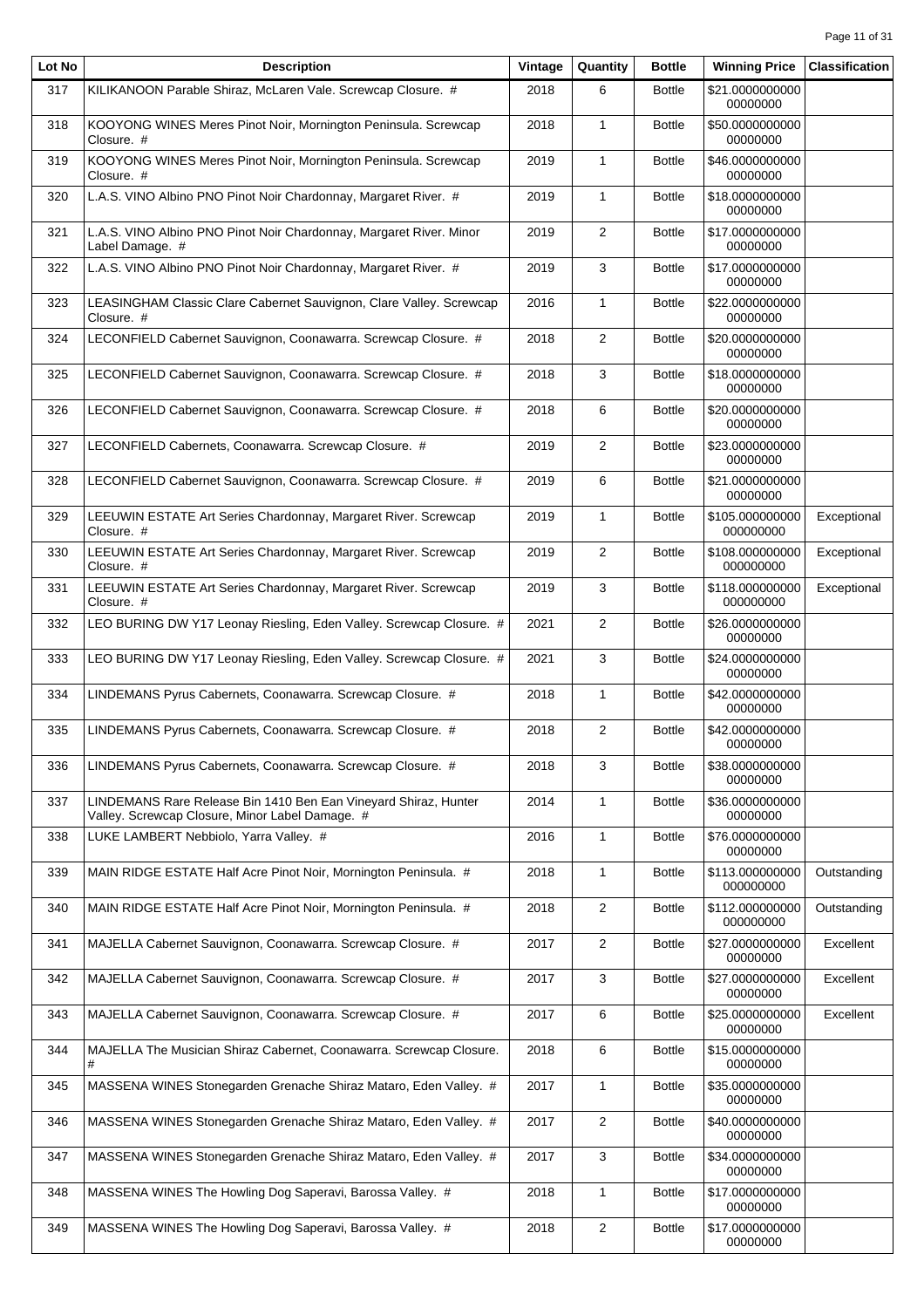| Lot No | <b>Description</b>                                                                                     | Vintage | Quantity       | <b>Bottle</b> | <b>Winning Price</b>        | <b>Classification</b> |
|--------|--------------------------------------------------------------------------------------------------------|---------|----------------|---------------|-----------------------------|-----------------------|
| 350    | MASSENA WINES The Howling Dog Saperavi, Barossa Valley. #                                              | 2018    | 3              | <b>Bottle</b> | \$17.0000000000<br>00000000 |                       |
| 351    | MEADOWBANK WINES Chardonnay, Southern Tasmania. Screwcap<br>Closure. #                                 | 2018    | $\mathbf{1}$   | <b>Bottle</b> | \$38.0000000000<br>00000000 |                       |
| 352    | MEDHURST Pinot Noir, Yarra Valley. Screwcap Closure. #                                                 | 2019    | $\overline{2}$ | <b>Bottle</b> | \$19.0000000000<br>00000000 |                       |
| 353    | MEDHURST Pinot Noir, Yarra Valley. Screwcap Closure. #                                                 | 2019    | 3              | <b>Bottle</b> | \$23.0000000000<br>00000000 |                       |
| 354    | MEDHURST Pinot Noir, Yarra Valley. Screwcap Closure. #                                                 | 2019    | 6              | <b>Bottle</b> | \$24.0000000000<br>00000000 |                       |
| 355    | MITOLO WINES Angela Shiraz, McLaren Vale. Screwcap Closure. #                                          | 2019    | 6              | <b>Bottle</b> | \$17.0000000000<br>00000000 |                       |
| 356    | MITOLO WINES Jester Cabernet Sauvignon, McLaren Vale. Screwcap<br>Closure. #                           | 2018    | $\overline{2}$ | <b>Bottle</b> | \$10.0000000000<br>00000000 |                       |
| 357    | MITOLO WINES Jester Cabernet Sauvignon, McLaren Vale. #                                                | 2018    | 6              | <b>Bottle</b> | \$10.0000000000<br>00000000 |                       |
| 358    | MITOLO WINES Jester Shiraz, McLaren Vale. Screwcap Closure. #                                          | 2019    | $\overline{2}$ | <b>Bottle</b> | \$10.0000000000<br>00000000 |                       |
| 359    | MITOLO WINES Jester Shiraz, McLaren Vale. Screwcap Closure. #                                          | 2019    | 3              | <b>Bottle</b> | \$10.0000000000<br>00000000 |                       |
| 360    | MITOLO Marsican Shiraz, McLaren Vale. Wax Capsule/s. #                                                 | 2015    | $\mathbf{1}$   | <b>Bottle</b> | \$82.0000000000<br>00000000 |                       |
| 361    | MITOLO Marsican Shiraz, McLaren Vale. Wax Capsule/s. #                                                 | 2015    | 3              | <b>Bottle</b> | \$76.0000000000<br>00000000 |                       |
| 362    | MITOLO WINES Savitar Shiraz, McLaren Vale. #                                                           | 2017    | $\mathbf{1}$   | <b>Bottle</b> | \$31.0000000000<br>00000000 |                       |
| 363    | MITOLO WINES Savitar Shiraz, McLaren Vale. #                                                           | 2017    | $\overline{2}$ | <b>Bottle</b> | \$29.0000000000<br>00000000 |                       |
| 364    | MITOLO WINES Savitar Shiraz, McLaren Vale. #                                                           | 2017    | 3              | <b>Bottle</b> | \$29.0000000000<br>00000000 |                       |
| 365    | MITOLO WINES Serpico Cabernet Sauvignon, McLaren Vale. Minor Label<br>Stain/s. #                       | 2018    | $\mathbf{1}$   | <b>Bottle</b> | \$34.0000000000<br>00000000 |                       |
| 366    | MITOLO WINES Serpico Cabernet Sauvignon, McLaren Vale. #                                               | 2018    | $\overline{2}$ | <b>Bottle</b> | \$33.0000000000<br>00000000 |                       |
| 367    | MITOLO WINES Serpico Cabernet Sauvignon, McLaren Vale. #                                               | 2018    | 3              | <b>Bottle</b> | \$34.0000000000<br>00000000 |                       |
| 368    | MOCKINGBIRD HILL Slate Lane Cabernet Malbec, Clare Valley. Screwcap<br>Closure, Minor Label Stain/s. # | 2019    | $\overline{2}$ | <b>Bottle</b> | \$10.0000000000<br>00000000 |                       |
| 369    | MONTERRA WINES Shiraz, McLaren Vale. Screwcap Closure. #                                               | 2019    | 3              | <b>Bottle</b> | \$9.00000000000<br>0000000  |                       |
| 370    | MONTERRA WINES Shiraz, McLaren Vale. Screwcap Closure. #                                               | 2019    | 6              | <b>Bottle</b> | \$9.00000000000<br>0000000  |                       |
| 371    | MOORILLA ESTATE Cloth Label Red, Southern Tasmania. #                                                  | 2015    | 1              | <b>Bottle</b> | \$44.0000000000<br>00000000 |                       |
| 372    | MOORILLA ESTATE Cloth Label Red, Southern Tasmania. #                                                  | 2015    | $\overline{2}$ | <b>Bottle</b> | \$36.0000000000<br>00000000 |                       |
| 373    | MOORILLA ESTATE Cloth Label Red, Southern Tasmania. #                                                  | 2015    | 3              | <b>Bottle</b> | \$53.0000000000<br>00000000 |                       |
| 374    | MOORILLA ESTATE Muse Pinot Noir, Southern Tasmania. Screwcap<br>Closure. #                             | 2010    | $\mathbf{1}$   | <b>Bottle</b> | \$33.0000000000<br>00000000 |                       |
| 375    | MOORILLA ESTATE Muse Pinot Noir, Southern Tasmania. Screwcap<br>Closure. #                             | 2010    | $\overline{c}$ | <b>Bottle</b> | \$30.0000000000<br>00000000 |                       |
| 376    | MOORILLA ESTATE Muse Pinot Noir, Southern Tasmania. Screwcap<br>Closure. #                             | 2010    | 3              | <b>Bottle</b> | \$42.0000000000<br>00000000 |                       |
| 377    | MOORILLA ESTATE Muse Series St. Matthias Vineyard Extra Brut,<br>Tasmania. Screwcap Closure. #         | 2017    | $\mathbf{1}$   | <b>Bottle</b> | \$23.0000000000<br>00000000 |                       |
| 378    | MOSS BROTHERS Moses Rock Cabernet Sauvignon, Margaret River.<br>Screwcap Closure. #                    | 2020    | $\overline{2}$ | <b>Bottle</b> | \$7.00000000000<br>0000000  |                       |
| 379    | MOSS BROTHERS Moses Rock Cabernet Sauvignon, Margaret River.<br>Screwcap Closure. #                    | 2020    | 3              | <b>Bottle</b> | \$8.00000000000<br>0000000  |                       |
| 380    | MOUNT LANGI GHIRAN VINEYARDS Billi Billi Shiraz, Grampians.<br>Screwcap Closure. #                     | 2017    | $\overline{2}$ | <b>Bottle</b> | \$10.0000000000<br>00000000 |                       |
| 381    | MOUNT LANGI GHIRAN VINEYARDS Billi Billi Shiraz, Grampians.<br>Screwcap Closure. #                     | 2017    | 3              | <b>Bottle</b> | \$9.00000000000<br>0000000  |                       |
| 382    | MOUNT LANGI GHIRAN VINEYARDS Billi Billi Shiraz, Grampians.<br>Screwcap Closure. #                     | 2017    | 6              | <b>Bottle</b> | \$11.0000000000<br>00000000 |                       |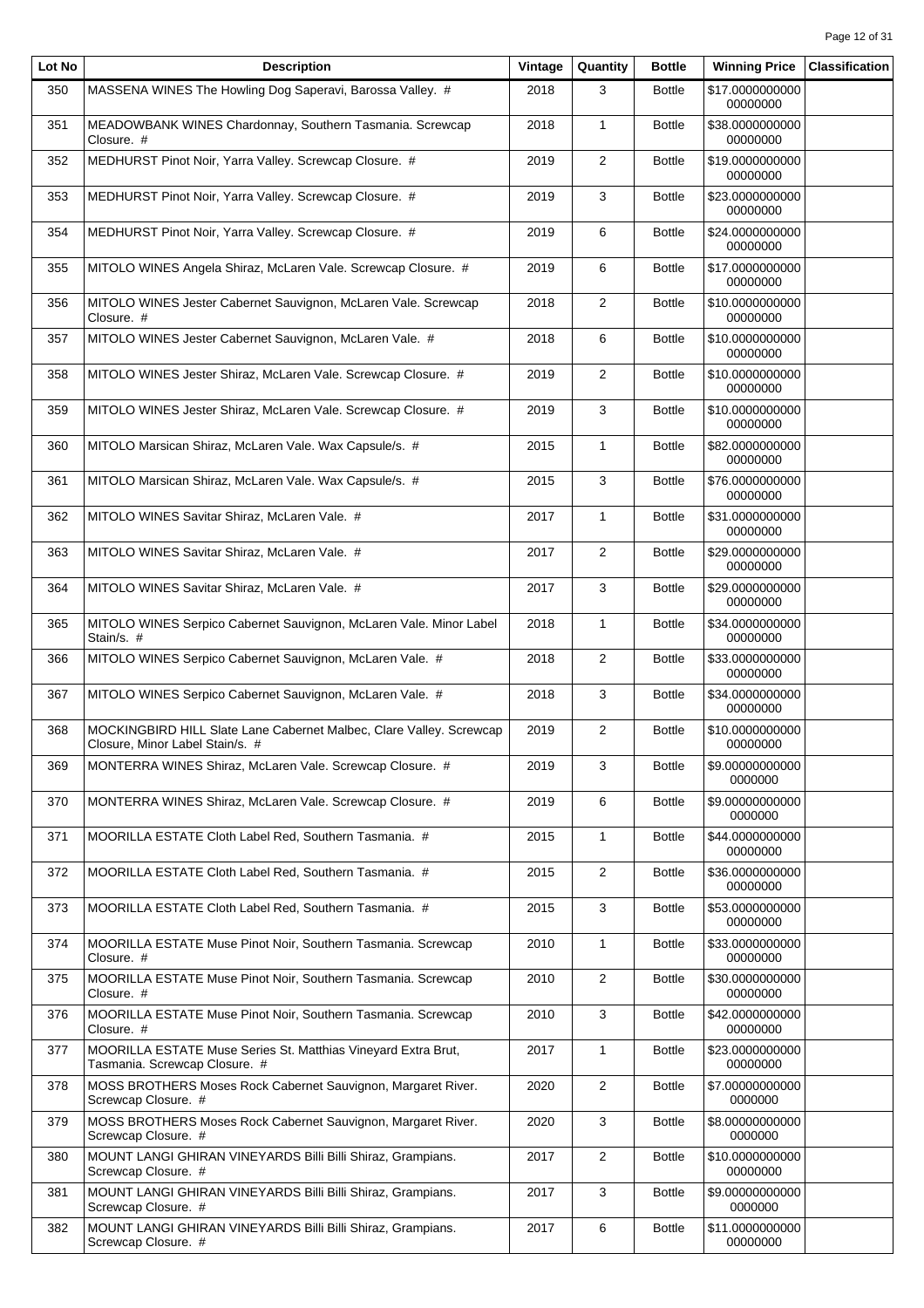| Lot No | <b>Description</b>                                                                                                                                                                                | Vintage | Quantity       | <b>Bottle</b> | <b>Winning Price</b>        | <b>Classification</b> |
|--------|---------------------------------------------------------------------------------------------------------------------------------------------------------------------------------------------------|---------|----------------|---------------|-----------------------------|-----------------------|
| 383    | MOUNT LANGI GHIRAN VINEYARDS Billi Billi Shiraz, Grampians.<br>Screwcap Closure. #                                                                                                                | 2018    | 2              | <b>Bottle</b> | \$9.00000000000<br>0000000  |                       |
| 384    | MOUNT LANGI GHIRAN VINEYARDS Billi Billi Shiraz, Grampians.<br>Screwcap Closure. #                                                                                                                | 2018    | 6              | <b>Bottle</b> | \$9.00000000000<br>0000000  |                       |
| 385    | MOUNT LANGI GHIRAN VINEYARDS Cliff Edge Pinot Gris, Grampians.<br>Screwcap Closure. #                                                                                                             | 2012    | $\overline{2}$ | <b>Bottle</b> | \$9.00000000000<br>0000000  |                       |
| 386    | MOUNT PLEASANT 1921 Vines Old Paddock Vineyard Shiraz, Hunter<br>Valley. #                                                                                                                        | 2018    | $\mathbf{1}$   | <b>Bottle</b> | \$69.0000000000<br>00000000 |                       |
| 387    | MOUNT PLEASANT 1921 Vines Old Paddock Vineyard Shiraz, Hunter<br>Valley. #                                                                                                                        | 2018    | 2              | <b>Bottle</b> | \$76.0000000000<br>00000000 |                       |
| 388    | MOUNT PLEASANT 1921 Vines Old Paddock Vineyard Shiraz, Hunter<br>Valley. #                                                                                                                        | 2018    | 3              | <b>Bottle</b> | \$67.0000000000<br>00000000 |                       |
| 389    | MOUNT PLEASANT 1946 Vines Lovedale Vineyard Semillon (Cleanskin),<br>Hunter Valley. Screwcap Closure. Cleanskin product<br>(DELETE THIS LINE - Vintage, make and region are correct. Confirmed by | 2016    | $\mathbf{1}$   | <b>Bottle</b> | \$27.0000000000<br>00000000 | Excellent             |
|        | Shane and Cath and instructed to receipt as normal. no Alh content or std<br>drink information available) #                                                                                       |         |                |               |                             |                       |
| 390    | MOUNT PLEASANT 1946 Vines Lovedale Vineyard Semillon (Cleanskin),<br>Hunter Valley. Screwcap Closure. Cleanskin product<br>(DELETE THIS LINE - Vintage, make and region are correct. Confirmed by | 2016    | 2              | <b>Bottle</b> | \$27.0000000000<br>00000000 | Excellent             |
|        | Shane and Cath and instructed to receipt as normal. no Alh content or std<br>drink information available) #                                                                                       |         |                |               |                             |                       |
| 391    | MOUNT PLEASANT 1946 Vines Lovedale Vineyard Semillon (Cleanskin),<br>Hunter Valley. Screwcap Closure. #                                                                                           | 2016    | 3              | <b>Bottle</b> | \$31.0000000000<br>00000000 | Excellent             |
| 392    | MOUNT PLEASANT Elizabeth Semillon, Hunter Valley. #                                                                                                                                               | 2019    | 6              | <b>Bottle</b> | \$18.0000000000<br>00000000 |                       |
| 393    | MOUNT PLEASANT Rosehill Shiraz, Hunter Valley. Screwcap Closure.<br>Export label #                                                                                                                | 2017    | $\mathbf{1}$   | <b>Bottle</b> | \$40.0000000000<br>00000000 |                       |
| 394    | MOUNT PLEASANT Rosehill Shiraz, Hunter Valley. Screwcap Closure. #                                                                                                                                | 2018    | $\mathbf{1}$   | <b>Bottle</b> | \$37.0000000000<br>00000000 |                       |
| 395    | MOUNT PLEASANT Rosehill Shiraz, Hunter Valley. Screwcap Closure. #                                                                                                                                | 2018    | 2              | <b>Bottle</b> | \$34.0000000000<br>00000000 |                       |
| 396    | MOUNT PLEASANT Rosehill 1965 Vines Shiraz, Hunter Valley. #                                                                                                                                       | 2018    | $\mathbf{1}$   | <b>Bottle</b> | \$87.0000000000<br>00000000 |                       |
| 397    | MOUNT PLEASANT Rosehill 1965 Vines Shiraz, Hunter Valley. #                                                                                                                                       | 2018    | 2              | <b>Bottle</b> | \$83.0000000000<br>00000000 |                       |
| 398    | MOUNT PLEASANT Rosehill 1965 Vines Shiraz, Hunter Valley. #                                                                                                                                       | 2018    | 3              | <b>Bottle</b> | \$81.0000000000<br>00000000 |                       |
| 399    | MULLINE Bannockburn Syrah, Geelong. Screwcap Closure. #                                                                                                                                           | 2019    | $\mathbf{1}$   | <b>Bottle</b> | \$33.0000000000<br>00000000 |                       |
| 400    | MULLINE Bannockburn Syrah, Geelong. Screwcap Closure. #                                                                                                                                           | 2019    | $\overline{2}$ | <b>Bottle</b> | \$29.0000000000<br>00000000 |                       |
| 401    | MULLINE Rose, Geelong. Screwcap Closure. #                                                                                                                                                        | 2019    | $\overline{2}$ | <b>Bottle</b> | \$11.0000000000<br>00000000 |                       |
| 402    | MULLINE Rose, Geelong. Screwcap Closure. #                                                                                                                                                        | 2019    | 3              | <b>Bottle</b> | \$10.0000000000<br>00000000 |                       |
| 403    | MULLINE Rose, Geelong. Screwcap Closure. #                                                                                                                                                        | 2019    | 6              | <b>Bottle</b> | \$9.00000000000<br>0000000  |                       |
| 404    | NANNUP ESTATE Rolling Hills Chardonnay, Blackwood Valley. Screwcap<br>Closure. #                                                                                                                  | 2019    | $\overline{2}$ | <b>Bottle</b> | \$17.0000000000<br>00000000 |                       |
| 405    | NEIL MCGUIGAN Signature Shiraz, Barossa Valley. Screwcap Closure. #                                                                                                                               | 2019    | $\mathbf{1}$   | <b>Bottle</b> | \$9.00000000000<br>0000000  |                       |
| 406    | NIMBOSTRATUS Chardonnay, Whitlands. Screwcap Closure. #                                                                                                                                           | 2017    | 1              | <b>Bottle</b> | \$20.0000000000<br>00000000 |                       |
| 407    | NIMBOSTRATUS Chardonnay, Whitlands. Screwcap Closure. #                                                                                                                                           | 2017    | $\overline{2}$ | <b>Bottle</b> | \$22.0000000000<br>00000000 |                       |
| 408    | NIMBOSTRATUS Chardonnay, Whitlands. Screwcap Closure. #                                                                                                                                           | 2017    | 3              | <b>Bottle</b> | \$23.0000000000<br>00000000 |                       |
| 409    | NIMBOSTRATUS Chardonnay, Whitlands. Screwcap Closure. #                                                                                                                                           | 2018    | $\overline{2}$ | <b>Bottle</b> | \$26.0000000000<br>00000000 |                       |
| 410    | NIMBOSTRATUS Chardonnay, Whitlands. Screwcap Closure. #                                                                                                                                           | 2018    | 3              | <b>Bottle</b> | \$24.0000000000<br>00000000 |                       |
| 411    | OAKRIDGE WINES 864 Winery Block Cabernet Sauvignon, Yarra Valley.<br>Screwcap Closure. #                                                                                                          | 2018    | $\mathbf{1}$   | <b>Bottle</b> | \$53.0000000000<br>00000000 |                       |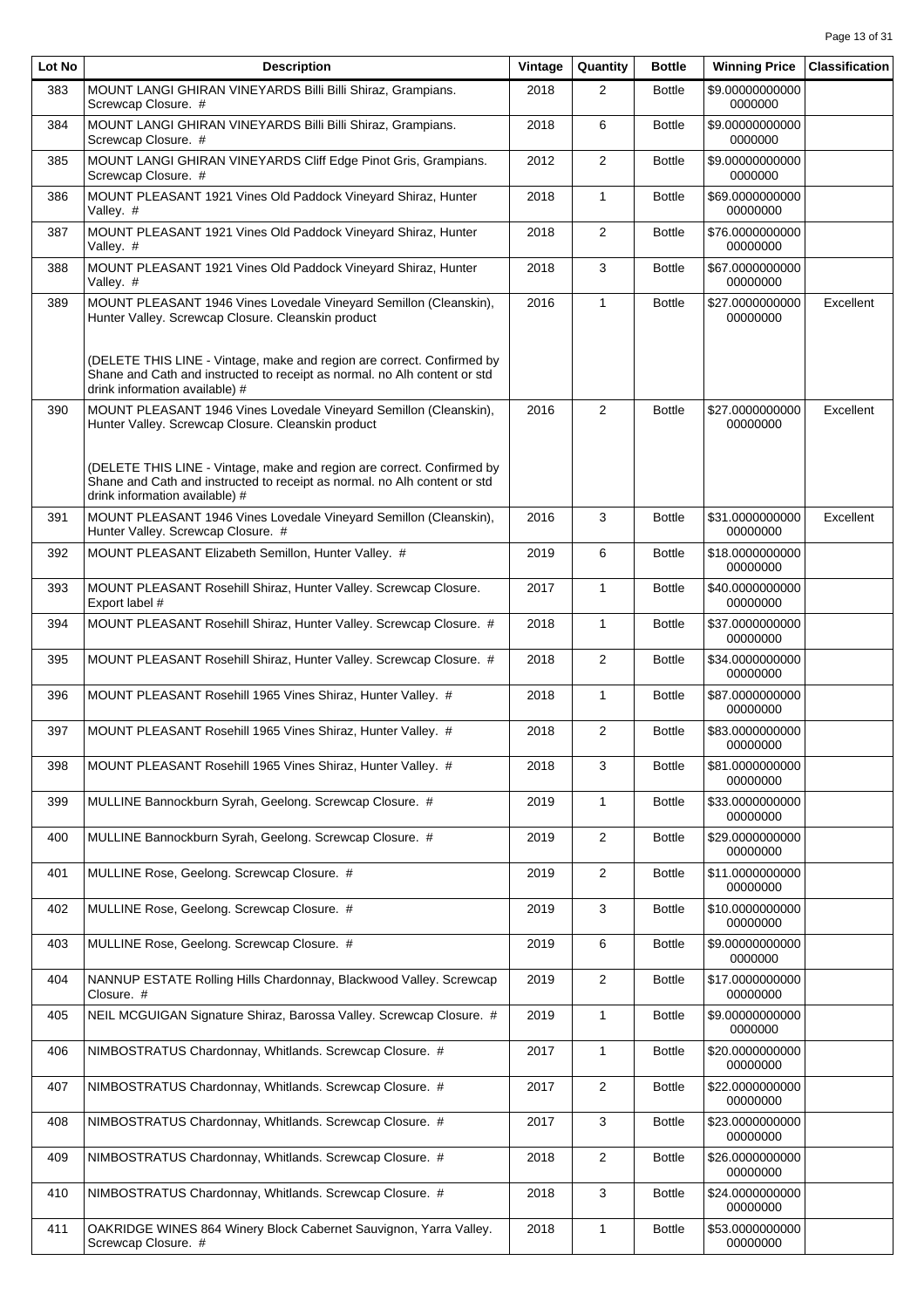| Lot No  | <b>Description</b>                                                                                                                    | Vintage   | Quantity       | <b>Bottle</b>      | <b>Winning Price</b>        | <b>Classification</b> |
|---------|---------------------------------------------------------------------------------------------------------------------------------------|-----------|----------------|--------------------|-----------------------------|-----------------------|
| 412     | OAKRIDGE WINES 864 Winery Block Cabernet Sauvignon, Yarra Valley.<br>Screwcap Closure. #                                              | 2018      | 2              | <b>Bottle</b>      | \$59.0000000000<br>00000000 |                       |
| 413     | OAKRIDGE WINES Blanc de Blancs, Yarra Valley. Minor Label Damage. #                                                                   | 2015      | $\mathbf{1}$   | <b>Bottle</b>      | \$29.0000000000<br>00000000 |                       |
| 414     | OAKRIDGE WINES Local Vineyard Series Willowlake Pinot Noir, Yarra<br>Valley. Screwcap Closure. #                                      | 2014      | 2              | <b>Half Bottle</b> | \$13,0000000000<br>00000000 |                       |
| 415     | OAKRIDGE WINES Local Vineyard Series Willowlake Pinot Noir, Yarra<br>Valley. Screwcap Closure. #                                      | 2014      | $\mathbf{3}$   | <b>Half Bottle</b> | \$13.0000000000<br>00000000 |                       |
| 416     | OAKRIDGE WINES Local Vineyard Series Willowlake Pinot Noir, Yarra<br>Valley. Screwcap Closure. #                                      | 2014      | 6              | <b>Half Bottle</b> | \$12.0000000000<br>00000000 |                       |
| 417     | OAKRIDGE ESTATE Over The Shoulder Chardonnay, Yarra Valley.<br>Screwcap Closure. #                                                    | 2020      | 2              | <b>Bottle</b>      | \$13.0000000000<br>00000000 |                       |
| 418     | OAKRIDGE ESTATE Over The Shoulder Chardonnay, Yarra Valley.<br>Screwcap Closure. #                                                    | 2020      | 3              | <b>Bottle</b>      | \$13.0000000000<br>00000000 |                       |
| 419     | OAKRIDGE ESTATE Over The Shoulder Chardonnay, Yarra Valley.<br>Screwcap Closure. #                                                    | 2020      | 6              | <b>Bottle</b>      | \$14.0000000000<br>00000000 |                       |
| 420     | OAKRIDGE WINES Over The Shoulder Pinot Grigio, Yarra Valley.<br>Screwcap Closure. #                                                   | 2020      | 6              | <b>Bottle</b>      | \$11.0000000000<br>00000000 |                       |
| 421     | OAKRIDGE WINES Vineyard Series Henk Chardonnay, Yarra Valley.<br>Screwcap Closure. #                                                  | 2020      | 2              | <b>Bottle</b>      | \$30.0000000000<br>00000000 |                       |
| 422     | OAKRIDGE WINES Vineyard Series Henk Chardonnay, Yarra Valley.<br>Screwcap Closure. #                                                  | 2020      | 3              | <b>Bottle</b>      | \$30.0000000000<br>00000000 |                       |
| 423     | OAKRIDGE WINES Vineyard Series Henk Chardonnay, Yarra Valley.<br>Screwcap Closure. #                                                  | 2020      | 6              | <b>Bottle</b>      | \$29.0000000000<br>00000000 |                       |
| 424     | OAKRIDGE WINES Vineyard Series Henk Chardonnay, Yarra Valley.<br>Screwcap Closure, Damaged Label/s. Damaged label obscuring vintage # | <b>NV</b> | $\mathbf{1}$   | <b>Bottle</b>      | \$28.0000000000<br>00000000 |                       |
| 425     | OAKRIDGE WINES Vineyard Series Henk Pinot Noir, Yarra Valley.<br>Screwcap Closure. #                                                  | 2018      | $\mathbf{1}$   | <b>Bottle</b>      | \$29.0000000000<br>00000000 |                       |
| 426     | OAKRIDGE WINES Vineyard Series Willowlake Pinot Noir, Yarra Valley.<br>Screwcap Closure. #                                            | 2018      | $\overline{2}$ | <b>Half Bottle</b> | \$14.0000000000<br>00000000 |                       |
| 427     | OAKRIDGE WINES Vineyard Series Willowlake Pinot Noir, Yarra Valley.<br>Screwcap Closure. #                                            | 2018      | 3              | <b>Half Bottle</b> | \$14.0000000000<br>00000000 |                       |
| 428     | OAKRIDGE WINES Vineyard Series Willowlake Pinot Noir, Yarra Valley.<br>Screwcap Closure. #                                            | 2018      | 6              | <b>Half Bottle</b> | \$13.0000000000<br>00000000 |                       |
| 429     | OAKRIDGE WINES Vineyard Series Willowlake Pinot Noir, Yarra Valley.<br>Screwcap Closure. #                                            | 2018      | $\mathbf{1}$   | <b>Bottle</b>      | \$28.0000000000<br>00000000 |                       |
| 430     | OAKRIDGE WINES Vineyard Series Willowlake Pinot Noir, Yarra Valley.<br>Screwcap Closure. #                                            | 2018      | $\overline{2}$ | <b>Bottle</b>      | \$28.0000000000<br>00000000 |                       |
| 431     | OAKRIDGE WINES Vineyard Series Willowlake Pinot Noir, Yarra Valley.<br>Screwcap Closure. #                                            | 2018      | 3              | <b>Bottle</b>      | \$28.0000000000<br>00000000 |                       |
| 432     | OATES ENDS Cabernet, Margaret River. #                                                                                                | 2018      | $\mathbf{1}$   | <b>Bottle</b>      | \$26.0000000000<br>00000000 |                       |
| 433     | OATES ENDS Cabernet, Margaret River. #                                                                                                | 2018      | $\overline{2}$ | <b>Bottle</b>      | \$23.0000000000<br>00000000 |                       |
| 434     | OATES ENDS Cabernet, Margaret River. #                                                                                                | 2018      | 3              | <b>Bottle</b>      | \$26.0000000000<br>00000000 |                       |
| 435     | OLIVERHILL Jimmy Section Shiraz, McLaren Vale. #                                                                                      | 2004      | $\mathbf{1}$   | Magnum             | \$35.0000000000<br>00000000 |                       |
| 436     | OLIVERHILL Jimmy Section Shiraz, McLaren Vale. Level 3.5cm from cork.<br>#                                                            | 2006      | $\mathbf{1}$   | Magnum             | \$26.0000000000<br>00000000 |                       |
| 437     | OTTELIA Seedling Cabernet Merlot, Limestone Coast. Screwcap Closure.                                                                  | 2018      | $\overline{2}$ | <b>Bottle</b>      | \$7.00000000000<br>0000000  |                       |
| 438     | OTTELIA Seedling Cabernet Merlot, Limestone Coast. Screwcap Closure.                                                                  | 2018      | 3              | <b>Bottle</b>      | \$6.00000000000<br>0000000  |                       |
| 439     | OTTELIA Seedling Cabernet Merlot, Limestone Coast. Screwcap Closure.                                                                  | 2018      | 6              | <b>Bottle</b>      | \$4.00000000000<br>0000000  |                       |
| 440     | OX HARDY Blewitt Springs Grenache, McLaren Vale. Screwcap Closure. #                                                                  | 2020      | 3              | <b>Bottle</b>      | \$20.0000000000<br>00000000 |                       |
| 441     | OX HARDY Slate Shiraz, McLaren Vale. Screwcap Closure. #                                                                              | 2019      | $\overline{2}$ | <b>Bottle</b>      | \$32.0000000000<br>00000000 |                       |
| 442     | OX HARDY Slate Shiraz, McLaren Vale. Screwcap Closure. #                                                                              | 2019      | 3              | <b>Bottle</b>      | \$42.0000000000<br>00000000 |                       |
| Totals: | 130 Items                                                                                                                             |           |                |                    |                             |                       |
|         |                                                                                                                                       |           |                |                    |                             |                       |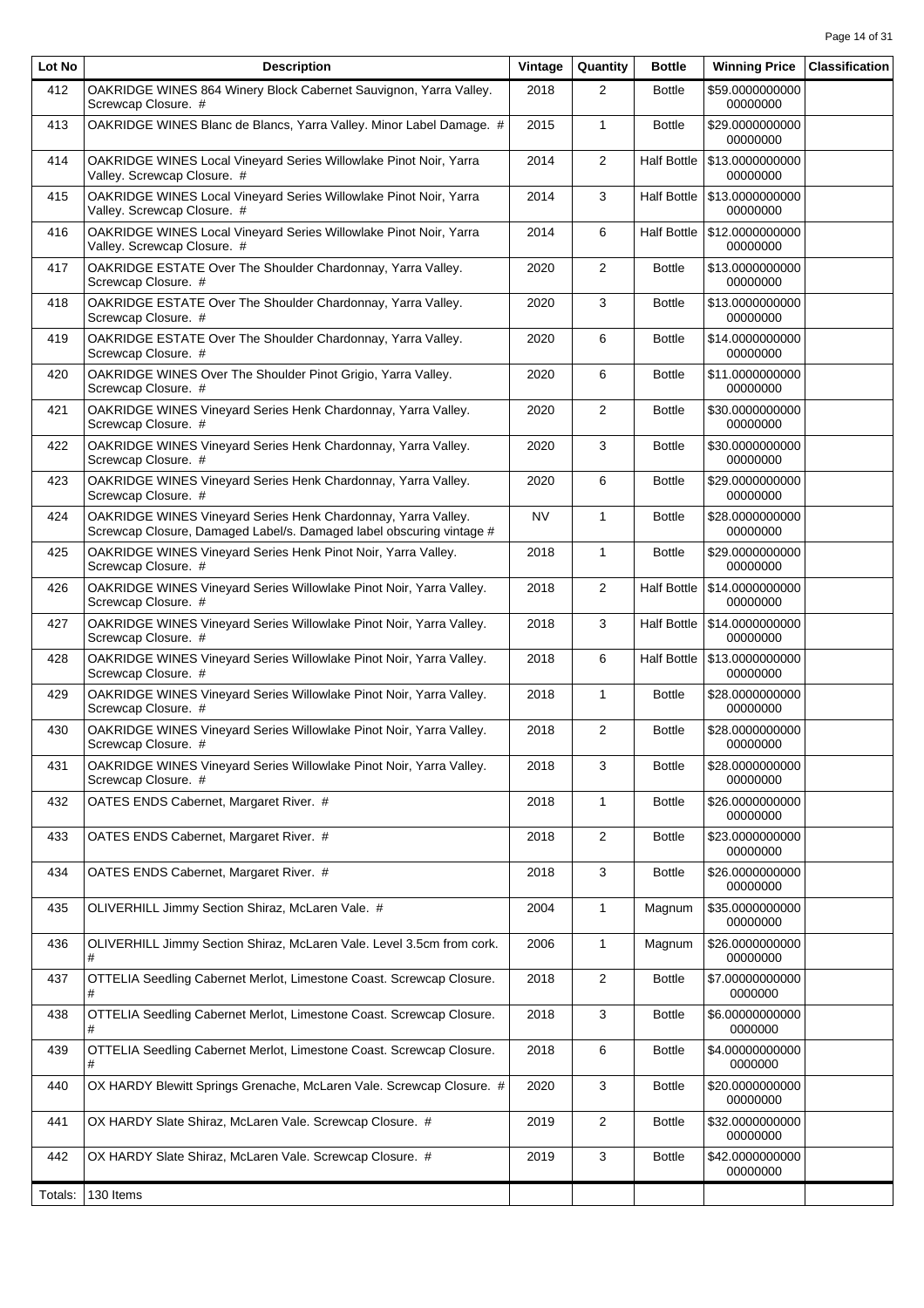#### **AUSTRALIA > Australia P-V**

| Page 15 of 31 |  |  |  |
|---------------|--|--|--|
|---------------|--|--|--|

| Lot No | <b>Description</b>                                                                                              | Vintage | Quantity       | <b>Bottle</b> | <b>Winning Price</b>         | <b>Classification</b> |
|--------|-----------------------------------------------------------------------------------------------------------------|---------|----------------|---------------|------------------------------|-----------------------|
| 443    | PARKER COONAWARRA ESTATE 95 Block Cabernet Blend, Coonawarra.<br>Screwcap Closure. #                            | 2018    | 6              | <b>Bottle</b> | \$37.0000000000<br>00000000  |                       |
| 444    | PARKER COONAWARRA ESTATE 95 Block Cabernet Blend, Coonawarra.<br>#                                              | 2019    | $\mathbf{1}$   | <b>Bottle</b> | \$37.0000000000<br>00000000  |                       |
| 445    | PARKER COONAWARRA ESTATE 95 Block Cabernet Blend, Coonawarra.<br>#                                              | 2019    | 2              | <b>Bottle</b> | \$37.0000000000<br>00000000  |                       |
| 446    | PARKER COONAWARRA ESTATE 95 Block Cabernet Blend, Coonawarra.                                                   | 2019    | 3              | <b>Bottle</b> | \$37.0000000000<br>00000000  |                       |
| 447    | PARKER COONAWARRA ESTATE Terra Rossa Shiraz, Coonawarra.<br>Screwcap Closure. #                                 | 2019    | $\overline{2}$ | <b>Bottle</b> | \$18,0000000000<br>00000000  |                       |
| 448    | PARKER COONAWARRA ESTATE Terra Rossa Shiraz, Coonawarra.<br>Screwcap Closure. #                                 | 2019    | 3              | <b>Bottle</b> | \$17,0000000000<br>00000000  |                       |
| 449    | PARKER COONAWARRA ESTATE Terra Rossa Shiraz, Coonawarra.<br>Screwcap Closure. #                                 | 2019    | 6              | <b>Bottle</b> | \$17.0000000000<br>00000000  |                       |
| 450    | PARKER COONAWARRA ESTATE Terra Rossa First Growth,<br>Coonawarra. Screwcap Closure. #                           | 2016    | $\mathbf{1}$   | <b>Bottle</b> | \$68.0000000000<br>00000000  | Excellent             |
| 451    | PARKER COONAWARRA ESTATE Terra Rossa First Growth,<br>Coonawarra. Screwcap Closure, Minor Label Stain/s. #      | 2016    | $\overline{2}$ | <b>Bottle</b> | \$56.0000000000<br>00000000  | Excellent             |
| 452    | PENFOLDS Bin 138 Shiraz Grenache Mataro, Barossa Valley. Minor Label<br>Damage. #                               | 2002    | $\mathbf{1}$   | <b>Bottle</b> | \$42.0000000000<br>00000000  |                       |
| 453    | PENFOLDS Bin 138 Shiraz Grenache Mataro, Barossa Valley. Minor Label<br>Damage. #                               | 2002    | $\overline{2}$ | <b>Bottle</b> | \$46.0000000000<br>00000000  |                       |
| 454    | PENFOLDS Bin 23 Pinot Noir, Adelaide Hills. Screwcap Closure. #                                                 | 2020    | $\mathbf{1}$   | <b>Bottle</b> | \$27.0000000000<br>00000000  |                       |
| 455    | PENFOLDS Bin 389 Cabernet Shiraz, South Australia. #                                                            | 1993    | $\mathbf{1}$   | <b>Bottle</b> | \$84.0000000000<br>00000000  | Outstanding           |
| 456    | PENFOLDS Bin 389 Cabernet Shiraz, South Australia. Minor Label Stain/s,<br>Damaged Label/s. #                   | 2003    | $\mathbf{1}$   | <b>Bottle</b> | \$80.0000000000<br>00000000  | Outstanding           |
| 457    | PENFOLDS Bin 389 Cabernet Shiraz, South Australia. Screwcap Closure.                                            | 2015    | $\overline{2}$ | <b>Bottle</b> | \$81.0000000000<br>00000000  | Outstanding           |
| 458    | PENFOLDS Bin 389 Cabernet Shiraz, South Australia. Screwcap Closure.                                            | 2019    | $\mathbf{1}$   | <b>Bottle</b> | \$64.0000000000<br>00000000  | Outstanding           |
| 459    | PENFOLDS Bin 389 Cabernet Shiraz, South Australia. Screwcap Closure.                                            | 2019    | $\overline{2}$ | <b>Bottle</b> | \$69.0000000000<br>00000000  | Outstanding           |
| 460    | PENFOLDS Bin 407 Cabernet Sauvignon, South Australia. Screwcap<br>Closure. #                                    | 2012    | $\mathbf{1}$   | <b>Bottle</b> | \$72.0000000000<br>00000000  | Excellent             |
| 461    | PENFOLDS Bin 407 Cabernet Sauvignon, South Australia. #                                                         | 2019    | $\mathbf{1}$   | <b>Bottle</b> | \$62.0000000000<br>00000000  | Excellent             |
| 462    | PENFOLDS Bin 407 Cabernet Sauvignon, South Australia. #                                                         | 2019    | 3              | <b>Bottle</b> | \$61.0000000000<br>00000000  | Excellent             |
| 463    | PENFOLDS Bin 51 Riesling, Eden Valley. Screwcap Closure. #                                                      | 2021    | $\mathbf{1}$   | <b>Bottle</b> | \$24.0000000000<br>00000000  |                       |
| 464    | PENFOLDS Bin 707 Cabernet Sauvignon, South Australia. #                                                         | 1993    | 1              | <b>Bottle</b> | \$216.000000000<br>000000000 | Exceptional           |
| 465    | PENFOLDS Bin 707 Cabernet Sauvignon, South Australia. #                                                         | 2005    | $\mathbf{1}$   | <b>Bottle</b> | \$353.000000000<br>000000000 | Exceptional           |
| 466    | PENFOLDS Bin 95 Grange Shiraz, South Australia. Very High Shoulder,<br>Minor Label Damage, Minor Label Stain/s. | 1975    | $\mathbf{1}$   | <b>Bottle</b> | Withdrawn                    | Exceptional           |
| 467    | PENFOLDS Kalimna Bin 28 Shiraz, South Australia. Minor Label Stain/s. #                                         | 1999    | $\mathbf{1}$   | <b>Bottle</b> | \$43.0000000000<br>00000000  | Excellent             |
| 468    | PENFOLDS Kalimna Bin 28 Shiraz, South Australia. Screwcap Closure. #                                            | 2010    | $\mathbf{1}$   | <b>Bottle</b> | \$46.0000000000<br>00000000  | Excellent             |
| 469    | PENFOLDS Kalimna Bin 28 Shiraz, South Australia. Screwcap Closure. #                                            | 2011    | $\mathbf{1}$   | <b>Bottle</b> | \$41.0000000000<br>00000000  | Excellent             |
| 470    | PENFOLDS Kalimna Bin 28 Shiraz, South Australia. Screwcap Closure. #                                            | 2017    | 1              | <b>Bottle</b> | \$33.0000000000<br>00000000  | Excellent             |
| 471    | PENFOLDS Reserve Bin 17A Chardonnay, Adelaide Hills. Screwcap<br>Closure. #                                     | 2017    | $\mathbf{1}$   | <b>Bottle</b> | \$71.0000000000<br>00000000  |                       |
| 472    | PENFOLDS RWT Shiraz, Barossa Valley. #                                                                          | 2019    | $\mathbf{1}$   | <b>Bottle</b> | \$134.000000000<br>000000000 | Outstanding           |
| 473    | PENFOLDS RWT Shiraz, Barossa Valley. #                                                                          | 2019    | $\overline{2}$ | <b>Bottle</b> | \$122.000000000<br>000000000 | Outstanding           |
| 474    | PENFOLDS RWT Shiraz, Barossa Valley. #                                                                          | 2019    | 3              | <b>Bottle</b> | \$121.000000000<br>000000000 | Outstanding           |
| 475    | PETALUMA Evans Vineyard, Coonawarra. #                                                                          | 2013    | 1              | <b>Bottle</b> | \$42.0000000000<br>00000000  | Excellent             |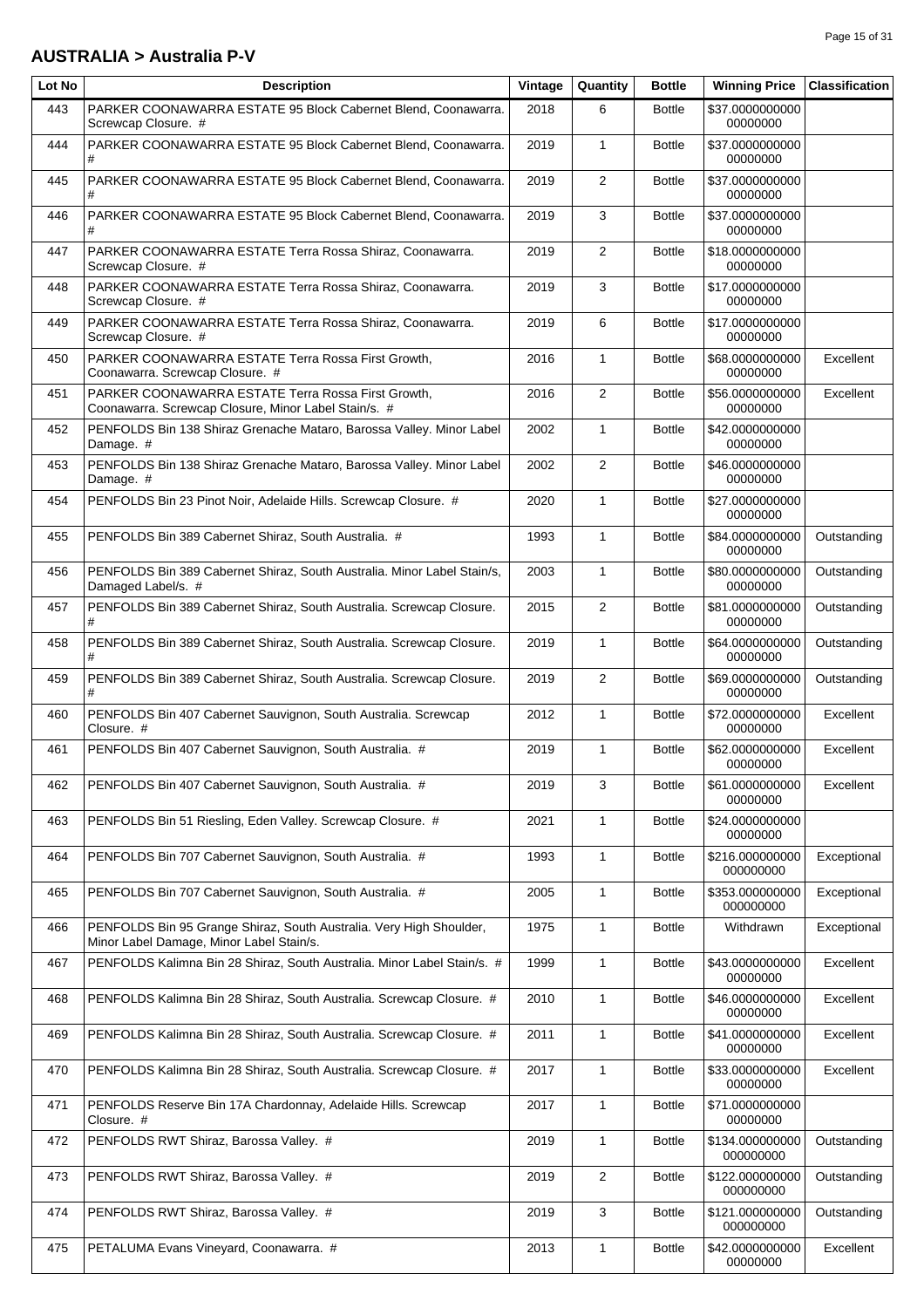| Lot No | <b>Description</b>                                                                             | Vintage | Quantity       | <b>Bottle</b> | <b>Winning Price</b>         | <b>Classification</b> |
|--------|------------------------------------------------------------------------------------------------|---------|----------------|---------------|------------------------------|-----------------------|
| 476    | PETALUMA Evans Vineyard, Coonawarra. #                                                         | 2013    | $\overline{2}$ | <b>Bottle</b> | \$45.0000000000<br>00000000  | Excellent             |
| 477    | PETALUMA Evans Vineyard, Coonawarra. #                                                         | 2013    | 3              | <b>Bottle</b> | \$41.0000000000<br>00000000  | Excellent             |
| 478    | PETER LEHMANN Wigan Riesling, Eden Valley. Screwcap Closure. #                                 | 2015    | $\mathbf{1}$   | <b>Bottle</b> | \$28.0000000000<br>00000000  |                       |
| 479    | PETER LEHMANN Wigan Riesling, Eden Valley. Screwcap Closure. #                                 | 2015    | $\overline{2}$ | <b>Bottle</b> | \$28.0000000000<br>00000000  |                       |
| 480    | PETERSONS Block 1 Shiraz, Hunter Valley. Minor Label Stain/s. #                                | 2004    | 1              | <b>Bottle</b> | \$31.0000000000<br>00000000  |                       |
| 481    | PIRATHON Blue Shiraz, Barossa Valley. Screwcap Closure. #                                      | 2018    | $\overline{2}$ | <b>Bottle</b> | \$14.0000000000<br>00000000  |                       |
| 482    | PIRATHON Silver Shiraz, Barossa Valley. Screwcap Closure. #                                    | 2017    | 6              | <b>Bottle</b> | \$12.0000000000<br>00000000  |                       |
| 483    | PLAN B WINES Eureka Effect Shiraz, Frankland River. Screwcap Closure,<br>Minor Label Damage. # | 2018    | $\overline{2}$ | <b>Bottle</b> | \$6.00000000000<br>0000000   |                       |
| 484    | POWELL AND SON Kraehe Shiraz, Barossa Valley. #                                                | 2017    | $\mathbf{1}$   | <b>Bottle</b> | \$451.000000000<br>000000000 |                       |
| 485    | PROMETHEUS Grenache Rose, Riverland. Screwcap Closure. #                                       | 2021    | $\overline{2}$ | <b>Bottle</b> | \$5.00000000000<br>0000000   |                       |
| 486    | PROMETHEUS Grenache Rose, Riverland. Screwcap Closure. #                                       | 2021    | 3              | <b>Bottle</b> | \$7.00000000000<br>0000000   |                       |
| 487    | RAVENSWORTH Shiraz Viognier, Murrumbateman. Screwcap Closure. #                                | 2019    | $\mathbf{1}$   | <b>Bottle</b> | \$33.0000000000<br>00000000  |                       |
| 488    | RICHARD HAMILTON Hut Block Cabernet Sauvignon, McLaren Vale.<br>Screwcap Closure. #            | 2019    | $\overline{2}$ | <b>Bottle</b> | \$8.00000000000<br>0000000   |                       |
| 489    | RICHARD HAMILTON Hut Block Cabernet Sauvignon, McLaren Vale.<br>Screwcap Closure. #            | 2019    | 3              | <b>Bottle</b> | \$7.00000000000<br>0000000   |                       |
| 490    | RICHARD HAMILTON Hut Block Cabernet Sauvignon, McLaren Vale.<br>Screwcap Closure. #            | 2019    | 6              | <b>Bottle</b> | \$8.00000000000<br>0000000   |                       |
| 491    | RIESLINGFREAK No. 4 Riesling, Eden Valley. Screwcap Closure. #                                 | 2021    | 3              | <b>Bottle</b> | \$24.0000000000<br>00000000  |                       |
| 492    | RIORRET Lusatia Park Chardonnay, Yarra Valley. #                                               | 2017    | $\mathbf{1}$   | <b>Bottle</b> | \$25.0000000000<br>00000000  |                       |
| 493    | RIORRET The Abbey Pinot Noir, Yarra Valley. #                                                  | 2018    | $\mathbf{1}$   | <b>Bottle</b> | \$29.0000000000<br>00000000  |                       |
| 494    | RIPOSTE BY TIM KNAPPSTEIN The Cutlass Shiraz, Adelaide Hills.<br>Screwcap Closure. #           | 2019    | $\overline{2}$ | <b>Bottle</b> | \$14.0000000000<br>00000000  |                       |
| 495    | RIPOSTE BY TIM KNAPPSTEIN The Cutlass Shiraz, Adelaide Hills.<br>Screwcap Closure. #           | 2019    | 6              | <b>Bottle</b> | \$11.0000000000<br>00000000  |                       |
| 496    | RIPOSTE BY TIM KNAPPSTEIN The Dagger Pinot Noir, Adelaide Hills.<br>Screwcap Closure. #        | 2020    | 2              | <b>Bottle</b> | \$11.0000000000<br>00000000  |                       |
| 497    | RIPOSTE BY TIM KNAPPSTEIN The Dagger Pinot Noir, Adelaide Hills.<br>Screwcap Closure. #        | 2020    | 6              | <b>Bottle</b> | \$10.0000000000<br>00000000  |                       |
| 498    | RIPOSTE BY TIM KNAPPSTEIN The Dagger Pinot Noir, Adelaide Hills.<br>Screwcap Closure. #        | 2021    | $\overline{2}$ | <b>Bottle</b> | \$14.0000000000<br>00000000  |                       |
| 499    | RIPOSTE BY TIM KNAPPSTEIN The Dagger Pinot Noir, Adelaide Hills.<br>Screwcap Closure. #        | 2021    | 3              | <b>Bottle</b> | \$13.0000000000<br>00000000  |                       |
| 500    | RIPOSTE BY TIM KNAPPSTEIN The Dagger Pinot Noir, Adelaide Hills.<br>Screwcap Closure. #        | 2021    | 6              | <b>Bottle</b> | \$14.0000000000<br>00000000  |                       |
| 501    | RIPOSTE BY TIM KNAPPSTEIN The Foil Sauvignon Blanc, Adelaide Hills.<br>Screwcap Closure. #     | 2020    | $\overline{2}$ | <b>Bottle</b> | \$8.00000000000<br>0000000   |                       |
| 502    | RIPOSTE BY TIM KNAPPSTEIN The Foil Sauvignon Blanc, Adelaide Hills.<br>Screwcap Closure. #     | 2020    | 3              | <b>Bottle</b> | \$7.00000000000<br>0000000   |                       |
| 503    | RIPOSTE BY TIM KNAPPSTEIN The Foil Sauvignon Blanc, Adelaide Hills.<br>Screwcap Closure. #     | 2020    | 6              | <b>Bottle</b> | \$7.00000000000<br>0000000   |                       |
| 504    | RIPOSTE BY TIM KNAPPSTEIN The Katana Chardonnay, Adelaide Hills.<br>Screwcap Closure. #        | 2020    | $\overline{2}$ | <b>Bottle</b> | \$13.0000000000<br>00000000  |                       |
| 505    | RIPOSTE BY TIM KNAPPSTEIN The Katana Chardonnay, Adelaide Hills.<br>Screwcap Closure. #        | 2020    | 3              | <b>Bottle</b> | \$15.0000000000<br>00000000  |                       |
| 506    | RIPOSTE BY TIM KNAPPSTEIN The Katana Chardonnay, Adelaide Hills.<br>Screwcap Closure. #        | 2020    | 6              | <b>Bottle</b> | \$11.0000000000<br>00000000  |                       |
| 507    | RIPOSTE BY TIM KNAPPSTEIN The Scimitar Riesling, Clare Valley. #                               | 2020    | $\overline{2}$ | <b>Bottle</b> | \$10.0000000000<br>00000000  |                       |
| 508    | RIPOSTE BY TIM KNAPPSTEIN The Scimitar Riesling, Clare Valley.<br>Screwcap Closure. #          | 2020    | 6              | <b>Bottle</b> | \$8.00000000000<br>0000000   |                       |
|        |                                                                                                |         |                |               |                              |                       |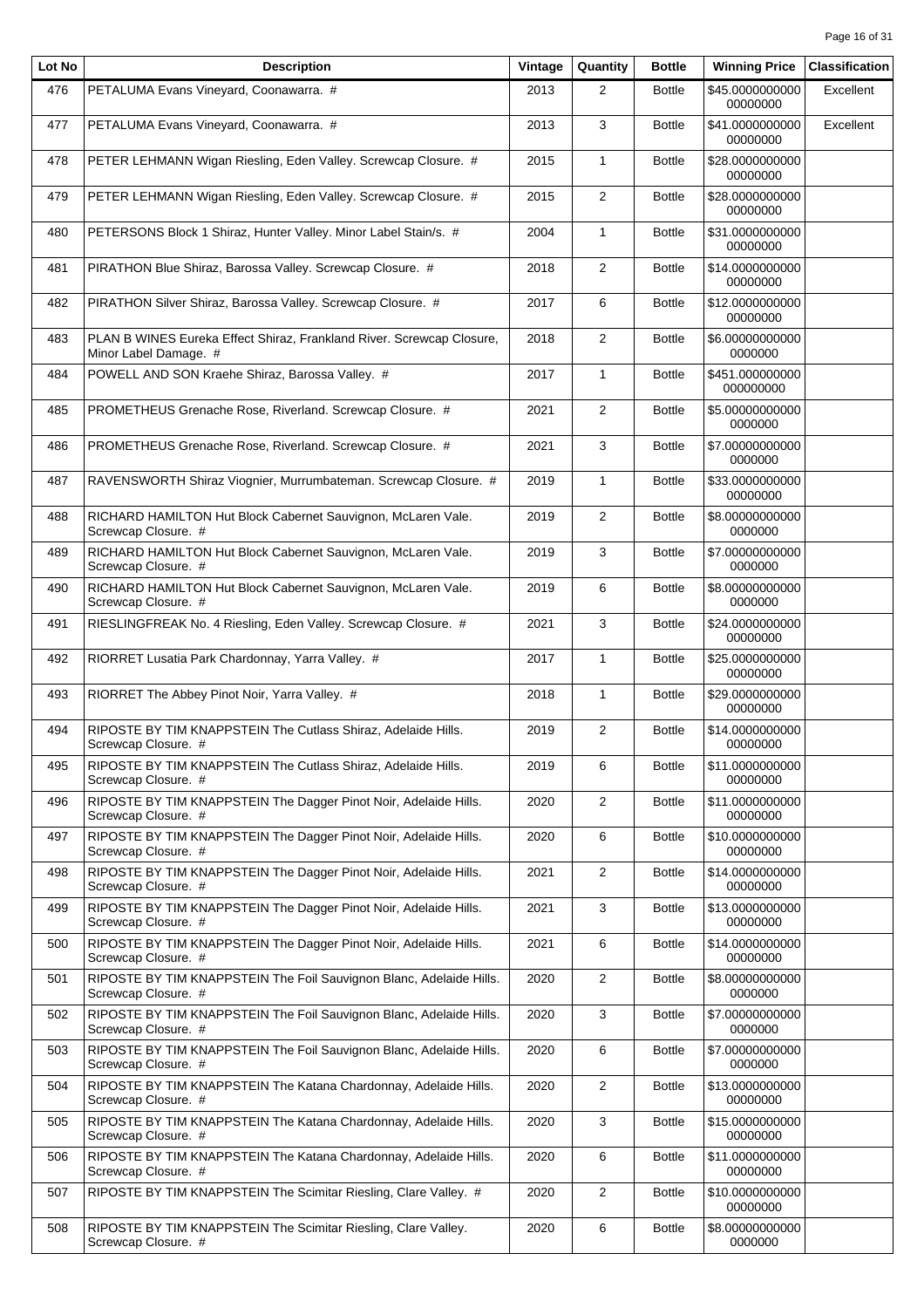| Lot No | <b>Description</b>                                                                                          | Vintage   | Quantity       | <b>Bottle</b> | <b>Winning Price</b>         | <b>Classification</b> |
|--------|-------------------------------------------------------------------------------------------------------------|-----------|----------------|---------------|------------------------------|-----------------------|
| 509    | RIPOSTE BY TIM KNAPPSTEIN The Stiletto Pinot Gris, Adelaide Hills.<br>Screwcap Closure. #                   | 2020      | 3              | <b>Bottle</b> | \$8.00000000000<br>0000000   |                       |
| 510    | RIPOSTE BY TIM KNAPPSTEIN The Stiletto Pinot Gris, Adelaide Hills.<br>Screwcap Closure. #                   | 2020      | 6              | <b>Bottle</b> | \$7.00000000000<br>0000000   |                       |
| 511    | RIPOSTE BY TIM KNAPPSTEIN The Stiletto Pinot Gris, Adelaide Hills.<br>Screwcap Closure. #                   | 2021      | $\overline{2}$ | <b>Bottle</b> | \$8.00000000000<br>0000000   |                       |
| 512    | RIPOSTE BY TIM KNAPPSTEIN The Stiletto Pinot Gris, Adelaide Hills.<br>Screwcap Closure. #                   | 2021      | 3              | <b>Bottle</b> | \$9.00000000000<br>0000000   |                       |
| 513    | RIPOSTE BY TIM KNAPPSTEIN The Stiletto Pinot Gris, Adelaide Hills.<br>Screwcap Closure. #                   | 2021      | 6              | <b>Bottle</b> | \$8.00000000000<br>0000000   |                       |
| 514    | RISKY BUSINESS WINES Prosecco, King Valley. #                                                               | <b>NV</b> | $\overline{2}$ | <b>Bottle</b> | \$8.00000000000<br>0000000   |                       |
| 515    | RISKY BUSINESS WINES Prosecco, King Valley. #                                                               | <b>NV</b> | 3              | <b>Bottle</b> | \$7.00000000000<br>0000000   |                       |
| 516    | RISKY BUSINESS WINES Prosecco, King Valley. #                                                               | NV        | 6              | <b>Bottle</b> | \$8.00000000000<br>0000000   |                       |
| 517    | ROCKFORD Basket Press Shiraz, Barossa Valley. Minor Label Stain/s.<br>Minor capsule damaged #               | 2012      | $\mathbf{1}$   | <b>Bottle</b> | \$171.000000000<br>000000000 | Exceptional           |
| 518    | ROCKFORD Basket Press Shiraz, Barossa Valley. Minor Label Stain/s. #                                        | 2015      | 1              | <b>Bottle</b> | \$161.000000000<br>000000000 | Exceptional           |
| 519    | ROCKFORD Basket Press Shiraz, Barossa Valley. Minor Label Stain/s. #                                        | 2016      | 1              | <b>Bottle</b> | \$152.000000000<br>000000000 | Exceptional           |
| 520    | ROSEMOUNT ESTATE Balmoral Syrah, McLaren Vale. Screwcap Closure.<br>#                                       | 2017      | $\mathbf{1}$   | <b>Bottle</b> | \$34.0000000000<br>00000000  |                       |
| 521    | ROSEMOUNT ESTATE Balmoral Syrah, McLaren Vale. Screwcap Closure.<br>#                                       | 2017      | 2              | <b>Bottle</b> | \$32.0000000000<br>00000000  |                       |
| 522    | ROSEMOUNT ESTATE Balmoral Syrah, McLaren Vale. Screwcap Closure.<br>#                                       | 2017      | 3              | <b>Bottle</b> | \$30.0000000000<br>00000000  |                       |
| 523    | SALTRAM Metala Original Plantings Shiraz, Langhorne Creek. Minor Label<br>Damage, Top of Capsule Missing. # | 2000      | $\mathbf{1}$   | <b>Bottle</b> | \$21.0000000000<br>00000000  |                       |
| 524    | SAVE OUR SOULS Pinot Noir, Yarra Valley. Screwcap Closure. #                                                | 2018      | $\overline{c}$ | <b>Bottle</b> | \$15.0000000000<br>00000000  |                       |
| 525    | SAVE OUR SOULS Rose, Yarra Valley. Screwcap Closure. #                                                      | 2018      | $\overline{2}$ | <b>Bottle</b> | \$9.00000000000<br>0000000   |                       |
| 526    | SAVE OUR SOULS Rose, Yarra Valley. Screwcap Closure. #                                                      | 2018      | 3              | <b>Bottle</b> | \$10.0000000000<br>00000000  |                       |
| 527    | SCHILD ESTATE Moorooroo Shiraz, Barossa Valley. Original Presentation<br>Box/es, Wax Capsule/s. #           | 2018      | $\mathbf{1}$   | <b>Bottle</b> | \$156.000000000<br>000000000 |                       |
| 528    | SCHILD ESTATE Narrow Road Vineyard Shiraz Cabernet, Barossa Valley.<br>Wax Capsule/s. #                     | 2017      | 1              | <b>Bottle</b> | \$41.0000000000<br>00000000  |                       |
| 529    | SCHWARZ WINE COMPANY The Grower Shiraz, Barossa Valley.<br>Screwcap Closure. #                              | 2020      | $\overline{c}$ | <b>Bottle</b> | \$15.0000000000<br>00000000  |                       |
| 530    | SCHWARZ WINE COMPANY The Grower Shiraz, Barossa Valley.<br>Screwcap Closure. #                              | 2020      | 3              | <b>Bottle</b> | \$12.0000000000<br>00000000  |                       |
| 531    | SCHWARZ WINE COMPANY The Grower Shiraz, Barossa Valley.<br>Screwcap Closure. #                              | 2020      | 6              | <b>Bottle</b> | \$13.0000000000<br>00000000  |                       |
| 532    | SEPPELT Chalambar Shiraz, Victoria. Screwcap Closure. #                                                     | 2018      | $\overline{2}$ | <b>Bottle</b> | \$19.0000000000<br>00000000  |                       |
| 533    | SEPPELT Show Sparkling Limited Release Shiraz, Great Western. #                                             | 2008      | 1              | <b>Bottle</b> | \$76.0000000000<br>00000000  |                       |
| 534    | SEPPELT Show Sparkling Limited Release Shiraz, Great Western. #                                             | 2008      | $\overline{2}$ | <b>Bottle</b> | \$80.0000000000<br>00000000  |                       |
| 535    | SEPPELT Show Sparkling Limited Release Shiraz, Great Western. #                                             | 2008      | 3              | <b>Bottle</b> | \$81.0000000000<br>00000000  |                       |
| 536    | SEPPELT St Peters Great Western Vineyards Shiraz, Grampians.<br>Screwcap Closure. #                         | 2019      | 1              | <b>Bottle</b> | \$54.0000000000<br>00000000  | Excellent             |
| 537    | SERAFINO Black Label GSM, McLaren Vale. Screwcap Closure. #                                                 | 2018      | $\overline{2}$ | <b>Bottle</b> | \$16.0000000000<br>00000000  |                       |
| 538    | SERAFINO Black Label GSM, McLaren Vale. Screwcap Closure. #                                                 | 2018      | 3              | <b>Bottle</b> | \$16.0000000000<br>00000000  |                       |
| 539    | SERAFINO Goose Island Shiraz, McLaren Vale. Screwcap Closure. #                                             | 2019      | $\overline{c}$ | <b>Bottle</b> | \$6.00000000000<br>0000000   |                       |
| 540    | SERAFINO Goose Island Shiraz, McLaren Vale. Screwcap Closure. #                                             | 2019      | 3              | <b>Bottle</b> | \$7.00000000000<br>0000000   |                       |
| 541    | SERAFINO Terremoto Syrah, McLaren Vale. Screwcap Closure. #                                                 | 2013      | 1              | <b>Bottle</b> | \$64.0000000000<br>00000000  |                       |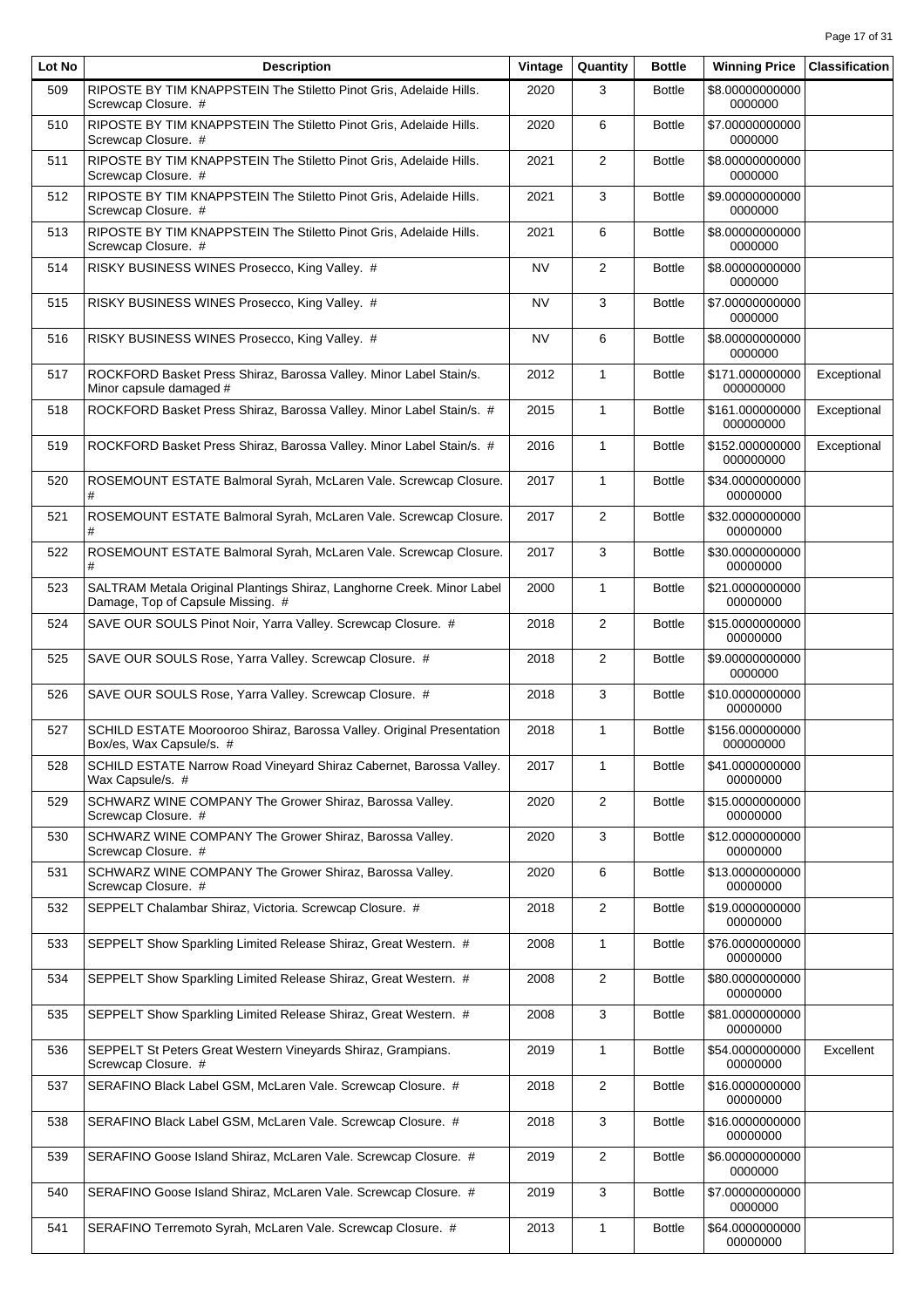| Lot No | <b>Description</b>                                                                                                                          | Vintage | Quantity       | <b>Bottle</b> | <b>Winning Price</b>        | <b>Classification</b> |
|--------|---------------------------------------------------------------------------------------------------------------------------------------------|---------|----------------|---------------|-----------------------------|-----------------------|
| 542    | SEVILLE ESTATE Chardonnay, Yarra Valley. Screwcap Closure. #                                                                                | 2004    | $\overline{2}$ | <b>Bottle</b> | \$11.0000000000<br>00000000 |                       |
| 543    | SEVILLE ESTATE Pinot Noir, Yarra Valley. Screwcap Closure. #                                                                                | 2018    | $\mathbf{1}$   | <b>Bottle</b> | \$29.0000000000<br>00000000 |                       |
| 544    | SEVILLE ESTATE Rose, Yarra Valley. Screwcap Closure. #                                                                                      | 2021    | $\overline{2}$ | <b>Bottle</b> | \$6.00000000000<br>0000000  |                       |
| 545    | SEVILLE ESTATE Rose, Yarra Valley. Screwcap Closure. #                                                                                      | 2021    | 3              | <b>Bottle</b> | \$6.00000000000<br>0000000  |                       |
| 546    | SEVILLE ESTATE Rose, Yarra Valley. Screwcap Closure. #                                                                                      | 2021    | 6              | <b>Bottle</b> | \$7.00000000000<br>0000000  |                       |
| 547    | Seville Estate Village Chardonnay, Yarra Valley. Screwcap Closure. #                                                                        | 2021    | $\overline{2}$ | <b>Bottle</b> | \$11.0000000000<br>00000000 |                       |
| 548    | Seville Estate Village Chardonnay, Yarra Valley. Screwcap Closure. #                                                                        | 2021    | 3              | <b>Bottle</b> | \$11.0000000000<br>00000000 |                       |
| 549    | SHINGLEBACK D Block Reserve Cabernet Sauvignon, McLaren Vale.<br>Screwcap Closure. #                                                        | 2018    | 6              | <b>Bottle</b> | \$31.0000000000<br>00000000 |                       |
| 550    | SHINGLEBACK The Gate Cabernet Shiraz, McLaren Vale. Screwcap<br>Closure. #                                                                  | 2018    | $\overline{2}$ | <b>Bottle</b> | \$15.0000000000<br>00000000 |                       |
| 551    | SHINGLEBACK The Gate Cabernet Shiraz, McLaren Vale. Screwcap<br>Closure. #                                                                  | 2018    | 3              | <b>Bottle</b> | \$15,0000000000<br>00000000 |                       |
| 552    | SHINGLEBACK The Gate Cabernet Shiraz, McLaren Vale. Screwcap<br>Closure. #                                                                  | 2018    | 6              | <b>Bottle</b> | \$14.0000000000<br>00000000 |                       |
| 553    | SHINGLEBACK The Gate Shiraz, McLaren Vale. #                                                                                                | 2018    | $\overline{2}$ | <b>Bottle</b> | \$24.0000000000<br>00000000 |                       |
| 554    | SHINGLEBACK The Gate Shiraz, McLaren Vale. #                                                                                                | 2018    | 3              | <b>Bottle</b> | \$19.0000000000<br>00000000 |                       |
| 555    | SHINGLEBACK The Gate Shiraz, McLaren Vale. #                                                                                                | 2018    | 6              | <b>Bottle</b> | \$17.0000000000<br>00000000 |                       |
| 556    | SHINGLEBACK Unedited Shiraz, McLaren Vale. #                                                                                                | 2017    | $\mathbf{1}$   | <b>Bottle</b> | \$30.0000000000<br>00000000 |                       |
| 557    | SHINGLEBACK Unedited Shiraz, McLaren Vale. #                                                                                                | 2017    | $\overline{2}$ | <b>Bottle</b> | \$34.0000000000<br>00000000 |                       |
| 558    | SHINGLEBACK Unedited Shiraz, McLaren Vale. #                                                                                                | 2017    | 3              | <b>Bottle</b> | \$34.0000000000<br>00000000 |                       |
| 559    | SHIRVINGTON Cabernet Sauvignon, McLaren Vale. #                                                                                             | 2004    | $\mathbf{1}$   | <b>Bottle</b> | \$31.0000000000<br>00000000 |                       |
| 560    | SKOTTOWE ESTATE WINES Dridan Drysdale Denton Shiraz, South<br>Australia. Very High Shoulder, Minor Label Damage, Minor Capsule<br>Damage. # | 1972    | $\mathbf{1}$   | <b>Bottle</b> | \$27.0000000000<br>00000000 |                       |
| 561    | SMALL ISLAND WINES Saltwater River Pinot Noir, Tasman Peninsula.<br>Screwcap Closure, Minor Capsule Damage. #                               | 2019    | 1              | <b>Bottle</b> | \$25.0000000000<br>00000000 |                       |
| 562    | SONS OF EDEN Kennedy Grenache Shiraz Mourvedre, Barossa Valley.<br>Screwcap Closure. #                                                      | 2019    | 6              | <b>Bottle</b> | \$20.0000000000<br>00000000 |                       |
| 563    | SONS OF EDEN Notus Grenache, Barossa Valley. Screwcap Closure. #                                                                            | 2020    | $\mathbf{1}$   | <b>Bottle</b> | \$40.0000000000<br>00000000 |                       |
| 564    | SONS OF EDEN Romulus Old Vine Shiraz, Barossa Valley. Screwcap<br>Closure. #                                                                | 2012    | $\mathbf{1}$   | <b>Bottle</b> | \$61.0000000000<br>00000000 |                       |
| 565    | SONS OF EDEN, Cirrus Single Vineyard Riesling, High Eden Valley.<br>Screwcap Closure. #                                                     | 2017    | $\mathbf{1}$   | <b>Bottle</b> | \$31.0000000000<br>00000000 |                       |
| 566    | SORBY ADAMS WINES The Thing Shiraz, Barossa. #                                                                                              | 2017    | 1              | <b>Bottle</b> | \$66.0000000000<br>00000000 |                       |
| 567    | SORBY ADAMS WINES The Thing Shiraz, Barossa. Wax Capsule/s. #                                                                               | 2017    | $\overline{2}$ | <b>Bottle</b> | \$49.0000000000<br>00000000 |                       |
| 568    | SOUMAH Chardonnay d'Soumah, Yarra Valley. Screwcap Closure. #                                                                               | 2020    | $\overline{2}$ | <b>Bottle</b> | \$13.0000000000<br>00000000 |                       |
| 569    | SOUMAH Chardonnay d'Soumah, Yarra Valley. Screwcap Closure. #                                                                               | 2020    | 3              | <b>Bottle</b> | \$15.0000000000<br>00000000 |                       |
| 570    | SOUMAH Pinot Noir d'Soumah, Yarra Valley. Screwcap Closure. #                                                                               | 2020    | $\overline{2}$ | <b>Bottle</b> | \$13.0000000000<br>00000000 |                       |
| 571    | SOUMAH Pinot Noir d'Soumah, Yarra Valley. Screwcap Closure, Minor<br>Label Stain/s. #                                                       | 2020    | 3              | <b>Bottle</b> | \$14.0000000000<br>00000000 |                       |
| 572    | SOUMAH Pinot Noir d'Soumah, Yarra Valley. Screwcap Closure. #                                                                               | 2020    | 6              | <b>Bottle</b> | \$13.0000000000<br>00000000 |                       |
| 573    | SOUMAH Equilibrio Chardonnay, Yarra Valley. Screwcap Closure. #                                                                             | 2019    | $\mathbf{1}$   | <b>Bottle</b> | \$50.0000000000<br>00000000 |                       |
| 574    | SOUMAH Equilibrio Pinot Noir, Yarra Valley. Screwcap Closure, Minor<br>Capsule Damage. #                                                    | 2019    | $\mathbf{1}$   | <b>Bottle</b> | \$40.0000000000<br>00000000 |                       |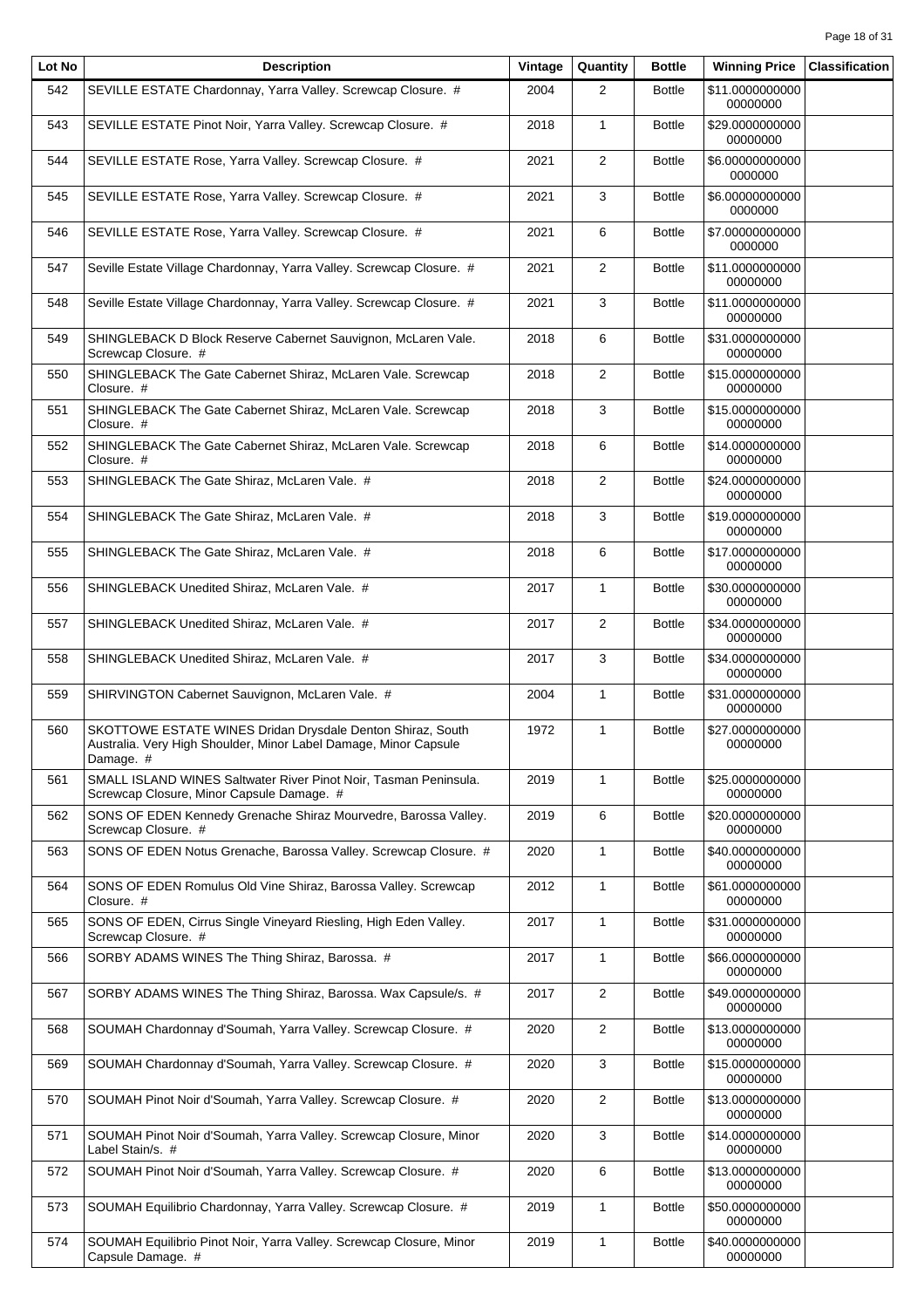| Lot No | <b>Description</b>                                                                 | Vintage | Quantity       | <b>Bottle</b> | <b>Winning Price</b>         | <b>Classification</b> |
|--------|------------------------------------------------------------------------------------|---------|----------------|---------------|------------------------------|-----------------------|
| 575    | SOUMAH Single Vineyard Hexham Chardonnay, Yarra Valley. Screwcap<br>Closure. #     | 2019    | 1              | <b>Bottle</b> | \$25.0000000000<br>00000000  |                       |
| 576    | SOUMAH Single Vineyard Hexham Chardonnay, Yarra Valley. Screwcap<br>Closure. #     | 2019    | 2              | <b>Bottle</b> | \$25.0000000000<br>00000000  |                       |
| 577    | SOUMAH Single Vineyard Hexham Pinot Noir, Yarra Valley. Screwcap<br>Closure. #     | 2020    | $\overline{2}$ | <b>Bottle</b> | \$23.0000000000<br>00000000  |                       |
| 578    | SOUMAH Single Vineyard Hexham Pinot Noir, Yarra Valley. Screwcap<br>Closure. #     | 2020    | 3              | <b>Bottle</b> | \$21.0000000000<br>00000000  |                       |
| 579    | SOUMAH Single Vineyard Hexham Pinot Noir, Yarra Valley. Screwcap<br>Closure. #     | 2020    | 6              | <b>Bottle</b> | \$22.0000000000<br>00000000  |                       |
| 580    | SOUMAH U. Ngumby Single Vineyard Chardonnay, Yarra Valley. Screwcap<br>Closure. #  | 2018    | 6              | <b>Bottle</b> | \$20.0000000000<br>00000000  |                       |
| 581    | SOUMAH U. Ngumby Single Vineyard Pinot Noir, Yarra Valley. Screwcap<br>Closure. #  | 2019    | $\mathbf{1}$   | <b>Bottle</b> | \$22.0000000000<br>00000000  |                       |
| 582    | SOUMAH U. Ngumby Single Vineyard Pinot Noir, Yarra Valley. Screwcap<br>Closure. #  | 2019    | 2              | <b>Bottle</b> | \$25.0000000000<br>00000000  |                       |
| 583    | SPINIFEX Garcon Grenache, Barossa. #                                               | 2020    | $\mathbf{1}$   | <b>Bottle</b> | \$22.0000000000<br>00000000  |                       |
| 584    | SPINIFEX Garcon Grenache, Barossa. #                                               | 2020    | 2              | <b>Bottle</b> | \$19.0000000000<br>00000000  |                       |
| 585    | SPINIFEX Garcon Grenache, Barossa. #                                               | 2020    | 3              | <b>Bottle</b> | \$20.0000000000<br>00000000  |                       |
| 586    | SPINIFEX Lola, Barossa Valley. Screwcap Closure. #                                 | 2019    | 2              | <b>Bottle</b> | \$16.0000000000<br>00000000  |                       |
| 587    | SPINIFEX Lola, Barossa Valley. Screwcap Closure. #                                 | 2019    | 3              | <b>Bottle</b> | \$15.0000000000<br>00000000  |                       |
| 588    | SPINIFEX Lola, Barossa Valley. Screwcap Closure. #                                 | 2019    | 6              | <b>Bottle</b> | \$18.0000000000<br>00000000  |                       |
| 589    | SPINIFEX Miette Shiraz, Barossa Valley. Screwcap Closure. #                        | 2019    | 2              | <b>Bottle</b> | \$15.0000000000<br>00000000  |                       |
| 590    | SPINIFEX Miette Shiraz, Barossa Valley. Screwcap Closure. #                        | 2019    | 6              | <b>Bottle</b> | \$14.0000000000<br>00000000  |                       |
| 591    | SPINIFEX Miette GSM Grenache Shiraz Mataro, Barossa Valley. Screwcap<br>Closure. # | 2016    | 2              | <b>Bottle</b> | \$11.0000000000<br>00000000  |                       |
| 592    | SPINIFEX Miette GSM Grenache Shiraz Mataro, Barossa Valley. Screwcap<br>Closure. # | 2016    | 3              | <b>Bottle</b> | \$9.00000000000<br>0000000   |                       |
| 593    | SPINIFEX Miette GSM Grenache Shiraz Mataro, Barossa Valley. Screwcap<br>Closure. # | 2016    | 6              | <b>Bottle</b> | \$9.00000000000<br>0000000   |                       |
| 594    | ST. HALLETT Blackwell Shiraz, Barossa Valley. Screwcap Closure. #                  | 2013    | 1              | <b>Bottle</b> | \$36.0000000000<br>00000000  |                       |
| 595    | ST. HALLETT Blackwell Shiraz, Barossa Valley. Screwcap Closure. #                  | 2017    | $\mathbf{1}$   | <b>Bottle</b> | \$32.0000000000<br>00000000  |                       |
| 596    | ST HALLETT Higher Earth Syrah, Eden Valley. Screwcap Closure. #                    | 2018    | $\mathbf{1}$   | <b>Bottle</b> | \$28.0000000000<br>00000000  |                       |
| 597    | ST HALLETT Higher Earth Syrah, Eden Valley. Screwcap Closure. #                    | 2018    | 2              | <b>Bottle</b> | \$35.0000000000<br>00000000  |                       |
| 598    | ST HALLETT Planted 1919 Shiraz, Eden Valley. #                                     | 2015    | $\mathbf{1}$   | <b>Bottle</b> | \$251.000000000<br>000000000 |                       |
| 599    | STEFANI ESTATE Lot 520 Shiraz, Yarra Valley. Screwcap Closure. #                   | 2018    | $\mathbf{1}$   | <b>Bottle</b> | \$15.0000000000<br>00000000  |                       |
| 600    | STEFANI ESTATE Lot 520 Shiraz, Yarra Valley. Screwcap Closure. #                   | 2018    | $\overline{2}$ | <b>Bottle</b> | \$16.0000000000<br>00000000  |                       |
| 601    | STEFANI ESTATE Lot 520 Shiraz, Yarra Valley. Screwcap Closure. #                   | 2018    | 3              | <b>Bottle</b> | \$19.0000000000<br>00000000  |                       |
| 602    | STEFANO LUBIANA Chardonnay, Tasmania. Screwcap Closure. #                          | 2020    | $\mathbf{1}$   | <b>Bottle</b> | \$36.0000000000<br>00000000  |                       |
| 603    | STEFANO LUBIANA Chardonnay, Tasmania. Screwcap Closure. #                          | 2020    | $\overline{2}$ | <b>Bottle</b> | \$36.0000000000<br>00000000  |                       |
| 604    | STONEGARDEN Grenache, Eden Valley. Wax Capsule/s. #                                | 2019    | $\mathbf{1}$   | <b>Bottle</b> | \$30.0000000000<br>00000000  |                       |
| 605    | STONIER Lyncroft Vineyard Chardonnay, Mornington Peninsula. Screwcap<br>Closure. # | 2017    | $\mathbf{1}$   | <b>Bottle</b> | \$27.0000000000<br>00000000  |                       |
| 606    | TALTARNI Brut Tache Brut, Victoria, Tasmania. #                                    | 2010    | $\overline{2}$ | <b>Bottle</b> | \$13.0000000000<br>00000000  |                       |
| 607    | TALTARNI Brut Tache Brut, Victoria, Tasmania. #                                    | 2010    | 3              | <b>Bottle</b> | \$12.0000000000<br>00000000  |                       |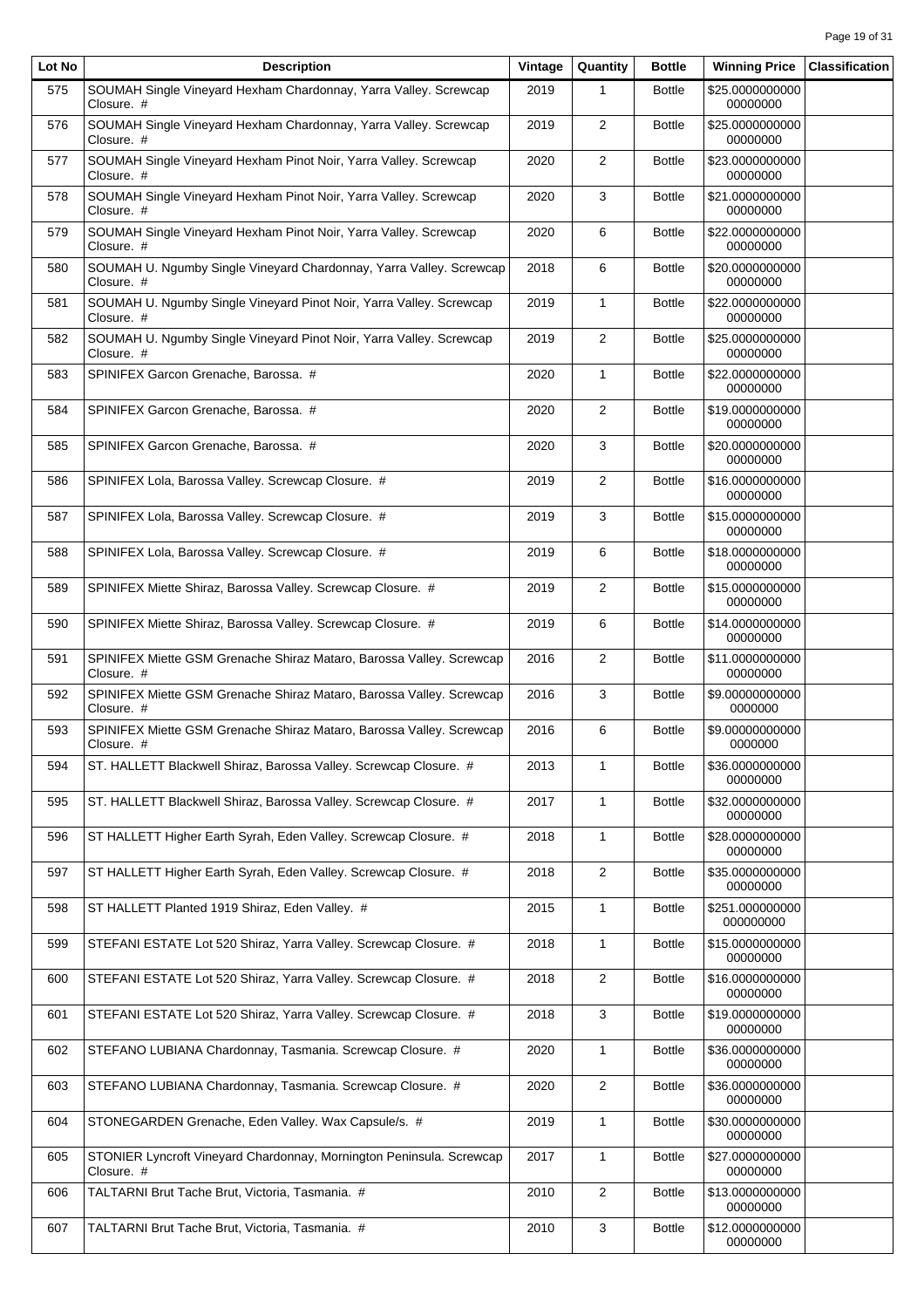| Lot No | <b>Description</b>                                                                                       | Vintage | Quantity       | <b>Bottle</b> | <b>Winning Price</b>        | <b>Classification</b> |
|--------|----------------------------------------------------------------------------------------------------------|---------|----------------|---------------|-----------------------------|-----------------------|
| 608    | TALTARNI Brut Tache Brut, Victoria, Tasmania. #                                                          | 2010    | 6              | <b>Bottle</b> | \$13.0000000000<br>00000000 |                       |
| 609    | TATACHILLA WINERY Pinot Grigio, McLaren Vale. Screwcap Closure. #                                        | 2020    | $\overline{2}$ | <b>Bottle</b> | \$6.00000000000<br>0000000  |                       |
| 610    | TERRE A TERRE Crayeres Vineyard Sauvignon Blanc, Wrattonbully.<br>Screwcap Closure. #                    | 2018    | $\overline{2}$ | <b>Bottle</b> | \$19.0000000000<br>00000000 |                       |
| 611    | TERRE A TERRE Crayeres Vineyard Sauvignon Blanc, Wrattonbully.<br>Screwcap Closure. #                    | 2018    | 3              | <b>Bottle</b> | \$14.0000000000<br>00000000 |                       |
| 612    | TERRE A TERRE Crayeres Vineyard Sauvignon Blanc, Wrattonbully.<br>Screwcap Closure. #                    | 2018    | 6              | <b>Bottle</b> | \$15.0000000000<br>00000000 |                       |
| 613    | TEUSNER Bilmore Shiraz, Barossa Valley. Screwcap Closure. #                                              | 2019    | 2              | <b>Bottle</b> | \$11.0000000000<br>00000000 |                       |
| 614    | TEUSNER Bilmore Shiraz, Barossa Valley. Screwcap Closure. #                                              | 2019    | 3              | <b>Bottle</b> | \$11.0000000000<br>00000000 |                       |
| 615    | THE GATE Shiraz, McLaren Vale. #                                                                         | 2018    | $\overline{2}$ | <b>Bottle</b> | \$19.0000000000<br>00000000 |                       |
| 616    | THE GATE Shiraz, McLaren Vale. #                                                                         | 2018    | 3              | <b>Bottle</b> | \$19.0000000000<br>00000000 |                       |
| 617    | THE GATE Shiraz, McLaren Vale. #                                                                         | 2018    | 6              | <b>Bottle</b> | \$19.0000000000<br>00000000 |                       |
| 618    | THISTLEDOWN WINES Summer Road Blewitt Springs Old Vine Grenache,<br>McLaren Vale. Screwcap Closure. #    | 2021    | $\overline{2}$ | <b>Bottle</b> | \$16.0000000000<br>00000000 |                       |
| 619    | THISTLEDOWN WINES Summer Road Blewitt Springs Old Vine Grenache,<br>McLaren Vale. Screwcap Closure. #    | 2021    | 3              | <b>Bottle</b> | \$15.0000000000<br>00000000 |                       |
| 620    | TWO HANDS Angel's Share Shiraz, McLaren Vale. Screwcap Closure. #                                        | 2019    | $\overline{2}$ | <b>Bottle</b> | \$17.0000000000<br>00000000 |                       |
| 621    | TWO HANDS Samantha's Garden Shiraz, Clare Valley. Minor Label<br>Damage. #                               | 2018    | $\mathbf{1}$   | <b>Bottle</b> | \$33.0000000000<br>00000000 |                       |
| 622    | TWO HANDS Charlie's Garden Shiraz, Eden Valley. #                                                        | 2015    | $\mathbf{1}$   | <b>Bottle</b> | \$38.0000000000<br>00000000 |                       |
| 623    | TWO HANDS Charlie's Garden Shiraz, Eden Valley. #                                                        | 2015    | $\overline{2}$ | <b>Bottle</b> | \$34.0000000000<br>00000000 |                       |
| 624    | TWO HANDS Yacca Block Shiraz, Eden Valley. #                                                             | 2018    | $\mathbf{1}$   | <b>Bottle</b> | \$71.0000000000<br>00000000 |                       |
| 625    | TWO HANDS Yacca Block Shiraz, Eden Valley. #                                                             | 2018    | $\overline{2}$ | <b>Bottle</b> | \$70.0000000000<br>00000000 |                       |
| 626    | TYRRELL'S Aged Release Semillon, Hunter Valley. Screwcap Closure. #                                      | 2017    | $\overline{2}$ | <b>Bottle</b> | \$14.0000000000<br>00000000 |                       |
| 627    | TYRRELL'S Aged Release Semillon, Hunter Valley. Screwcap Closure. #                                      | 2017    | 3              | <b>Bottle</b> | \$22.0000000000<br>00000000 |                       |
| 628    | TYRRELL'S NVC Shiraz, Hunter Valley. Screwcap Closure. #                                                 | 2019    | $\mathbf{1}$   | <b>Bottle</b> | \$37.0000000000<br>00000000 |                       |
| 629    | TYRRELL'S Pokolbin Semillon, Hunter Valley. Screwcap Closure. #                                          | 2017    | $\overline{2}$ | <b>Bottle</b> | \$19.0000000000<br>00000000 |                       |
| 630    | TYRRELL'S Pokolbin Semillon, Hunter Valley. Screwcap Closure. #                                          | 2017    | 3              | <b>Bottle</b> | \$21.0000000000<br>00000000 |                       |
| 631    | TYRRELL'S Pokolbin Semillon, Hunter Valley. Screwcap Closure. #                                          | 2017    | 6              | <b>Bottle</b> | \$18.0000000000<br>00000000 |                       |
| 632    | TYRRELL'S Single Vineyard HVD Semillon, Hunter Valley. Screwcap<br>Closure. #                            | 2019    | $\mathbf{1}$   | <b>Bottle</b> | \$31.0000000000<br>00000000 |                       |
| 633    | TYRRELL'S Vat 1 Semillon, Hunter Valley. Screwcap Closure, Minor<br>Capsule Damage. #                    | 2009    | $\mathbf{1}$   | <b>Bottle</b> | \$79.0000000000<br>00000000 | Outstanding           |
| 634    | TYRRELL'S Vat 9 Shiraz, Hunter Valley. Screwcap Closure, Minor Label<br>Stain/s, Minor Capsule Damage. # | 2011    | $\mathbf{1}$   | <b>Bottle</b> | \$56.0000000000<br>00000000 |                       |
| 635    | ULITHORNE Avitus Shiraz, McLaren Vale. Screwcap #                                                        | 2018    | $\mathbf{1}$   | <b>Bottle</b> | \$29.0000000000<br>00000000 |                       |
| 636    | ULITHORNE Avitus Shiraz, McLaren Vale. Screwcap #                                                        | 2018    | $\overline{2}$ | <b>Bottle</b> | \$27.0000000000<br>00000000 |                       |
| 637    | ULITHORNE Frux Frugis Shiraz, McLaren Vale. Base of Neck. #                                              | 2003    | $\overline{2}$ | <b>Bottle</b> | \$26.0000000000<br>00000000 |                       |
| 638    | ULITHORNE Frux Frugis Shiraz, McLaren Vale. Missing Capsule/s. #                                         | 2017    | $\mathbf{1}$   | <b>Bottle</b> | \$29.0000000000<br>00000000 |                       |
| 639    | ULITHORNE Frux Frugis Shiraz, McLaren Vale. Wax Capsule/s. #                                             | 2017    | $\mathbf{1}$   | <b>Bottle</b> | \$51.0000000000<br>00000000 |                       |
| 640    | ULITHORNE Frux Frugis Shiraz, McLaren Vale. Wax Capsule/s. #                                             | 2017    | $\overline{2}$ | <b>Bottle</b> | \$51.0000000000<br>00000000 |                       |
|        |                                                                                                          |         |                |               |                             |                       |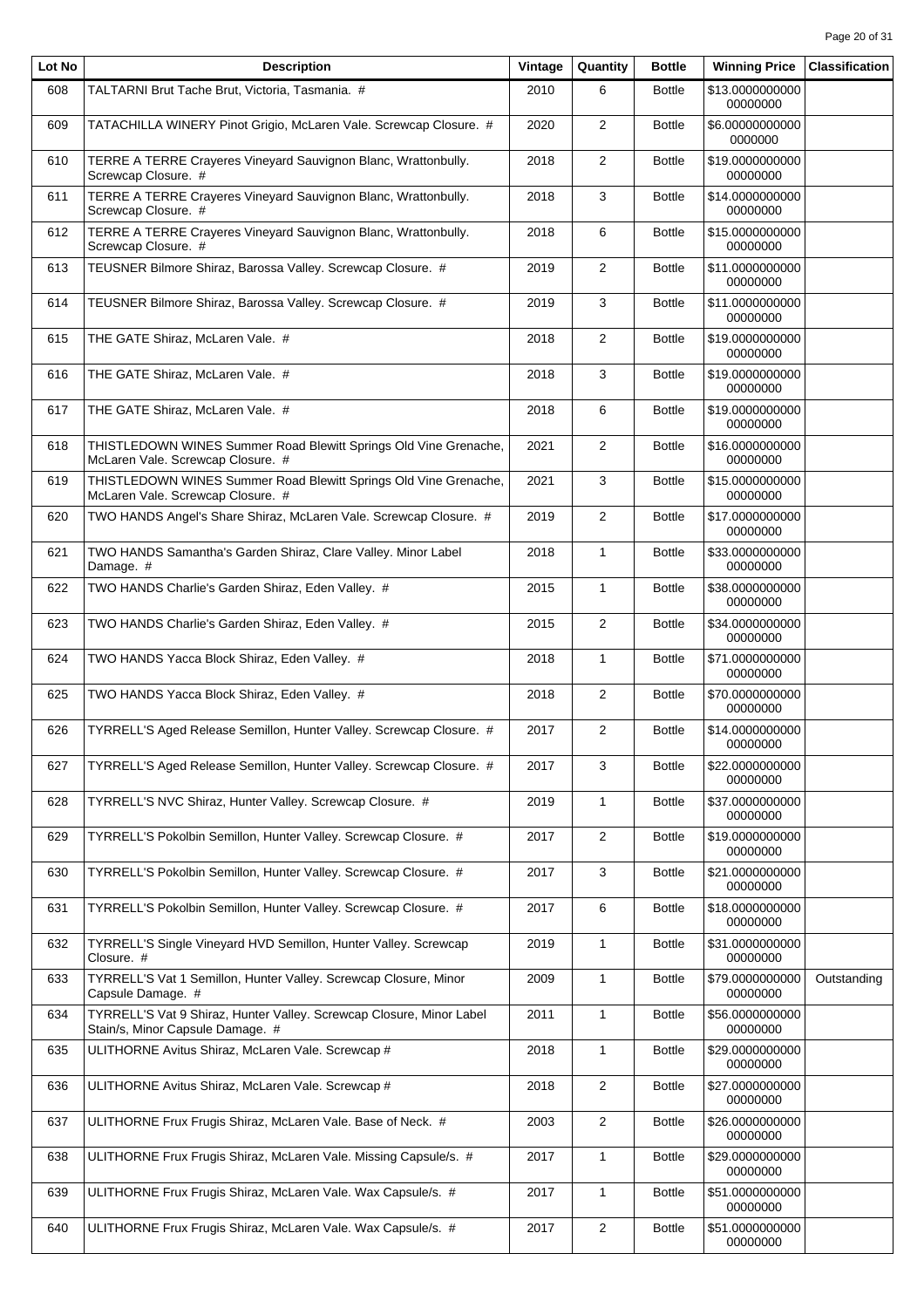| Lot No  | <b>Description</b>                                                                    | Vintage | Quantity       | <b>Bottle</b> | <b>Winning Price</b>        | <b>Classification</b> |
|---------|---------------------------------------------------------------------------------------|---------|----------------|---------------|-----------------------------|-----------------------|
| 641     | ULITHORNE Frux Frugis Shiraz, McLaren Vale. Damaged Wax Capsule/s.                    | 2017    | 3              | <b>Bottle</b> | \$50.0000000000<br>00000000 |                       |
| 642     | ULITHORNE Frux Frugis Shiraz, McLaren Vale. Wax Capsule/s. #                          | 2020    | 1              | <b>Bottle</b> | \$31,0000000000<br>00000000 |                       |
| 643     | ULITHORNE Unicus Shiraz (Cork), McLaren Vale. #                                       | 2017    |                | <b>Bottle</b> | \$31,0000000000<br>00000000 |                       |
| 644     | VICKERY WINES Reserve Riesling, Eden Valley. Screwcap Closure.<br>Export Labelling. # | 2018    | $\overline{2}$ | <b>Bottle</b> | \$19.0000000000<br>00000000 |                       |
| 645     | VICKERY WINES Reserve Riesling, Eden Valley. Screwcap Closure.<br>Export Labelling. # | 2018    | 6              | <b>Bottle</b> | \$19.0000000000<br>00000000 |                       |
| 646     | VOYAGER ESTATE Cabernet, Margaret River. Screwcap Closure. #                          | 2015    | 1              | <b>Bottle</b> | \$48,0000000000<br>00000000 |                       |
| 647     | VOYAGER ESTATE Cabernet, Margaret River. Screwcap Closure. #                          | 2015    | 3              | <b>Bottle</b> | \$48.0000000000<br>00000000 |                       |
| Totals: | 205 Items                                                                             |         |                |               |                             |                       |

# **AUSTRALIA > Australia W-Z**

| Lot No | <b>Description</b>                                                                                       | Vintage | Quantity       | <b>Bottle</b> | <b>Winning Price</b>         | <b>Classification</b> |
|--------|----------------------------------------------------------------------------------------------------------|---------|----------------|---------------|------------------------------|-----------------------|
| 648    | WATSON FAMILY VINEYARD Cabernet Merlot, Margaret River. Screwcap<br>Closure. #                           | 2017    | 2              | <b>Bottle</b> | \$11.0000000000<br>00000000  |                       |
| 649    | WATSON FAMILY VINEYARD Cabernet Merlot, Margaret River. Screwcap<br>Closure. #                           | 2017    | 3              | <b>Bottle</b> | \$10.0000000000<br>00000000  |                       |
| 650    | WATSON FAMILY VINEYARD Cabernet Merlot, Margaret River. Screwcap<br>Closure. #                           | 2017    | 6              | <b>Bottle</b> | \$11.0000000000<br>00000000  |                       |
| 651    | WENDOUREE Cabernet Malbec, Clare Valley. Screwcap Closure, Minor<br>Label Damage, Minor Label Stain/s. # | 2019    | $\mathbf{1}$   | <b>Bottle</b> | \$91.0000000000<br>00000000  | Outstanding           |
| 652    | WENDOUREE Malbec, Clare Valley. Screwcap Closure, Minor Label<br>Stain/s. #                              | 2019    | $\mathbf{1}$   | <b>Bottle</b> | \$101.000000000<br>000000000 |                       |
| 653    | WENDOUREE Shiraz Malbec, Clare Valley. Screwcap Closure, Minor Label<br>Stain/s. #                       | 2019    | 1              | <b>Bottle</b> | \$90.0000000000<br>00000000  | Outstanding           |
| 654    | WENDOUREE Shiraz Mataro, Clare Valley. Screwcap Closure, Minor Label<br>Damage, Minor Label Stain/s. #   | 2019    | $\mathbf{1}$   | <b>Bottle</b> | \$91.0000000000<br>00000000  | Outstanding           |
| 655    | WHISTLING EAGLE Eagles Blood Shiraz, Heathcote. #                                                        | 2016    | $\mathbf{1}$   | <b>Bottle</b> | \$26.0000000000<br>00000000  |                       |
| 656    | WHISTLING EAGLE Eagles Blood Shiraz, Heathcote. #                                                        | 2016    | 2              | <b>Bottle</b> | \$29.0000000000<br>00000000  |                       |
| 657    | WHISTLING EAGLE Eagles Blood Shiraz, Heathcote. #                                                        | 2016    | 3              | <b>Bottle</b> | \$28.0000000000<br>00000000  |                       |
| 658    | WILLIAM DOWNIE Pinot Noir, Gippsland. Wax Capsule/s. #                                                   | 2021    | 1              | <b>Bottle</b> | \$65.0000000000<br>00000000  |                       |
| 659    | WILLIAM DOWNIE Bull Swamp Pinot Noir, Baw Baw Shire. Wax Capsule/s.<br>#                                 | 2021    | 1              | <b>Bottle</b> | \$65.0000000000<br>00000000  |                       |
| 660    | WILLIAM DOWNIE Camp Hill Pinot Noir, Baw Baw Shire. Wax Capsule/s.<br>#                                  | 2021    | $\mathbf{1}$   | <b>Bottle</b> | \$64.0000000000<br>00000000  |                       |
| 661    | WILLIAM DOWNIE Cathedral Pinot Noir, Victoria. #                                                         | 2021    | 2              | <b>Bottle</b> | \$22.0000000000<br>00000000  |                       |
| 662    | WILLIAM DOWNIE Cathedral Pinot Noir, Victoria. #                                                         | 2021    | 3              | <b>Bottle</b> | \$23.0000000000<br>00000000  |                       |
| 663    | WILLIAM DOWNIE Cathedral Pinot Noir, Victoria. #                                                         | 2021    | 6              | <b>Bottle</b> | \$24.0000000000<br>00000000  |                       |
| 664    | WOODLANDS Clementine Cabernet Malbec Merlot, Margaret River.<br>Screwcap Closure. #                      | 2018    | 1              | <b>Bottle</b> | \$32.0000000000<br>00000000  |                       |
| 665    | WOODLANDS Clementine Cabernet Malbec Merlot, Margaret River.<br>Screwcap Closure. #                      | 2018    | $\overline{2}$ | <b>Bottle</b> | \$32.0000000000<br>00000000  |                       |
| 666    | WOODLANDS Clementine Cabernet Malbec Merlot, Margaret River.<br>Screwcap Closure. #                      | 2018    | 3              | <b>Bottle</b> | \$31.0000000000<br>00000000  |                       |
| 667    | WORDSMITH WINES Bed of Roses Grenache, Heathcote. Screwcap<br>Closure. #                                 | 2020    | $\overline{2}$ | <b>Bottle</b> | \$9.00000000000<br>0000000   |                       |
| 668    | WYNNS COONAWARRA ESTATE Cabernet Sauvignon, Coonawarra.<br>Screwcap Closure. #                           | 2011    | $\mathbf{1}$   | <b>Bottle</b> | \$32.0000000000<br>00000000  | Excellent             |
| 669    | WYNNS COONAWARRA ESTATE Cabernet Sauvignon, Coonawarra.<br>Screwcap Closure. #                           | 2012    | 1              | <b>Bottle</b> | \$41.0000000000<br>00000000  | Excellent             |
| 670    | WYNNS COONAWARRA ESTATE Cabernet Sauvignon, Coonawarra.<br>Screwcap Closure. #                           | 2012    | $\overline{2}$ | <b>Bottle</b> | \$42.0000000000<br>00000000  | Excellent             |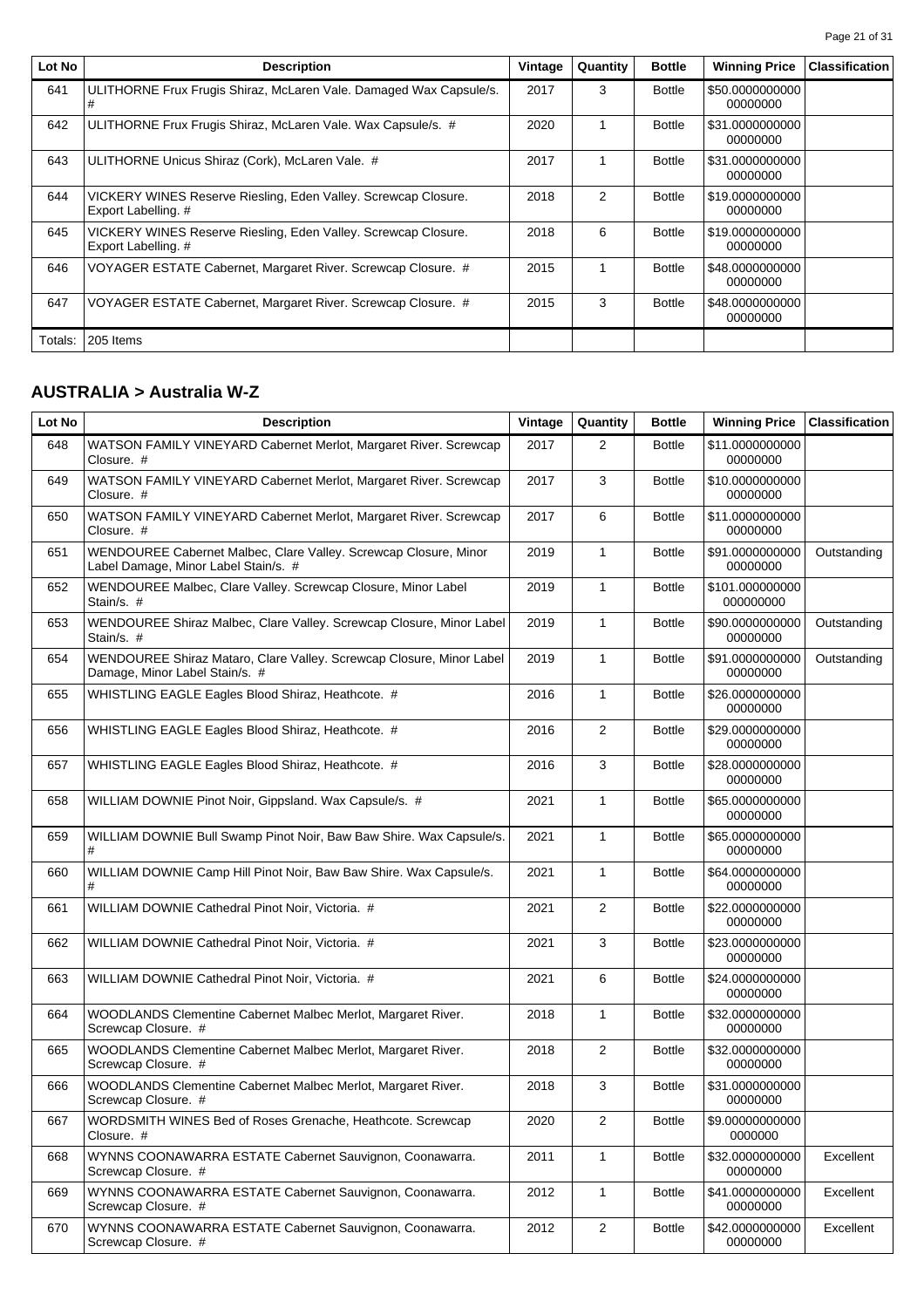| Lot No | <b>Description</b>                                                                                                                    | Vintage | Quantity       | <b>Bottle</b> | <b>Winning Price</b>         | <b>Classification</b> |
|--------|---------------------------------------------------------------------------------------------------------------------------------------|---------|----------------|---------------|------------------------------|-----------------------|
| 671    | WYNNS COONAWARRA ESTATE Cabernet Sauvignon, Coonawarra.<br>Screwcap Closure, Minor Label Damage, Minor Capsule Damage. #              | 2015    | 1              | <b>Bottle</b> | \$28.0000000000<br>00000000  | Excellent             |
| 672    | WYNNS COONAWARRA ESTATE Cabernet Sauvignon, Coonawarra.<br>Screwcap Closure. #                                                        | 2015    | 2              | <b>Bottle</b> | \$29.0000000000<br>00000000  | Excellent             |
| 673    | WYNNS COONAWARRA ESTATE Cabernet Sauvignon, Coonawarra.<br>Screwcap Closure. #                                                        | 2015    | 3              | <b>Bottle</b> | \$30.0000000000<br>00000000  | Excellent             |
| 674    | WYNNS COONAWARRA ESTATE Cabernet Sauvignon, Coonawarra.<br>Screwcap Closure. #                                                        | 2019    | $\mathbf{1}$   | <b>Bottle</b> | \$29.0000000000<br>00000000  | Excellent             |
| 675    | WYNNS COONAWARRA ESTATE Shiraz, Coonawarra. Screwcap Closure.<br>#                                                                    | 2019    | $\mathbf{1}$   | <b>Bottle</b> | \$22.0000000000<br>00000000  |                       |
| 676    | WYNNS COONAWARRA ESTATE Shiraz, Coonawarra. Screwcap Closure.<br>#                                                                    | 2019    | $\overline{2}$ | <b>Bottle</b> | \$21.0000000000<br>00000000  |                       |
| 677    | WYNNS COONAWARRA ESTATE Michael Shiraz, Coonawarra. #                                                                                 | 2015    | $\mathbf{1}$   | <b>Bottle</b> | \$73.0000000000<br>00000000  | Excellent             |
| 678    | WYNNS COONAWARRA ESTATE Michael Shiraz, Coonawarra. #                                                                                 | 2015    | $\overline{2}$ | <b>Bottle</b> | \$81.0000000000<br>00000000  | Excellent             |
| 679    | WYNNS COONAWARRA ESTATE Michael Shiraz, Coonawarra. #                                                                                 | 2015    | 3              | <b>Bottle</b> | \$76.0000000000<br>00000000  | Excellent             |
| 680    | WYNNS COONAWARRA ESTATE V & A Lane Cabernet Shiraz,<br>Coonawarra. #                                                                  | 2016    | $\mathbf{1}$   | <b>Bottle</b> | \$29.0000000000<br>00000000  |                       |
| 681    | XANADU Sauvignon Blanc Semillon, Margaret River. #                                                                                    | 2009    | $\overline{2}$ | <b>Bottle</b> | \$16.0000000000<br>00000000  |                       |
| 682    | XANADU Sauvignon Blanc Semillon, Margaret River. #                                                                                    | 2009    | 3              | <b>Bottle</b> | \$13.0000000000<br>00000000  |                       |
| 683    | XANADU Sauvignon Blanc Semillon, Margaret River. #                                                                                    | 2009    | 6              | <b>Bottle</b> | \$10.0000000000<br>00000000  |                       |
| 684    | XANADU DJL Cabernet Sauvignon, Margaret River. Screwcap Closure. #                                                                    | 2019    | 2              | <b>Bottle</b> | \$15.0000000000<br>00000000  |                       |
| 685    | XANADU DJL Cabernet Sauvignon, Margaret River. Screwcap Closure. #                                                                    | 2019    | 3              | <b>Bottle</b> | \$17.0000000000<br>00000000  |                       |
| 686    | XANADU DJL Sauvignon Blanc-Semillon, Margaret River. Minor polish<br>damage on top of capsule. #                                      | 2020    | $\overline{2}$ | <b>Bottle</b> | \$13.0000000000<br>00000000  |                       |
| 687    | XANADU DJL Sauvignon Blanc-Semillon, Margaret River. Minor polish<br>damage on top of capsule. #                                      | 2020    | 3              | <b>Bottle</b> | \$14.0000000000<br>00000000  |                       |
| 688    | XANADU DJL Sauvignon Blanc-Semillon, Margaret River. Minor polish<br>damage on top of capsule. #                                      | 2020    | 6              | <b>Bottle</b> | \$14.0000000000<br>00000000  |                       |
| 689    | XANADU Dragon Chardonnay, Margaret River. #                                                                                           | 2011    | $\mathbf{1}$   | <b>Bottle</b> | \$20.0000000000<br>00000000  |                       |
| 690    | XANADU Exmoor Cabernet, Margaret River. Screwcap Closure. #                                                                           | 2018    | $\overline{2}$ | <b>Bottle</b> | \$16.0000000000<br>00000000  |                       |
| 691    | XANADU Exmoor Cabernet, Margaret River. Screwcap Closure. #                                                                           | 2018    | 3              | <b>Bottle</b> | \$14.0000000000<br>00000000  |                       |
| 692    | XANADU Exmoor Cabernet, Margaret River. Screwcap Closure. #                                                                           | 2018    | 6              | <b>Bottle</b> | \$12.0000000000<br>00000000  |                       |
| 693    | XANADU Stevens Road Chardonnay, Margaret River. Screwcap Closure. #                                                                   | 2016    | $\mathbf{1}$   | <b>Bottle</b> | \$52.0000000000<br>00000000  |                       |
| 694    | YABBY LAKE VINEYARD Single Vineyard Chardonnay, Mornington<br>Peninsula. Screwcap Closure. #                                          | 2016    | 1              | <b>Bottle</b> | \$44.0000000000<br>00000000  |                       |
| 695    | YANGARRA ESTATE VINEYARD Shiraz, McLaren Vale. Screwcap<br>Closure. #                                                                 | 2018    | $\overline{2}$ | <b>Bottle</b> | \$26.0000000000<br>00000000  |                       |
| 696    | YARRA YERING Dry Red Wine No.1 Cabernets, Yarra Valley. Base of<br>Neck, Minor Label Damage, Minor Capsule Damage, Stained Label/s. # | 1982    | $\mathbf{1}$   | <b>Bottle</b> | \$121.000000000<br>000000000 | Outstanding           |
| 697    | YARRA YERING Sparkling Blanc de Noirs, Yarra Valley. Crown Seal. #                                                                    | 2016    | $\mathbf{1}$   | <b>Bottle</b> | \$41.0000000000<br>00000000  |                       |
| 698    | YARRA YERING Sparkling Blanc de Noirs, Yarra Valley. Crown Seal. #                                                                    | 2016    | $\overline{2}$ | <b>Bottle</b> | \$37.0000000000<br>00000000  |                       |
| 699    | YARRABANK Devaux & Yering Station Cuvee, Yarra Valley. #                                                                              | 2015    | 1              | <b>Bottle</b> | \$21.0000000000<br>00000000  |                       |
| 700    | YARRABANK Devaux & Yering Station Cuvee, Yarra Valley. #                                                                              | 2015    | $\overline{2}$ | <b>Bottle</b> | \$21.0000000000<br>00000000  |                       |
| 701    | YARRALOCH La Cosette Single Vineyard Pinot Noir, Yarra Valley.<br>Screwcap Closure. #                                                 | 2018    | $\mathbf{2}$   | <b>Bottle</b> | \$12.0000000000<br>00000000  |                       |
| 702    | YARRALOCH La Cosette Single Vineyard Pinot Noir, Yarra Valley.<br>Screwcap Closure, Minor Label Damage. #                             | 2018    | 6              | <b>Bottle</b> | \$12.0000000000<br>00000000  |                       |
| 703    | YARRALOCH Single Vineyard Pinot Noir, Yarra Valley. Screwcap Closure.<br>#                                                            | 2015    | $\overline{c}$ | <b>Bottle</b> | \$16.0000000000<br>00000000  |                       |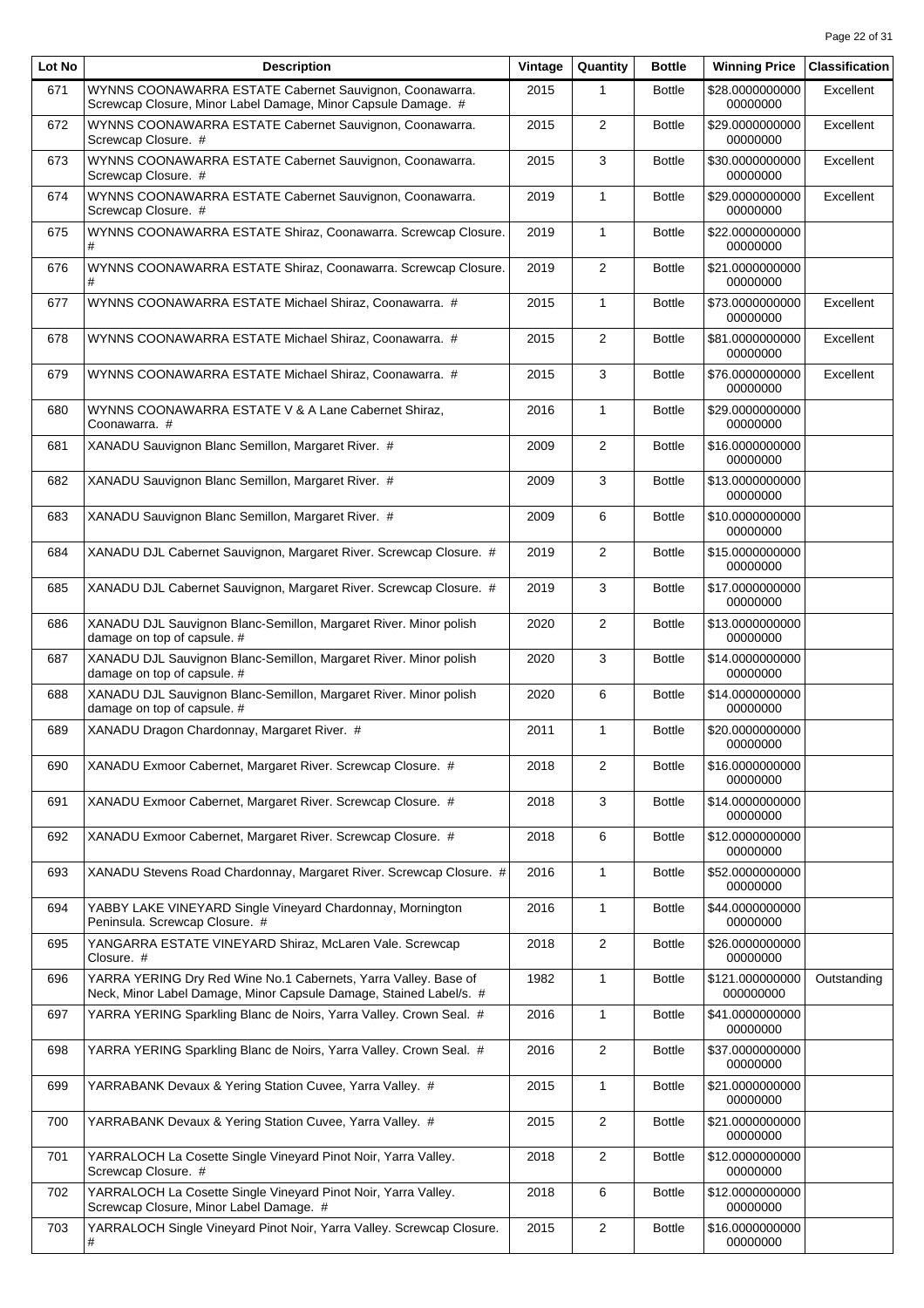| Lot No  | <b>Description</b>                                                                     | Vintage | Quantity | <b>Bottle</b> | <b>Winning Price</b>          | <b>Classification</b> |
|---------|----------------------------------------------------------------------------------------|---------|----------|---------------|-------------------------------|-----------------------|
| 704     | YARRALOCH Stephanie's Dream Whole Bunch Pinot Noir, Yarra Valley.<br>Screwcap Closure. | 2013    |          | <b>Bottle</b> | \$32.0000000000  <br>00000000 |                       |
| 705     | YERINGBERG Viognier, Yarra Valley. Screwcap Closure. #                                 | 2019    |          | <b>Bottle</b> | \$41.0000000000  <br>00000000 |                       |
| Totals: | 58 Items                                                                               |         |          |               |                               |                       |

# **NEW ZEALAND**

| Lot No | <b>Description</b>                                                                                     | Vintage | Quantity       | <b>Bottle</b> | <b>Winning Price</b>        | <b>Classification</b> |
|--------|--------------------------------------------------------------------------------------------------------|---------|----------------|---------------|-----------------------------|-----------------------|
| 706    | AMISFIELD Sauvignon Blanc, Central Otago. Screwcap Closure, Minor<br>Capsule Damage. #                 | 2019    | 2              | <b>Bottle</b> | \$10.0000000000<br>00000000 |                       |
| 707    | AMISFIELD Sauvignon Blanc, Central Otago. Screwcap Closure, Minor<br>Capsule Damage. #                 | 2019    | 3              | <b>Bottle</b> | \$15.0000000000<br>00000000 |                       |
| 708    | AMISFIELD Sauvignon Blanc, Central Otago. Screwcap Closure. #                                          | 2019    | 6              | <b>Bottle</b> | \$10.0000000000<br>00000000 |                       |
| 709    | ATA RANGI Pinot Noir, Martinborough. Screwcap Closure. #                                               | 2019    | $\mathbf{1}$   | <b>Bottle</b> | \$79.0000000000<br>00000000 |                       |
| 710    | ATA RANGI Pinot Noir, Martinborough. Screwcap Closure. #                                               | 2019    | 2              | <b>Bottle</b> | \$82.0000000000<br>00000000 |                       |
| 711    | CLOUDY BAY Sauvignon Blanc, Marlborough. Screwcap Closure. #                                           | 2021    | 6              | <b>Bottle</b> | \$28.0000000000<br>00000000 |                       |
| 712    | DOG POINT Chardonnay, Marlborough. Screwcap Closure. #                                                 | 2018    | 2              | <b>Bottle</b> | \$24.0000000000<br>00000000 |                       |
| 713    | DOG POINT Chardonnay, Marlborough. Screwcap Closure. #                                                 | 2018    | 3              | <b>Bottle</b> | \$23.0000000000<br>00000000 |                       |
| 714    | DOG POINT Chardonnay, Marlborough. Screwcap Closure. #                                                 | 2018    | 6              | <b>Bottle</b> | \$22.0000000000<br>00000000 |                       |
| 715    | FOXES ISLAND Fox by John Belsham Ma Muse Pinot Noir, Marlborough.<br>Screwcap Closure. #               | 2019    | 2              | <b>Bottle</b> | \$10.0000000000<br>00000000 |                       |
| 716    | FOXES ISLAND Fox by John Belsham Ma Muse Pinot Noir, Marlborough.<br>Screwcap Closure. #               | 2019    | 3              | <b>Bottle</b> | \$12.0000000000<br>00000000 |                       |
| 717    | GREYWACKE Sauvignon Blanc, Marlborough. Screwcap Closure. #                                            | 2021    | 2              | <b>Bottle</b> | \$14.0000000000<br>00000000 |                       |
| 718    | GREYWACKE Sauvignon Blanc, Marlborough. Screwcap Closure. #                                            | 2021    | 6              | <b>Bottle</b> | \$13.0000000000<br>00000000 |                       |
| 719    | KUMEU RIVER WINES Chardonnay, Auckland. Screwcap Closure. #                                            | 2019    | $\mathbf{1}$   | <b>Bottle</b> | \$31.0000000000<br>00000000 |                       |
| 720    | KUMEU RIVER WINES Chardonnay, Auckland. Screwcap Closure. #                                            | 2020    | $\mathbf{1}$   | <b>Bottle</b> | \$33.0000000000<br>00000000 |                       |
| 721    | KUMEU RIVER WINES Village Chardonnay, Auckland. Screwcap Closure.<br>#                                 | 2019    | 2              | <b>Bottle</b> | \$18.0000000000<br>00000000 |                       |
| 722    | KUMEU RIVER WINES Village Chardonnay, Auckland. Screwcap Closure.<br>#                                 | 2019    | 6              | <b>Bottle</b> | \$16.0000000000<br>00000000 |                       |
| 723    | KUMEU RIVER WINES Village Chardonnay, Auckland. Screwcap Closure.<br>#                                 | 2020    | 2              | <b>Bottle</b> | \$19.0000000000<br>00000000 |                       |
| 724    | KUMEU RIVER WINES Village Chardonnay, Auckland. Screwcap Closure.<br>#                                 | 2020    | 3              | <b>Bottle</b> | \$17.0000000000<br>00000000 |                       |
| 725    | KUMEU RIVER WINES Village Chardonnay, Auckland. Screwcap Closure.<br>#                                 | 2020    | 6              | <b>Bottle</b> | \$16.0000000000<br>00000000 |                       |
| 726    | MAUDE WINES Mount Maude Vineyard Pinot Noir, Central Otago.<br>Screwcap Closure. #                     | 2019    | 3              | <b>Bottle</b> | \$26.0000000000<br>00000000 |                       |
| 727    | MISHA'S VINEYARD Cantata Pinot Noir, Central Otago. Screwcap Closure.<br>#                             | 2019    | $\mathbf{1}$   | <b>Bottle</b> | \$23.0000000000<br>00000000 |                       |
| 728    | MISHA'S VINEYARD The High Note Pinot Noir, Central Otago. Screwcap<br>Closure, Minor Capsule Damage. # | 2019    | $\overline{2}$ | <b>Bottle</b> | \$26.0000000000<br>00000000 |                       |
| 729    | MISHA'S VINEYARD The High Note Pinot Noir, Central Otago. Screwcap<br>Closure. #                       | 2019    | 3              | <b>Bottle</b> | \$26.0000000000<br>00000000 |                       |
| 730    | MISHA'S VINEYARD The High Note Pinot Noir, Central Otago. Screwcap<br>Closure. #                       | 2019    | 6              | <b>Bottle</b> | \$22.0000000000<br>00000000 |                       |
| 731    | MISHA'S VINEYARD The Starlet Sauvignon Blanc, Central Otago.<br>Screwcap Closure. #                    | 2020    | $\overline{c}$ | <b>Bottle</b> | \$8.00000000000<br>0000000  |                       |
| 732    | MISHA'S VINEYARD The Starlet Sauvignon Blanc, Central Otago.<br>Screwcap Closure. #                    | 2020    | 3              | <b>Bottle</b> | \$11.0000000000<br>00000000 |                       |
| 733    | MISHA'S VINEYARD The Starlet Sauvignon Blanc, Central Otago.<br>Screwcap Closure. #                    | 2020    | 6              | <b>Bottle</b> | \$8.00000000000<br>0000000  |                       |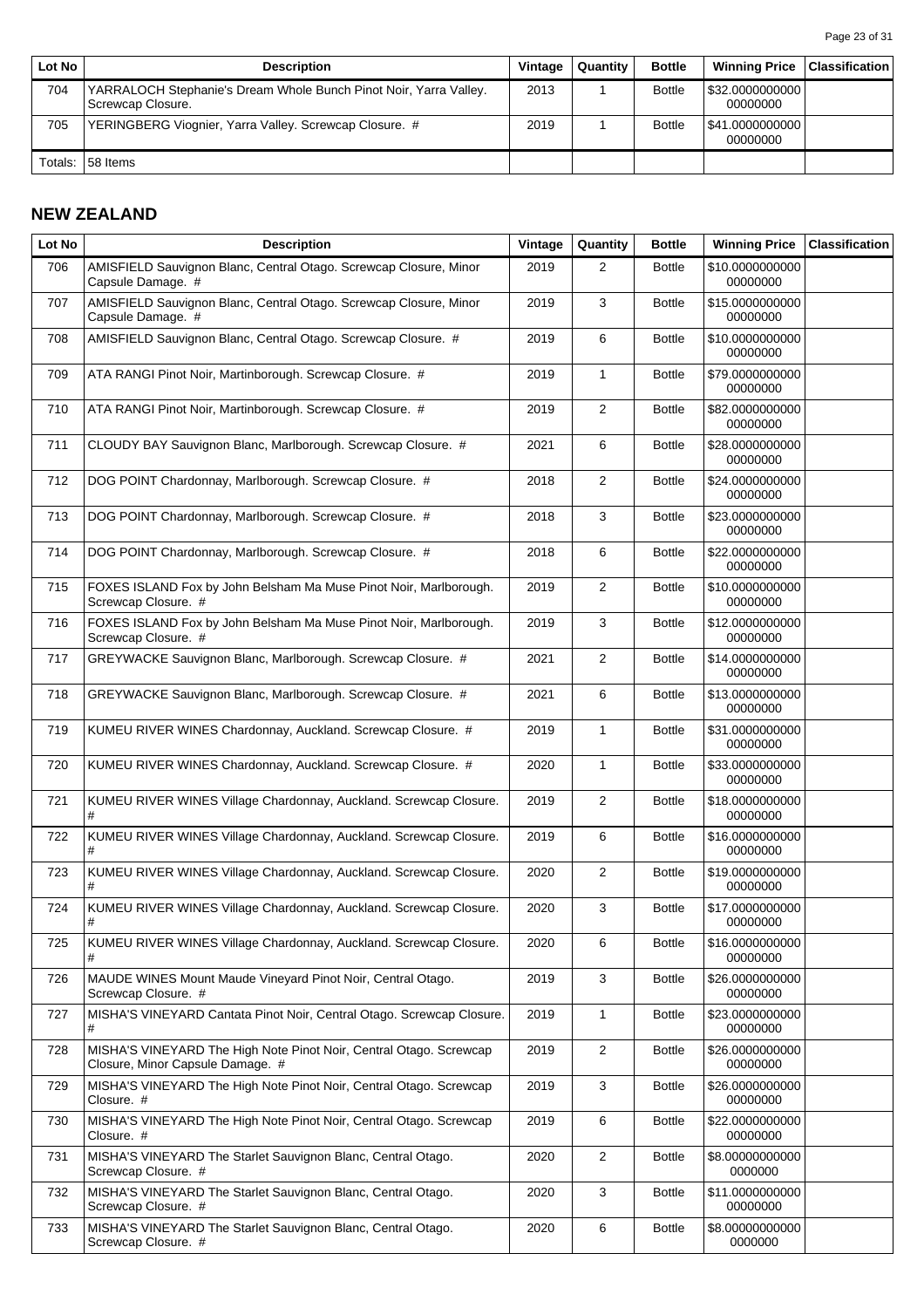| Lot No  | <b>Description</b>                                                                                                                         | Vintage | Quantity | <b>Bottle</b> | <b>Winning Price</b>        | <b>Classification</b> |
|---------|--------------------------------------------------------------------------------------------------------------------------------------------|---------|----------|---------------|-----------------------------|-----------------------|
| 734     | ROCKBURN Pinot Noir, Central Otago. Screwcap Closure. #                                                                                    | 2020    | 1        | <b>Bottle</b> | \$32.0000000000<br>00000000 |                       |
| 735     | ROCKBURN Pinot Noir, Central Otago. Screwcap Closure, Minor Label<br>Stain/s. #                                                            | 2020    | 3        | <b>Bottle</b> | \$36,0000000000<br>00000000 |                       |
| 736     | TE MATA ESTATE Coleraine Cabernet Sauvignon Merlot Cabernet Franc,<br>Hawkes Bay. Minor Label Damage, Minor Label Stain/s. #               | 2018    | 1        | <b>Bottle</b> | \$91.0000000000<br>00000000 |                       |
| 737     | TE MATA ESTATE Coleraine Cabernet Sauvignon Merlot Cabernet Franc,<br>Hawkes Bay. Base of Neck, Minor Label Damage, Minor Label Stain/s. # | 2019    | 1        | <b>Bottle</b> | \$91.0000000000<br>00000000 |                       |
| 738     | TE MATA ESTATE Estate Vineyard Chardonnay, Hawkes Bay. Screwcap<br>Closure. #                                                              | 2020    | 2        | <b>Bottle</b> | \$21.0000000000<br>00000000 |                       |
| 739     | TERRA SANCTA WINES Mysterious Diggings Pinot Noir, Central Otago.<br>Screwcap Closure. #                                                   | 2019    | 1        | <b>Bottle</b> | \$22,0000000000<br>00000000 |                       |
| 740     | TERRA SANCTA WINES Mysterious Diggings Pinot Noir, Central Otago.<br>Screwcap Closure. #                                                   | 2019    | 2        | <b>Bottle</b> | \$21.0000000000<br>00000000 |                       |
| 741     | TERRA SANCTA WINES Shingle Beach Pinot Noir, Central Otago.<br>Screwcap Closure. #                                                         | 2018    | 1        | <b>Bottle</b> | \$23.0000000000<br>00000000 |                       |
| 742     | TERRA SANCTA WINES Shingle Beach Pinot Noir, Central Otago.<br>Screwcap Closure. #                                                         | 2018    | 2        | <b>Bottle</b> | \$23.0000000000<br>00000000 |                       |
| Totals: | 37 Items                                                                                                                                   |         |          |               |                             |                       |

#### **FRANCE > Red Bordeaux**

| Lot No | <b>Description</b>                                                                   | Vintage | Quantity       | <b>Bottle</b> | <b>Winning Price</b>         | <b>Classification</b> |
|--------|--------------------------------------------------------------------------------------|---------|----------------|---------------|------------------------------|-----------------------|
| 743    | CHATEAU CLOS FONTAINE, Cotes de Francs. #                                            | 2018    | 2              | <b>Bottle</b> | \$15.0000000000<br>00000000  |                       |
| 744    | CHATEAU CLOS FONTAINE, Cotes de Francs. #                                            | 2018    | 3              | <b>Bottle</b> | \$13.0000000000<br>00000000  |                       |
| 745    | CHATEAU CLOS FONTAINE, Cotes de Francs. #                                            | 2018    | 6              | <b>Bottle</b> | \$12.0000000000<br>00000000  |                       |
| 746    | CHATEAU D'ARMAILHAC 5me cru classe, Pauillac. #                                      | 2017    | $\mathbf{1}$   | <b>Bottle</b> | \$83.0000000000<br>00000000  |                       |
| 747    | CHATEAU D'ARMAILHAC 5me cru classe, Pauillac. #                                      | 2018    | $\mathbf{1}$   | <b>Bottle</b> | \$95.0000000000<br>00000000  |                       |
| 748    | CHATEAU DUHART-MILON-ROTHSCHILD 4me cru classe, Pauillac. #                          | 2006    | $\mathbf{1}$   | <b>Bottle</b> | \$110.000000000<br>000000000 |                       |
| 749    | CHATEAU GISCOURS 3me cru classe, Margaux. #                                          | 2017    | $\mathbf{1}$   | <b>Bottle</b> | \$122.000000000<br>000000000 |                       |
| 750    | CHATEAU HAUT-BAILLY Grand cru classe, Pessac-Leognan. #                              | 2014    | $\mathbf{1}$   | <b>Bottle</b> | \$135.000000000<br>000000000 |                       |
| 751    | CHATEAU LA GAFFELIERE 1er grand cru classe (B), St-Emilion. Minor<br>Label Damage. # | 2011    | $\mathbf{1}$   | <b>Bottle</b> | \$120.000000000<br>000000000 |                       |
| 752    | CHATEAU LABEGORCE Cru bourgeois, Margaux. #                                          | 2017    | 1              | <b>Bottle</b> | \$53.0000000000<br>00000000  |                       |
| 753    | LES FIEFS DE LAGRANGE Second wine of Chateau Lagrange, St-Julien.<br>#               | 2017    | $\mathbf{1}$   | <b>Bottle</b> | \$46.0000000000<br>00000000  |                       |
| 754    | CHATEAU LAROQUE Les Tours de Laroque Grand Cru, St-Emilion. #                        | 2016    | $\mathbf{1}$   | <b>Bottle</b> | \$32.0000000000<br>00000000  |                       |
| 755    | CHATEAU LAROQUE Les Tours de Laroque Grand Cru, St-Emilion. #                        | 2016    | $\overline{2}$ | <b>Bottle</b> | \$32.0000000000<br>00000000  |                       |
| 756    | CHATEAU LE GRAND MOULIN Collection Grande Reserve, Cotes de<br>Bordeaux. #           | 2009    | 3              | <b>Bottle</b> | \$14.0000000000<br>00000000  |                       |
| 757    | CHATEAU PHELAN-SEGUR, St-Estephe. #                                                  | 2015    | $\mathbf{1}$   | <b>Bottle</b> | \$94.0000000000<br>00000000  |                       |
| 758    | CHATEAU PHELAN-SEGUR, St-Estephe. Minor Label Damage. #                              | 2017    | $\mathbf{1}$   | <b>Bottle</b> | \$81.0000000000<br>00000000  |                       |
| 759    | CHATEAU PRIEURE-LICHINE 4me cru classe, Margaux. #                                   | 2018    | $\mathbf{1}$   | <b>Bottle</b> | \$91.0000000000<br>00000000  |                       |
| 760    | CHATEAU RAUZAN-SEGLA 2me cru classe, Margaux. #                                      | 2017    | $\mathbf{1}$   | <b>Bottle</b> | \$131.000000000<br>000000000 |                       |
| 761    | CHATEAU ROBIN, Cotes de Castillon. #                                                 | 2018    | 2              | <b>Bottle</b> | \$15.0000000000<br>00000000  |                       |
| 762    | CHATEAU ROBIN, Cotes de Castillon. #                                                 | 2018    | 3              | <b>Bottle</b> | \$15.0000000000<br>00000000  |                       |
| 763    | CHATEAU ROBIN, Cotes de Castillon. #                                                 | 2018    | 6              | <b>Bottle</b> | \$15.0000000000<br>00000000  |                       |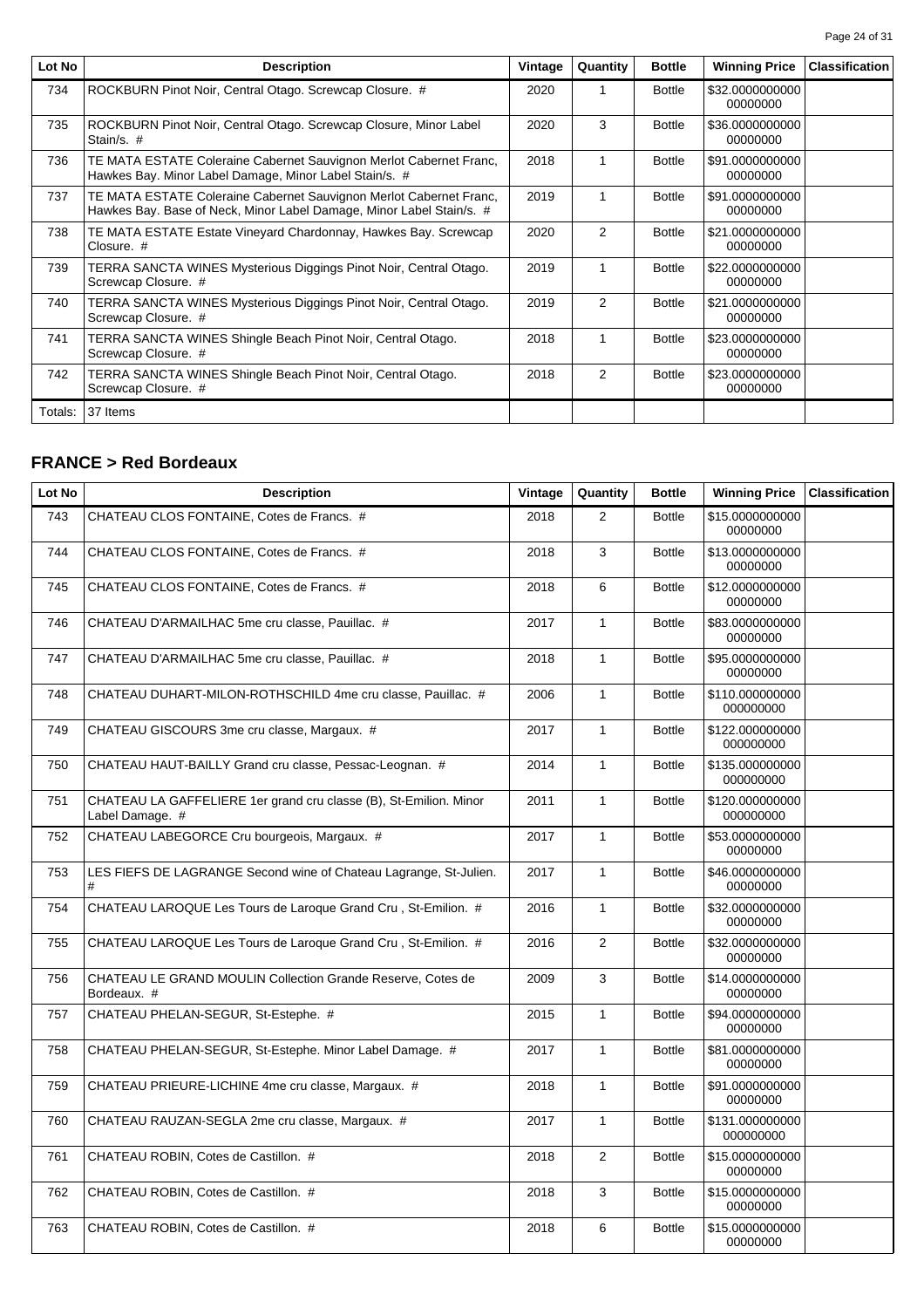| Lot No  | <b>Description</b>                                                               | Vintage | Quantity | <b>Bottle</b> | <b>Winning Price</b>           | <b>Classification</b> |
|---------|----------------------------------------------------------------------------------|---------|----------|---------------|--------------------------------|-----------------------|
| 764     | CHATEAU YON-FIGEAC Grand cru classe, St-Emilion. #                               | 2018    |          | <b>Bottle</b> | \$56.0000000000<br>00000000    |                       |
| 765     | JEAN PIERRE MOUEIX, Medoc. #                                                     | 2016    | 6        | <b>Bottle</b> | \$11.0000000000 <br>00000000   |                       |
| 766     | LES GRIFFONS DE PICHON BARON Second wine of Chateau Pichon<br>Baron, Pauillac. # | 2018    |          | <b>Bottle</b> | \$76.0000000000  <br>00000000  |                       |
| 767     | VIEUX-CHATEAU-CERTAN, Pomerol. #                                                 | 2015    |          | <b>Bottle</b> | \$430.000000000  <br>000000000 |                       |
| Totals: | 25 Items                                                                         |         |          |               |                                |                       |

# **FRANCE > White Bordeaux**

| Lot No  | <b>Description</b>                                  | Vintage | Quantity | <b>Bottle</b> | Winning Price   Classification |  |
|---------|-----------------------------------------------------|---------|----------|---------------|--------------------------------|--|
| 768     | CHATEAU OLIVIER Blanc Cru classe, Pessac-Leognan. # | 2015    |          | <b>Bottle</b> | \$71.0000000000  <br>00000000  |  |
| Totals: | ' Item                                              |         |          |               |                                |  |

## **FRANCE > Sauternes-Barsac**

| Lot No  | <b>Description</b>                                                       | Vintage | Quantity | <b>Bottle</b> | <b>Winning Price</b>          | $ $ Classification $ $ |
|---------|--------------------------------------------------------------------------|---------|----------|---------------|-------------------------------|------------------------|
| 769     | CHATEAU RIEUSSEC Carmes de Rieussec, Sauternes. Minor Label<br>Damage. # | 2018    |          | <b>Bottle</b> | \$34.0000000000  <br>00000000 |                        |
| Totals: | Item                                                                     |         |          |               |                               |                        |

# **FRANCE > Red Burgundy**

| Lot No | <b>Description</b>                                                                                                   | Vintage | Quantity       | <b>Bottle</b> | <b>Winning Price</b>           | <b>Classification</b> |
|--------|----------------------------------------------------------------------------------------------------------------------|---------|----------------|---------------|--------------------------------|-----------------------|
| 770    | DOMAINE ARMAND ROUSSEAU, Charmes-Chambertin. Minor Label<br>Stain/s. #                                               | 2015    | $\mathbf{1}$   | <b>Bottle</b> | Withdrawn                      |                       |
| 771    | DOMAINE ARMAND ROUSSEAU, Clos de la Roche. Minor Label Stain/s.                                                      | 2014    | $\mathbf{1}$   | <b>Bottle</b> | \$1004.00000000<br>0000000000  |                       |
| 772    | DOMAINE ARMAND ROUSSEAU Lavaux-St-Jaques 1er cru, Gevrey-<br>Chambertin. Minor label stains #                        | 2015    | $\mathbf{1}$   | <b>Bottle</b> | Withdrawn                      |                       |
| 773    | DOMAINE ARMAND ROUSSEAU Lavaux-St-Jaques 1er cru, Gevrey-<br>Chambertin. Minor label damage #                        | 2016    | $\mathbf{1}$   | <b>Bottle</b> | Withdrawn                      |                       |
| 774    | DOMAINE DE LA ROMANEE-CONTI, Grands-Echezeaux. Minor Label<br>Stain/s, Level 5cm from cork.                          | 1978    | $\mathbf{1}$   | <b>Bottle</b> | \$3901.00000000<br>0000000000  |                       |
| 775    | DOMAINE DE LA ROMANEE-CONTI Marey Monge, Romanee-St-Vivant.<br>Minor Label Damage, Level 5cm from cork. Raised Cork. | 1978    | $\mathbf{1}$   | <b>Bottle</b> | \$4056.00000000<br>0000000000  |                       |
| 776    | DOMAINE DE LA ROMANEE-CONTI, Romanee-Conti. Level 5cm from<br>cork. Previous Signs of Leaking.                       | 1978    | $\mathbf{1}$   | <b>Bottle</b> | \$10001.0000000<br>00000000000 |                       |
| 777    | DOMAINE DES BEAUMONT Aux Combottes 1er cru, Gevrey-Chambertin.<br>#                                                  | 2004    | $\mathbf{1}$   | <b>Bottle</b> | \$91.0000000000<br>00000000    |                       |
| 778    | DOMAINE FAIVELEY Clos des Myglands 1er cru Monopole Pinot Noir,<br>Mercurey. #                                       | 2019    | $\mathbf{1}$   | <b>Bottle</b> | \$68.0000000000<br>00000000    |                       |
| 779    | DOMAINE FAIVELEY Clos des Myglands 1er cru Monopole Pinot Noir,<br>Mercurey. Minor Label Stain/s. #                  | 2019    | $\overline{2}$ | <b>Bottle</b> | \$69.0000000000<br>00000000    |                       |
| 780    | DOMAINE FAIVELEY Clos des Myglands 1er cru Monopole Pinot Noir,<br>Mercurey. #                                       | 2019    | 3              | <b>Bottle</b> | \$64.0000000000<br>00000000    |                       |
| 781    | DOMAINE HERVE SIGAUT Les Charrieres 1er cru, Morey-St-Denis. Minor<br>Label Stain/s. #                               | 1999    | $\mathbf{1}$   | <b>Bottle</b> | \$116.000000000<br>000000000   |                       |
| 782    | DOMAINE JEAN-MARIE FOURRIER, Bourgogne Rouge. Wax Capsule/s.<br>Signs of Previous leaking #                          | 2019    | $\mathbf{1}$   | <b>Bottle</b> | \$83.0000000000<br>00000000    |                       |
| 783    | DOMAINE JEROME GALEYRAND, Côte de Nuits Village, Les Retraits,<br>Vieilles Vignes. #                                 | 201     | $\mathbf{1}$   | <b>Bottle</b> | \$53.0000000000<br>00000000    |                       |
| 784    | DOMAINE JEROME GALEYRAND Marsannay Rouge la Combe du Pré,<br>Marsannay. #                                            | 2018    | $\mathbf{1}$   | <b>Bottle</b> | \$66.0000000000<br>00000000    |                       |
| 785    | DOMAINE NICOLAS ROSSIGNOL, Volnay. #                                                                                 | 2018    | $\mathbf{1}$   | <b>Bottle</b> | \$96.0000000000<br>00000000    |                       |
| 786    | DOMAINE NICOLAS ROSSIGNOL, Volnay. #                                                                                 | 2018    | 2              | <b>Bottle</b> | \$85.0000000000<br>00000000    |                       |
| 787    | DOMAINE NICOLAS ROSSIGNOL, Volnay. #                                                                                 | 2018    | 3              | <b>Bottle</b> | \$97.0000000000<br>00000000    |                       |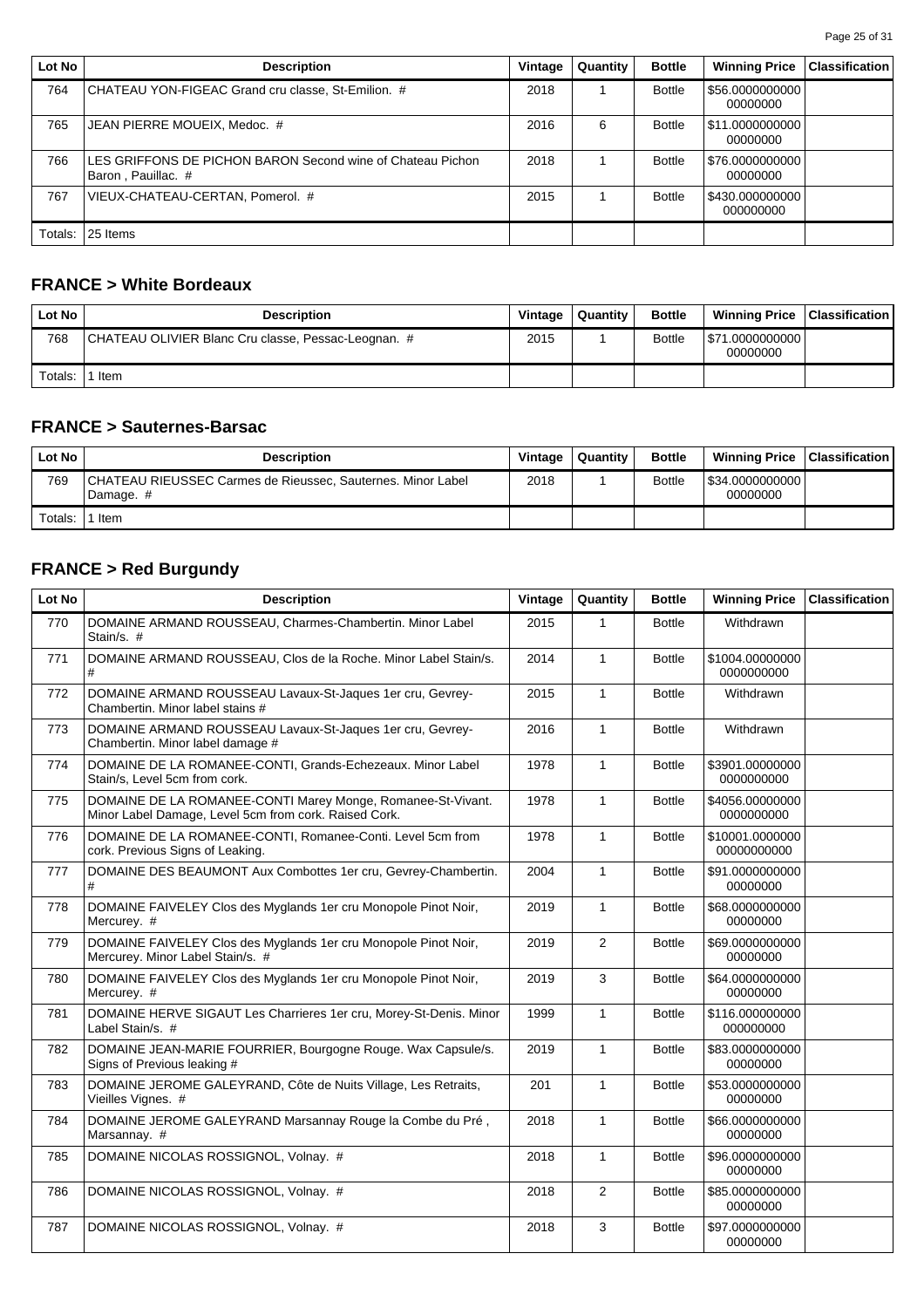| Lot No  | <b>Description</b>                                                                                                            | Vintage | Quantity | <b>Bottle</b> | <b>Winning Price</b>         | <b>Classification</b> |
|---------|-------------------------------------------------------------------------------------------------------------------------------|---------|----------|---------------|------------------------------|-----------------------|
| 788     | DOMINIQUE LAURENT, Clos de la Roche. Minor Label Damage. #                                                                    | 1998    | 1        | <b>Bottle</b> | \$201.000000000<br>000000000 |                       |
| 789     | ERNEST MEURGEY PERRON, Bourgogne Rouge. Screwcap Closure. #                                                                   | 2019    | 2        | <b>Bottle</b> | \$34.0000000000<br>00000000  |                       |
| 790     | JOSEPH DROUHIN Les Damodes, 1er Cru, Nuits-St-Georges. #                                                                      | 2017    |          | <b>Bottle</b> | \$126.000000000<br>000000000 |                       |
| 791     | JOSEPH FAIVELEY Aux Chaignots 1er cru, Nuits-St-Georges. Minor Label<br>Damage, Minor Label Stain/s. #                        | 1996    | 1        | <b>Bottle</b> | \$129.000000000<br>000000000 |                       |
| 792     | PAUL PILLOT, Bourgogne Rouge. Damaged Wax Capsule/s. #                                                                        | 2019    | 1        | <b>Bottle</b> | \$59.0000000000<br>00000000  |                       |
| 793     | PAUL PILLOT 1er Cru Clos Saint-Jean Rouge, Chassagne-Montrachet.<br>Wax Capsule/s, Minor Label Damage, Minor Label Stain/s. # | 2019    | 1        | <b>Bottle</b> | \$146.000000000<br>000000000 |                       |
| Totals: | 24 Items                                                                                                                      |         |          |               |                              |                       |

# **FRANCE > White Burgundy**

| Lot No  | <b>Description</b>                                                                                                  | Vintage | Quantity       | <b>Bottle</b> | <b>Winning Price</b>         | <b>Classification</b> |
|---------|---------------------------------------------------------------------------------------------------------------------|---------|----------------|---------------|------------------------------|-----------------------|
| 794     | AGNES GLEIZES, Bourgogne Blanc. #                                                                                   | 2020    | 6              | <b>Bottle</b> | \$23.0000000000<br>00000000  |                       |
| 795     | DOMAINE DU ROC DES BOUTIRES Roc des Boutires, Pouilly Fuisse. #                                                     | 2018    | 1              | <b>Bottle</b> | \$43,0000000000<br>00000000  |                       |
| 796     | DOMAINE MICHELOT, Bourgogne Blanc. Screwcap Closure. #                                                              | 2019    | 1              | <b>Bottle</b> | \$36.0000000000<br>00000000  |                       |
| 797     | LAURENT PONSOT Cuvée du Perce Neige, Bourgogne Blanc. Minor<br>Label Stain/s. #                                     | 2017    | 1              | <b>Bottle</b> | \$57.0000000000<br>00000000  |                       |
| 798     | LAURENT PONSOT Cuvée du Perce Neige, Bourgogne Blanc. Screwcap<br>Closure. #                                        | 2017    | 3              | <b>Bottle</b> | \$57.0000000000<br>00000000  |                       |
| 799     | LEFLAIVE & ASSOCIES Auxey Duresses Blanc. #                                                                         | 2018    | 1              | <b>Bottle</b> | \$106.000000000<br>000000000 |                       |
| 800     | LEFLAIVE & ASSOCIES Auxey Duresses Blanc. #                                                                         | 2018    | $\overline{2}$ | <b>Bottle</b> | \$101.000000000<br>000000000 |                       |
| 801     | PIERRE-YVES COLIN-MOREY Pernand Vergelesses 1er Cru Sous Fretille.<br>Minor Label Stain/s, Damaged Wax Capsule/s. # | 2017    | 1              | <b>Bottle</b> | \$151.000000000<br>000000000 |                       |
| 802     | REMOISSENET PERE & FILS 1er cru, Meursault-Genevrieres. Minor Label<br>Damage. #                                    | 1999    | 1              | <b>Bottle</b> | \$47.0000000000<br>00000000  |                       |
| 803     | REMOISSENET PERE & FILS 1er cru, Meursault-Genevrieres. Minor Label<br>Damage. #                                    | 1999    | 2              | <b>Bottle</b> | \$44.0000000000<br>00000000  |                       |
| Totals: | 10 Items                                                                                                            |         |                |               |                              |                       |

# **FRANCE > Chablis**

| Lot No  | <b>Description</b>                                           | Vintage | Quantity | <b>Bottle</b> | <b>Winning Price</b>          | <b>Classification</b> |
|---------|--------------------------------------------------------------|---------|----------|---------------|-------------------------------|-----------------------|
| 804     | AGNES GLEIZES, Chablis AC. #                                 | 2020    |          | <b>Bottle</b> | \$29.0000000000<br>00000000   |                       |
| 805     | AGNES GLEIZES, Chablis AC. #                                 | 2020    | 2        | <b>Bottle</b> | \$29.0000000000<br>00000000   |                       |
| 806     | AGNES GLEIZES 1er Cru Les Fourneaux, Chablis AC. #           | 2020    | 6        | <b>Bottle</b> | \$31.0000000000<br>00000000   |                       |
| 807     | DOMAINE ELENI ET EDOUARD VOCORET En Boucheran, Chablis AC, # | 2018    |          | <b>Bottle</b> | \$46.0000000000<br>00000000   |                       |
| 808     | DOMAINE ELENI ET EDOUARD VOCORET En Boucheran, Chablis AC. # | 2018    | 2        | <b>Bottle</b> | \$51.0000000000  <br>00000000 |                       |
| 809     | LOUIS MICHEL Butteaux 1er Cru, Chablis. #                    | 2018    |          | <b>Bottle</b> | \$62.0000000000  <br>00000000 |                       |
| Totals: | 6 Items                                                      |         |          |               |                               |                       |

## **FRANCE > Rhone**

| Lot No | <b>Description</b>                                        | Vintage | Quantity | <b>Bottle</b> | <b>Winning Price</b>           | Classification |
|--------|-----------------------------------------------------------|---------|----------|---------------|--------------------------------|----------------|
| 810    | CLOS SAINT JEAN La Combe Des Fous, Chateauneuf-du-Pape. # | 2009    |          | <b>Bottle</b> | \$128.000000000  <br>000000000 |                |
| 811    | MICHEL LUCIEN Le Vieux Donjon, Chateauneuf-du-Pape. #     | 2019    |          | <b>Bottle</b> | \$62.0000000000  <br>00000000  |                |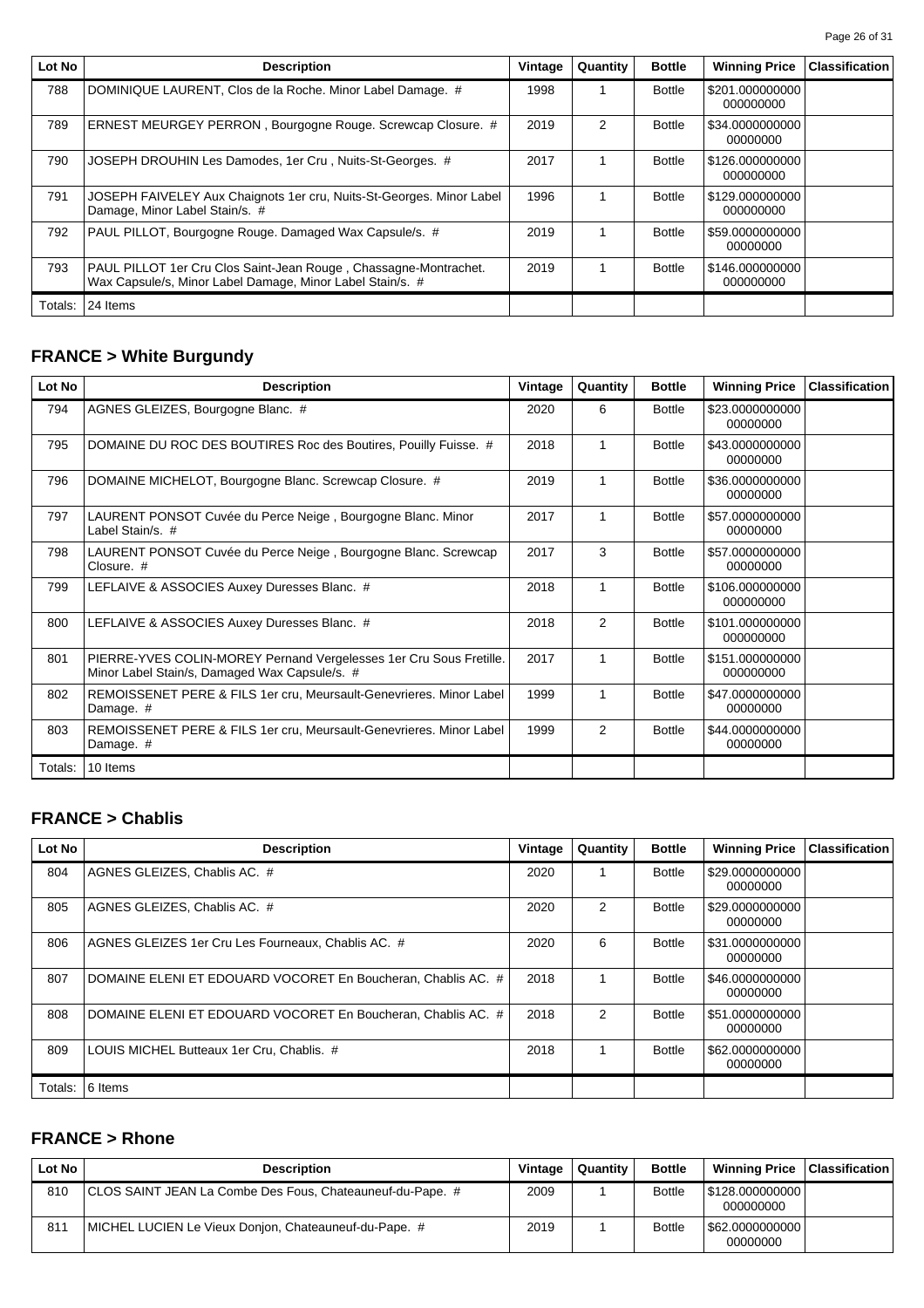| Lot No  | <b>Description</b>                                        | Vintage | Quantity       | <b>Bottle</b> | <b>Winning Price</b>         | <b>Classification</b> |
|---------|-----------------------------------------------------------|---------|----------------|---------------|------------------------------|-----------------------|
| 812     | MICHEL LUCIEN Le Vieux Donjon, Chateauneuf-du-Pape. #     | 2019    | 2              | <b>Bottle</b> | \$75.0000000000<br>00000000  |                       |
| 813     | TARDIEU-LAURENT Les Becs Fins, Cotes-du-Rhone Villages. # | 2019    | $\overline{2}$ | <b>Bottle</b> | \$19.0000000000<br>00000000  |                       |
| 814     | TARDIEU-LAURENT Les Becs Fins, Cotes-du-Rhone Villages. # | 2019    | 3              | <b>Bottle</b> | \$17.0000000000<br>00000000  |                       |
| 815     | TARDIEU-LAURENT Les Becs Fins, Cotes-du-Rhone Villages. # | 2019    | 6              | <b>Bottle</b> | \$21.0000000000<br>00000000  |                       |
| 816     | XAVIER VIGNON 1972, Chateauneuf-du-Pape. #                | 1972    | 1              | <b>Bottle</b> | \$108.000000000<br>000000000 |                       |
| 817     | XAVIER VIGNON 1972, Chateauneuf-du-Pape. #                | 1972    | 2              | <b>Bottle</b> | \$96.0000000000<br>00000000  |                       |
| 818     | XAVIER VIGNON 1972, Chateauneuf-du-Pape. #                | 1972    | 3              | <b>Bottle</b> | \$99.0000000000<br>00000000  |                       |
| Totals: | 9 Items                                                   |         |                |               |                              |                       |

# **FRANCE > Champagne**

| Lot No | <b>Description</b>                                                                            | Vintage   | Quantity       | <b>Bottle</b>      | <b>Winning Price</b>         | <b>Classification</b> |
|--------|-----------------------------------------------------------------------------------------------|-----------|----------------|--------------------|------------------------------|-----------------------|
| 819    | AYALA & CO. Brut Majeur, Champagne. #                                                         | <b>NV</b> | 1              | <b>Bottle</b>      | \$58.0000000000<br>00000000  |                       |
| 820    | AYALA & CO. Brut Majeur, Champagne. #                                                         | <b>NV</b> | 2              | <b>Bottle</b>      | \$54.0000000000<br>00000000  |                       |
| 821    | CATTIER Brut Millesime, Champagne. #                                                          | 2008      | $\mathbf{1}$   | <b>Bottle</b>      | \$65.0000000000<br>00000000  |                       |
| 822    | CHAMPAGNE MARIE-COPINET Extra Quality, Champagne. #                                           | <b>NV</b> | $\mathbf{1}$   | <b>Bottle</b>      | \$30.0000000000<br>00000000  |                       |
| 823    | CHAMPAGNE MARIE-COPINET Extra Quality, Champagne. #                                           | NV        | $\overline{2}$ | <b>Bottle</b>      | \$28.0000000000<br>00000000  |                       |
| 824    | CHAMPAGNE COESSENS LARGILLIER, Blanc de Noirs Brut. #                                         | 2014      | $\mathbf{1}$   | <b>Bottle</b>      | \$55.0000000000<br>00000000  |                       |
| 825    | COUGNET-WEBER a Verneuil Cuvee Brut, Champagne. Minor Label<br>Damage, Minor Label Stain/s. # | <b>NV</b> | $\mathbf{1}$   | <b>Bottle</b>      | \$37.0000000000<br>00000000  |                       |
| 826    | DELAMOTTE Blanc de Blancs, Champagne. Minor Label Damage. #                                   | <b>NV</b> | $\mathbf{1}$   | <b>Bottle</b>      | \$76.0000000000<br>00000000  |                       |
| 827    | DELAMOTTE Brut, Champagne. Minor Label Damage. #                                              | <b>NV</b> | $\mathbf{1}$   | <b>Bottle</b>      | \$43.0000000000<br>00000000  |                       |
| 828    | DELAMOTTE Brut, Champagne. #                                                                  | NV        | 2              | <b>Bottle</b>      | \$44.0000000000<br>00000000  |                       |
| 829    | DELAMOTTE Brut, Champagne. #                                                                  | <b>NV</b> | 3              | <b>Bottle</b>      | \$45.0000000000<br>00000000  |                       |
| 830    | DELAMOTTE Champagne Brut NV. #                                                                | <b>NV</b> | $\mathbf{1}$   | <b>Bottle</b>      | \$49.0000000000<br>00000000  |                       |
| 831    | DELAMOTTE Champagne Brut NV. #                                                                | <b>NV</b> | 2              | <b>Bottle</b>      | \$49.0000000000<br>00000000  |                       |
| 832    | GOSSET Grande Reserve Brut, Champagne. #                                                      | <b>NV</b> | $\mathbf{1}$   | <b>Bottle</b>      | \$71.0000000000<br>00000000  |                       |
| 833    | GOSSET Grande Reserve Brut, Champagne. #                                                      | <b>NV</b> | $\overline{2}$ | <b>Bottle</b>      | \$76.0000000000<br>00000000  |                       |
| 834    | HENRIOT Brut Souverain, Champagne. #                                                          | NV        | 1              | <b>Bottle</b>      | \$46.0000000000<br>00000000  |                       |
| 835    | HENRIOT Brut Souverain, Champagne. #                                                          | <b>NV</b> | 2              | <b>Bottle</b>      | \$44.0000000000<br>00000000  |                       |
| 836    | LANSON Black Label Brut, Champagne. #                                                         | <b>NV</b> | $\mathbf{1}$   | <b>Bottle</b>      | \$35.0000000000<br>00000000  |                       |
| 837    | LANSON Black Label Brut, Champagne. #                                                         | NV        | $\overline{2}$ | <b>Bottle</b>      | \$35.0000000000<br>00000000  |                       |
| 838    | LANSON Black Label Brut, Champagne. #                                                         | <b>NV</b> | 3              | <b>Bottle</b>      | \$37.0000000000<br>00000000  |                       |
| 839    | LARMANDIER-BERNIER Rose de Saignee Premier Cru, Champagne. #                                  | <b>NV</b> | 1              | <b>Bottle</b>      | \$119.000000000<br>000000000 |                       |
| 840    | LARMANDIER-BERNIER Terre de Vertus Premier Cru Blanc de Blancs,<br>Champagne. #               | 2014      | $\mathbf{1}$   | <b>Bottle</b>      | \$121.000000000<br>000000000 |                       |
| 841    | ROBERT MONCUIT Les Grands Blancs, Grand Cru Blanc de Blancs,<br>Champagne. #                  | MV        | $\mathbf{1}$   | <b>Half Bottle</b> | \$26.0000000000<br>00000000  |                       |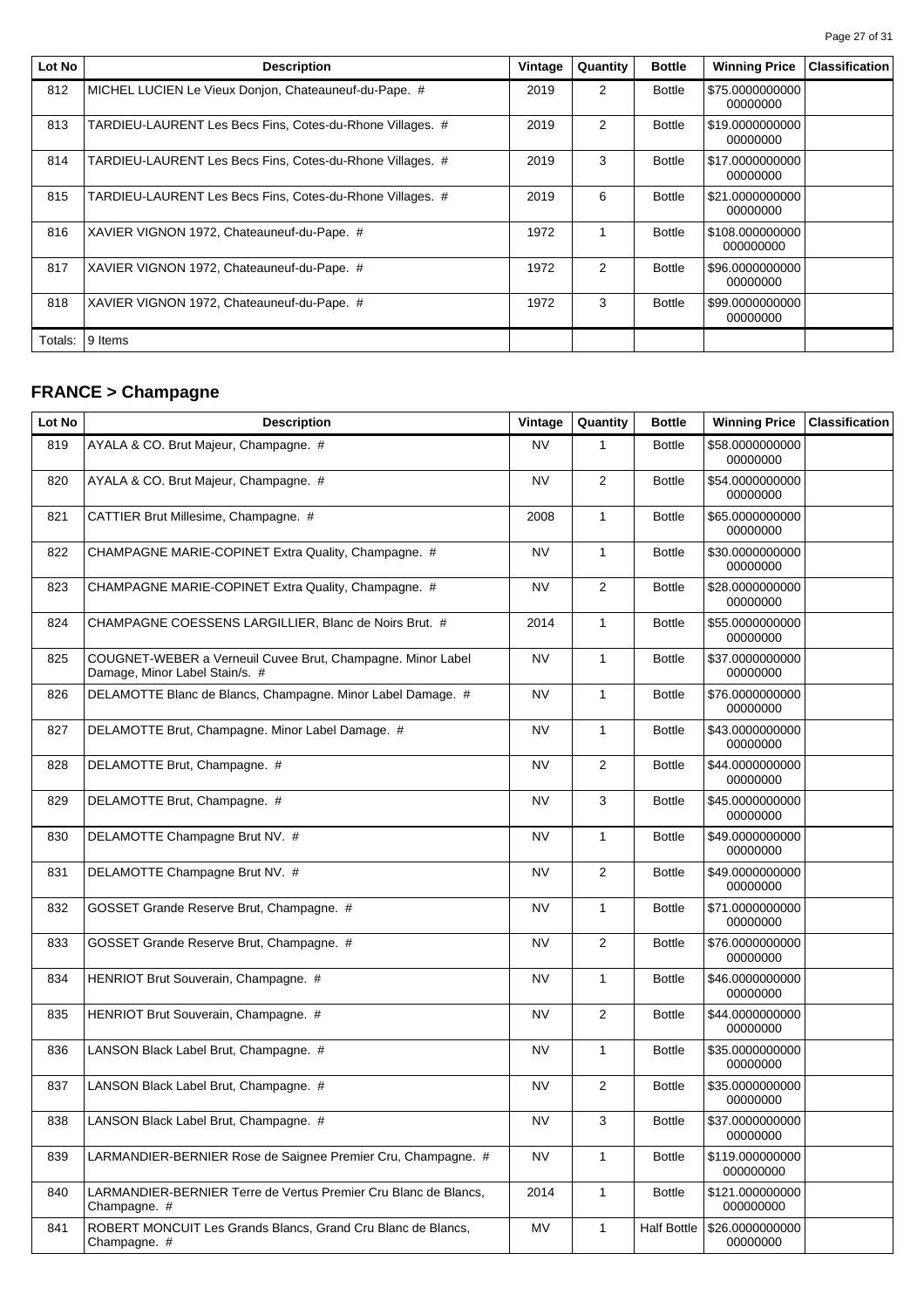| Lot No  | <b>Description</b>                                                                       | Vintage   | Quantity       | <b>Bottle</b>      | <b>Winning Price</b>        | <b>Classification</b> |
|---------|------------------------------------------------------------------------------------------|-----------|----------------|--------------------|-----------------------------|-----------------------|
| 842     | ROBERT MONCUIT Les Grands Blancs, Grand Cru Blanc de Blancs,<br>Champagne. #             | MV        | $\overline{2}$ | <b>Half Bottle</b> | \$25.0000000000<br>00000000 |                       |
| 843     | ROBERT MONCUIT Reserve Perpetuelle Grand Cru Blanc de Blancs Extra<br>Brut, Champagne. # | <b>MV</b> | 1              | <b>Bottle</b>      | \$59,0000000000<br>00000000 |                       |
| 844     | ROBERT MONCUIT Reserve Perpetuelle Grand Cru Blanc de Blancs Extra<br>Brut, Champagne. # | <b>NV</b> | 1              | <b>Bottle</b>      | \$63.0000000000<br>00000000 |                       |
| 845     | ROBERT MONCUIT, Les Grands Blancs Extra-Brut, Champagne. #                               | MV        |                | <b>Half Bottle</b> | \$26.0000000000<br>00000000 |                       |
| 846     | ROBERT MONCUIT, Les Grands Blancs Extra-Brut, Champagne. #                               | <b>MV</b> | $\overline{2}$ | <b>Half Bottle</b> | \$25.0000000000<br>00000000 |                       |
| 847     | ROBERT MONCUIT, Les Grands Blancs Extra-Brut, Champagne. #                               | <b>NV</b> | 1              | <b>Half Bottle</b> | \$26.0000000000<br>00000000 |                       |
| 848     | VAZART-COQUART & FILS Grand Cru Brut Reserve, Blanc de Blancs,<br>Champagne. #           | <b>NV</b> | 1              | <b>Bottle</b>      | \$49,0000000000<br>00000000 |                       |
| 849     | VAZART-COQUART & FILS Grand Cru Extra Brut Blanc de Blancs.<br>Champagne. #              | <b>NV</b> |                | <b>Bottle</b>      | \$53.0000000000<br>00000000 |                       |
| 850     | VAZART-COQUART & FILS Grand Cru Extra Brut Blanc de Blancs.<br>Champagne. #              | <b>NV</b> | $\overline{2}$ | <b>Bottle</b>      | \$52,0000000000<br>00000000 |                       |
| Totals: | 32 Items                                                                                 |           |                |                    |                             |                       |

## **FRANCE > Alsace**

| Lot No  | <b>Description</b>                            | Vintage   | Quantity | <b>Bottle</b> | <b>Winning Price   Classification  </b> |  |
|---------|-----------------------------------------------|-----------|----------|---------------|-----------------------------------------|--|
| 851     | HUGEL ET FILS Grossi Laue Riesling, Alsace. # | 2011      |          | <b>Bottle</b> | \$74.0000000000  <br>00000000           |  |
| 852     | MADAME DUMONT Blanc de Blanc, Alsace. #       | NV        |          | <b>Bottle</b> | \$18.0000000000  <br>00000000           |  |
| 853     | MADAME DUMONT Blanc de Blanc, Alsace. #       | <b>NV</b> |          | <b>Bottle</b> | \$17.0000000000  <br>00000000           |  |
| Totals: | 3 Items                                       |           |          |               |                                         |  |

### **FRANCE > Loire**

| Lot No  | <b>Description</b>                                     | Vintage   | Quantity       | <b>Bottle</b> | <b>Winning Price</b>         | <b>Classification</b> |
|---------|--------------------------------------------------------|-----------|----------------|---------------|------------------------------|-----------------------|
| 854     | ALPHONSE MELLOT Edmond, Sancerre. #                    | 2016      | 1              | <b>Bottle</b> | \$121.000000000<br>000000000 |                       |
| 855     | ALPHONSE MELLOT Edmond, Sancerre. #                    | 2016      | $\overline{2}$ | <b>Bottle</b> | \$110.000000000<br>000000000 |                       |
| 856     | CHATEAU DE LA ROCHE Chenin Blanc Cuvee Colette. #      | 2019      | 1              | <b>Bottle</b> | \$25,0000000000<br>00000000  |                       |
| 857     | DOMAINE MASSON-BLONDELET Thauvenay, Sancerre. #        | 2019      | 1              | <b>Bottle</b> | \$29.0000000000<br>00000000  |                       |
| 858     | DOMAINE MASSON-BLONDELET Thauvenay, Sancerre. #        | 2019      | $\overline{2}$ | <b>Bottle</b> | \$31.0000000000<br>00000000  |                       |
| 859     | DOMAINE PICHOT Methode Traditionnelle Brut, Vouvray. # | <b>NV</b> | $\overline{2}$ | <b>Bottle</b> | \$24.0000000000<br>00000000  |                       |
| 860     | MARC BREDIF Classic, Vouvray. #                        | 2012      | 1              | <b>Bottle</b> | \$51,0000000000<br>00000000  |                       |
| 861     | PAUL LOUIS Blue Label Blanc de Blanc, Loire. #         | <b>NV</b> | 6              | <b>Bottle</b> | \$13,0000000000<br>00000000  |                       |
| Totals: | 8 Items                                                |           |                |               |                              |                       |

# **FRANCE > South West France**

| Lot No | <b>Description</b>                                                          | Vintage | Quantity | <b>Bottle</b> | <b>Winning Price</b>          | <b>Classification</b> |
|--------|-----------------------------------------------------------------------------|---------|----------|---------------|-------------------------------|-----------------------|
| 862    | CHATEAU DU MOULIN A VENT, Couvent des Thorins, Moulin-a-Vent. #             | 2018    | 2        | <b>Bottle</b> | \$28.0000000000<br>00000000   |                       |
| 863    | CHATEAU DU MOULIN A VENT, Les Verillats, Moulin-a-Vent. Wax<br>Capsule/s. # | 2016    |          | <b>Bottle</b> | \$42,0000000000<br>00000000   |                       |
| 864    | CHATEAU MINUTY Rose & Or Cotes de Provence Rosé. Screwcap<br>Closure. $#$   | 2019    | 2        | <b>Bottle</b> | \$15.0000000000  <br>00000000 |                       |
| 865    | CHATEAU MINUTY Rose & Or Cotes de Provence Rosé. Screwcap<br>Closure. $#$   | 2019    |          | <b>Bottle</b> | \$16.0000000000<br>00000000   |                       |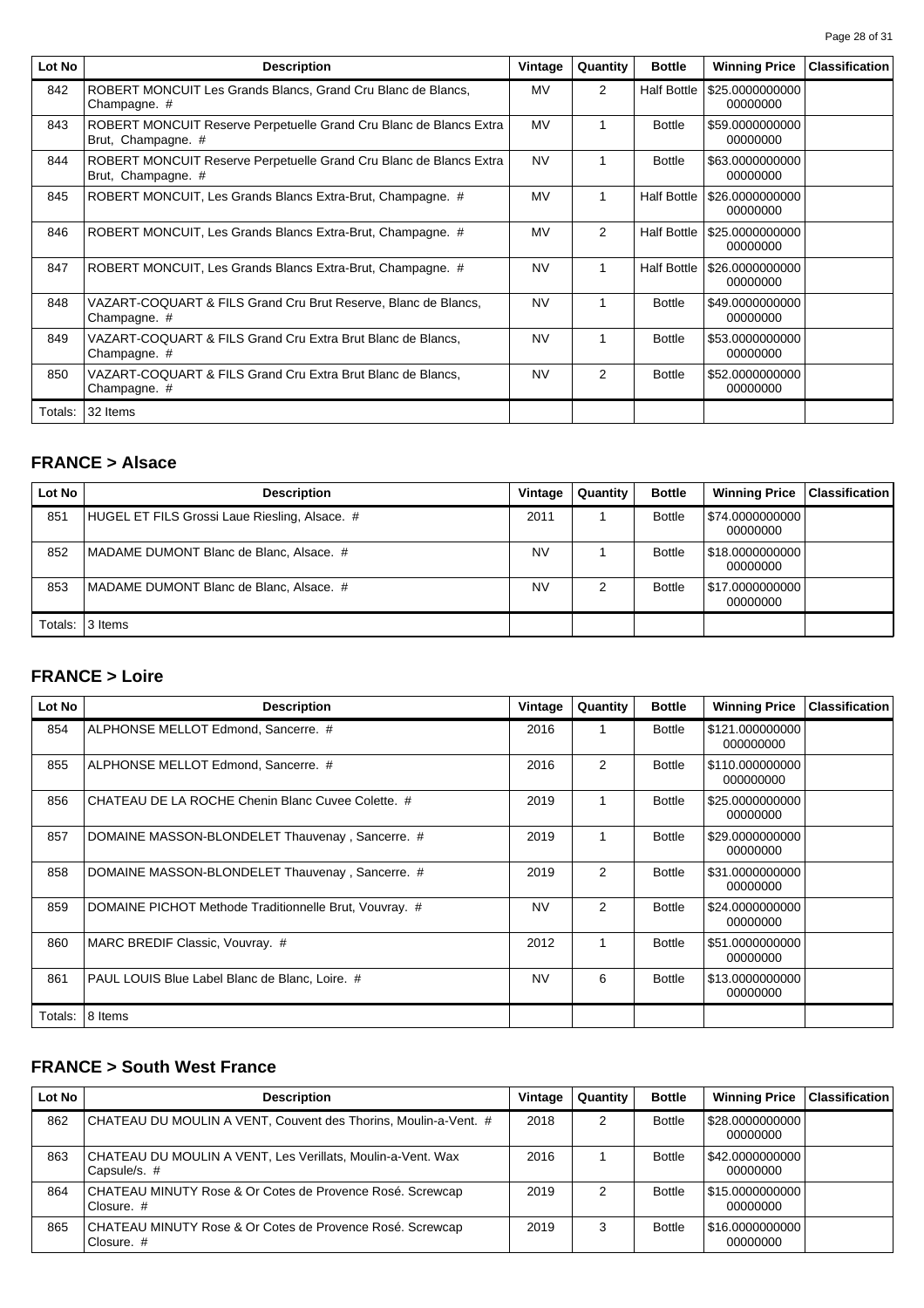| Lot No  | <b>Description</b>                                            | Vintage | Quantity       | <b>Bottle</b> | <b>Winning Price</b>        | <b>Classification</b> |
|---------|---------------------------------------------------------------|---------|----------------|---------------|-----------------------------|-----------------------|
| 866     | DOMAINE DE CHATILLON Gamay, Savoie. Minor Label Damage. #     | 2018    | 2              | <b>Bottle</b> | \$21.0000000000<br>00000000 |                       |
| 867     | DOMAINE DE CHATILLON Gamay, Savoie. #                         | 2018    | 3              | <b>Bottle</b> | \$14.0000000000<br>00000000 |                       |
| 868     | DOMAINE DE CHATILLON Gamay, Savoie. #                         | 2018    | 6              | <b>Bottle</b> | \$13.0000000000<br>00000000 |                       |
| 869     | DOMAINE DE MONTFIN, Corbieres. Screwcap Closure. #            | 2016    | 2              | <b>Bottle</b> | \$11.0000000000<br>00000000 |                       |
| 870     | FRENCH BEAUTY Rose, Mediterranee IGP. Screwcap Closure. #     | 2020    | 2              | <b>Bottle</b> | \$5.00000000000<br>0000000  |                       |
| 871     | FRENCH BEAUTY Rose, Mediterranee IGP. Screwcap Closure. #     | 2020    | 3              | <b>Bottle</b> | \$7.00000000000<br>0000000  |                       |
| 872     | FRENCH BEAUTY Rose, Mediterranee IGP. Screwcap Closure. #     | 2020    | 6              | <b>Bottle</b> | \$7.00000000000<br>0000000  |                       |
| 873     | J.VIDAL-FLEURY GSM Grenache Syrah Mourvedre, Vin de France. # | 2020    | 3              | <b>Bottle</b> | \$15.0000000000<br>00000000 |                       |
| 874     | J.VIDAL-FLEURY GSM Grenache Syrah Mourvedre, Vin de France. # | 2020    | 6              | <b>Bottle</b> | \$12.0000000000<br>00000000 |                       |
| 875     | JULIEN SUNIER Wild Soul Beaujolais Villages. #                | 2017    | $\mathbf{1}$   | <b>Bottle</b> | \$27.0000000000<br>00000000 |                       |
| 876     | MARCHAND & BURCH, Morgon. Screwcap Closure. #                 | 2019    | $\mathbf{1}$   | <b>Bottle</b> | \$24.0000000000<br>00000000 |                       |
| 877     | PARRAUD, Saint-Amour. Wax Capsule/s. #                        | 2019    | 1              | <b>Bottle</b> | \$27,0000000000<br>00000000 |                       |
| 878     | RIMAURESQ Cru Classe Rose, Cotes de Provence. #               | 2020    | $\overline{1}$ | <b>Bottle</b> | \$21.0000000000<br>00000000 |                       |
| 879     | XAVIER VIGNON Arcane XV Le Diable, Vin de France. #           | 2015    | $\mathbf{1}$   | <b>Bottle</b> | \$46.0000000000<br>00000000 |                       |
| Totals: | 18 Items                                                      |         |                |               |                             |                       |

# **GERMANY**

| Lot No  | <b>Description</b>                                                                 | Vintage | Quantity | <b>Bottle</b> | <b>Winning Price</b>          | <b>Classification</b> |
|---------|------------------------------------------------------------------------------------|---------|----------|---------------|-------------------------------|-----------------------|
| 880     | DR BURKLIN-WOLF Wachenheimer Altenburg PC Riesling, Pfalz. #                       | 2015    |          | <b>Bottle</b> | \$36.0000000000 <br>00000000  |                       |
| 881     | THORLE Holle Spatburgunder, Rheinhessen. #                                         | 2018    |          | <b>Bottle</b> | \$73.0000000000  <br>00000000 |                       |
| 882     | THORLE Holle Spatburgunder, Rheinhessen. #                                         | 2018    | 2        | <b>Bottle</b> | \$73.0000000000  <br>00000000 |                       |
| 883     | THORLE Trocken Riesling, Rheinhessen. Screwcap Closure, Minor<br>Capsule Damage. # | 2018    | 2        | <b>Bottle</b> | \$18.0000000000  <br>00000000 |                       |
| Totals: | 4 Items                                                                            |         |          |               |                               |                       |

#### **SPAIN**

| Lot No  | <b>Description</b>                                                                                | Vintage | Quantity       | <b>Bottle</b> | <b>Winning Price</b>        | <b>Classification</b> |
|---------|---------------------------------------------------------------------------------------------------|---------|----------------|---------------|-----------------------------|-----------------------|
| 884     | CASA CASTILLO Cuvee N Monastrell, Jumilla. Minor Label Damage, Minor<br>Label Stain/s. #          | 2017    | 1              | <b>Bottle</b> | \$45.0000000000<br>00000000 |                       |
| 885     | CASA CASTILLO Cuvee N Monastrell, Jumilla. Minor Label Damage. #                                  | 2017    | 2              | <b>Bottle</b> | \$51.0000000000<br>00000000 |                       |
| 886     | COMANDO G La Bruja de Rozas Garnacha Grenache, Sierra de Gredos. #                                | 2019    | 1              | <b>Bottle</b> | \$32.0000000000<br>00000000 |                       |
| 887     | COMANDO G La Bruja de Rozas Garnacha Grenache, Sierra de Gredos. #                                | 2019    | 2              | <b>Bottle</b> | \$29.0000000000<br>00000000 |                       |
| 888     | COMANDO G La Bruja de Rozas Garnacha Grenache, Sierra de Gredos. #                                | 2019    | 3              | <b>Bottle</b> | \$31.0000000000<br>00000000 |                       |
| 889     | TENTENUBLO Escondite del Ardacho Single Vineyard El Abundiallano,<br>Rioja DOCa. Wax Capsule/s. # | 2019    | 1              | <b>Bottle</b> | \$52,0000000000<br>00000000 |                       |
| 890     | TENTENUBLO Escondite del Ardacho Single Vineyard El Abundiallano,<br>Rioja DOCa. Wax Capsule/s. # | 2019    | $\overline{2}$ | <b>Bottle</b> | \$51.0000000000<br>00000000 |                       |
| 891     | TENTENUBLO Xerico Rioja Tempranillo DOCa. #                                                       | 2018    | 1              | <b>Bottle</b> | \$28.0000000000<br>00000000 |                       |
| 892     | TENTENUBLO Xerico Rioja Tempranillo DOCa. #                                                       | 2018    | 2              | <b>Bottle</b> | \$21,0000000000<br>00000000 |                       |
| Totals: | 9 Items                                                                                           |         |                |               |                             |                       |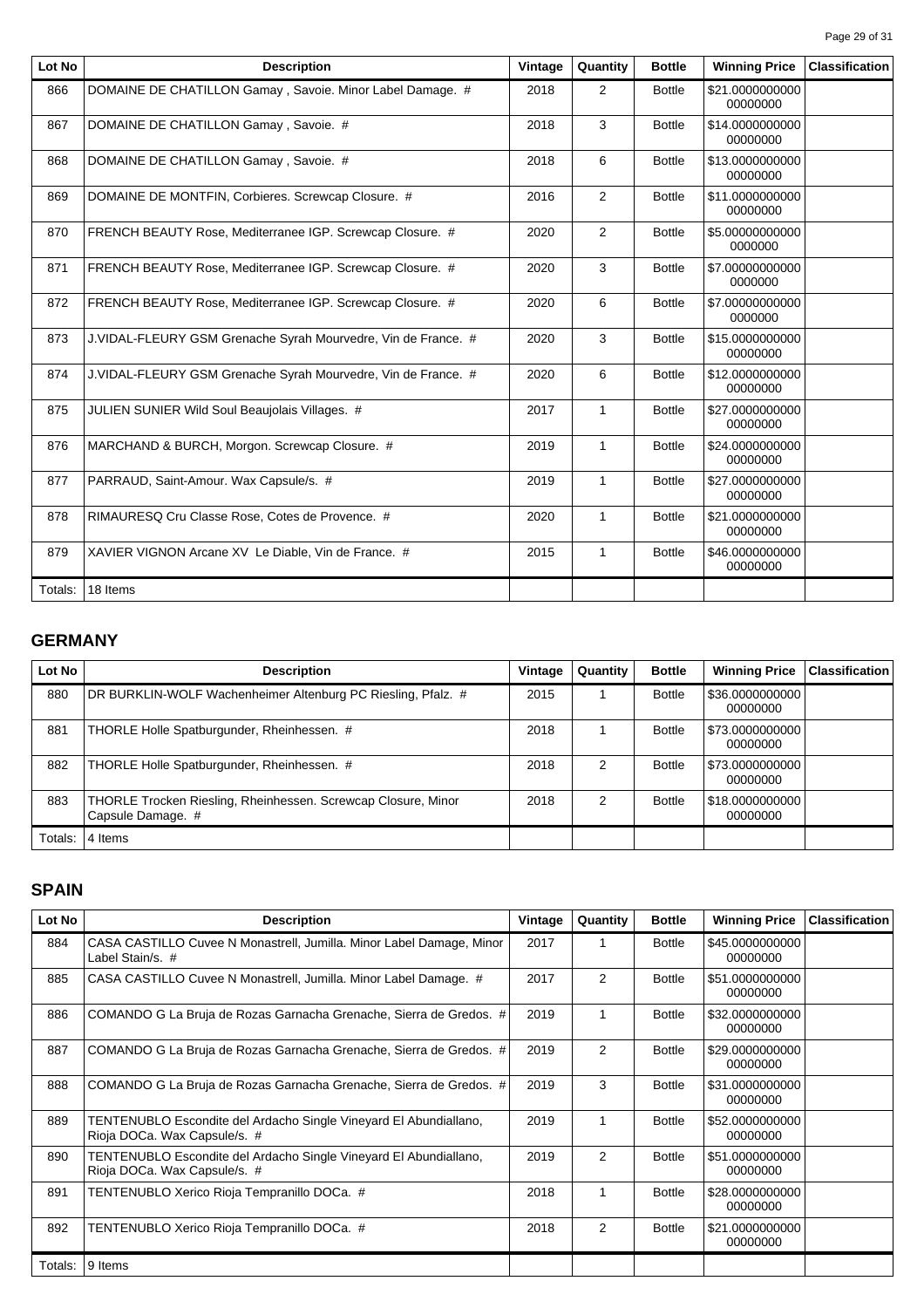### **ITALY**

| Lot No  | <b>Description</b>                                                                                        | Vintage | Quantity       | <b>Bottle</b> | <b>Winning Price</b>         | <b>Classification</b> |
|---------|-----------------------------------------------------------------------------------------------------------|---------|----------------|---------------|------------------------------|-----------------------|
| 893     | CAPANNA, Brunello di Montalcino DOCG. #                                                                   | 2016    | $\mathbf{1}$   | <b>Bottle</b> | \$87.0000000000<br>00000000  |                       |
| 894     | CAPANNA Rosso del Cerro, Toscana IGT. #                                                                   | 2019    | $\mathbf{1}$   | <b>Bottle</b> | \$14.0000000000<br>00000000  |                       |
| 895     | CAPANNA, Rosso di Montalcino DOC. Minor Label Stain/s. #                                                  | 2019    | $\mathbf{1}$   | <b>Bottle</b> | \$31.0000000000<br>00000000  |                       |
| 896     | CAPANNA, Rosso di Montalcino DOC. Minor Label Damage. #                                                   | 2019    | $\overline{2}$ | <b>Bottle</b> | \$25.0000000000<br>00000000  |                       |
| 897     | CAPANNA, Rosso di Montalcino DOC. Minor Label Damage. #                                                   | 2019    | 3              | <b>Bottle</b> | \$28.0000000000<br>00000000  |                       |
| 898     | CARLO REVELLO R.G., Barolo DOCG. #                                                                        | 2016    | $\mathbf{1}$   | <b>Bottle</b> | \$75.0000000000<br>00000000  |                       |
| 899     | CASTELLO DI VOLPAIA Riserva, Chianti Classico DOCG. #                                                     | 2018    | $\mathbf{1}$   | <b>Bottle</b> | \$67.0000000000<br>00000000  |                       |
| 900     | CASTELLO DI VOLPAIA Riserva, Chianti Classico DOCG. #                                                     | 2018    | $\overline{2}$ | <b>Bottle</b> | \$51.0000000000<br>00000000  |                       |
| 901     | CASTELLO DI VOLPAIA Riserva, Chianti Classico DOCG. #                                                     | 2018    | 3              | <b>Bottle</b> | \$42.0000000000<br>00000000  |                       |
| 902     | DAL FORNO ROMANO Vigneto di Monte Lodoletta, Valpolicella Superiore.<br>#                                 | 2014    | $\mathbf{1}$   | <b>Bottle</b> | \$155.000000000<br>000000000 |                       |
| 903     | E.PIRA E FIGLI Chiara Boschis, Langhe DOC. #                                                              | 2017    | $\mathbf{1}$   | <b>Bottle</b> | \$40.0000000000<br>00000000  |                       |
| 904     | E.PIRA E FIGLI Chiara Boschis, Langhe DOC. #                                                              | 2017    | $\overline{2}$ | <b>Bottle</b> | \$38.0000000000<br>00000000  |                       |
| 905     | EISACKTALER KELLEREI CANTINA VALLE ISARCO Kerner, Sudtirol<br>$DOC. \#$                                   | 2020    | $\overline{2}$ | <b>Bottle</b> | \$17.0000000000<br>00000000  |                       |
| 906     | EISACKTALER KELLEREI CANTINA VALLE ISARCO Pinot Bianco,<br>Sudtirol DOC. #                                | 2020    | 2              | <b>Bottle</b> | \$17.0000000000<br>00000000  |                       |
| 907     | EISACKTALER KELLEREI CANTINA VALLE ISARCO Pinot Grigio, Sudtirol<br>DOC. Minor Label Stain/s. #           | 2020    | $\overline{2}$ | <b>Bottle</b> | \$16.0000000000<br>00000000  |                       |
| 908     | EISACKTALER KELLEREI CANTINA VALLE ISARCO Pinot Grigio, Sudtirol<br>DOC. $#$                              | 2020    | 3              | <b>Bottle</b> | \$16.0000000000<br>00000000  |                       |
| 909     | EISACKTALER KELLEREI CANTINA VALLE ISARCO Aristos Pinot Grigio,<br>Sudtirol. #                            | 2019    | $\overline{2}$ | <b>Bottle</b> | \$23.0000000000<br>00000000  |                       |
| 910     | FARNESE Fantini Edizione Cinque Autoctoni, Abruzzo, Puglia. Minor Label<br>Damage, Minor Label Stain/s. # | 2014    | $\overline{2}$ | <b>Bottle</b> | \$31.0000000000<br>00000000  |                       |
| 911     | GIODO La Quinta, Toscana IGT. #                                                                           | 2019    | $\mathbf{1}$   | <b>Bottle</b> | \$48.0000000000<br>00000000  |                       |
| 912     | GIODO La Quinta, Toscana IGT. #                                                                           | 2019    | 3              | <b>Bottle</b> | \$49.0000000000<br>00000000  |                       |
| 913     | GIROLAMO RUSSO 'a Rina Nerello Mascalese, Etna. #                                                         | 2018    | $\mathbf{1}$   | <b>Bottle</b> | \$38.0000000000<br>00000000  |                       |
| 914     | GIROLAMO RUSSO 'a Rina Nerello Mascalese, Etna. #                                                         | 2019    | $\mathbf{1}$   | <b>Bottle</b> | \$46.0000000000<br>00000000  |                       |
| 915     | SANTA SOFIA Amarone, Amarone Della Valpolicella. #                                                        | 2011    | $\mathbf{1}$   | <b>Bottle</b> | \$95.0000000000<br>00000000  |                       |
| 916     | TENUTA SANT ANTONIO Scaia Corvina, Veneto. #                                                              | 2018    | $\overline{2}$ | <b>Bottle</b> | \$16.0000000000<br>00000000  |                       |
| 917     | TENUTA SANT ANTONIO Scaia Corvina, Veneto. #                                                              | 2018    | 3              | <b>Bottle</b> | \$16.0000000000<br>00000000  |                       |
| 918     | TENUTA SANT ANTONIO Scaia Corvina, Veneto. #                                                              | 2018    | 6              | <b>Bottle</b> | \$15.0000000000<br>00000000  |                       |
| 919     | VIE DI ROMANS Chardonnay, Isonzo DOC Rive Alte. #                                                         | 2018    | $\mathbf{1}$   | <b>Bottle</b> | \$51.0000000000<br>00000000  |                       |
| 920     | VIE DI ROMANS Chardonnay, Isonzo DOC Rive Alte. #                                                         | 2018    | $\overline{2}$ | <b>Bottle</b> | \$43.0000000000<br>00000000  |                       |
| Totals: | 28 Items                                                                                                  |         |                |               |                              |                       |

# **U.S.A.**

| Lot No | Description                                            | Vintage | Quantity | <b>Bottle</b> | Winning Price   Classification |  |
|--------|--------------------------------------------------------|---------|----------|---------------|--------------------------------|--|
| 921    | BAREFOOT Pinot Grigio, California. Screwcap Closure. # | NV      |          | 187ml         | Passed In                      |  |
| 922    | BAREFOOT Pinot Grigio, California. Screwcap Closure. # | NV      |          | 187ml         | Passed In                      |  |
| 923    | BAREFOOT Pinot Grigio, California. Screwcap Closure. # | NV      |          | 187ml         | Passed In                      |  |